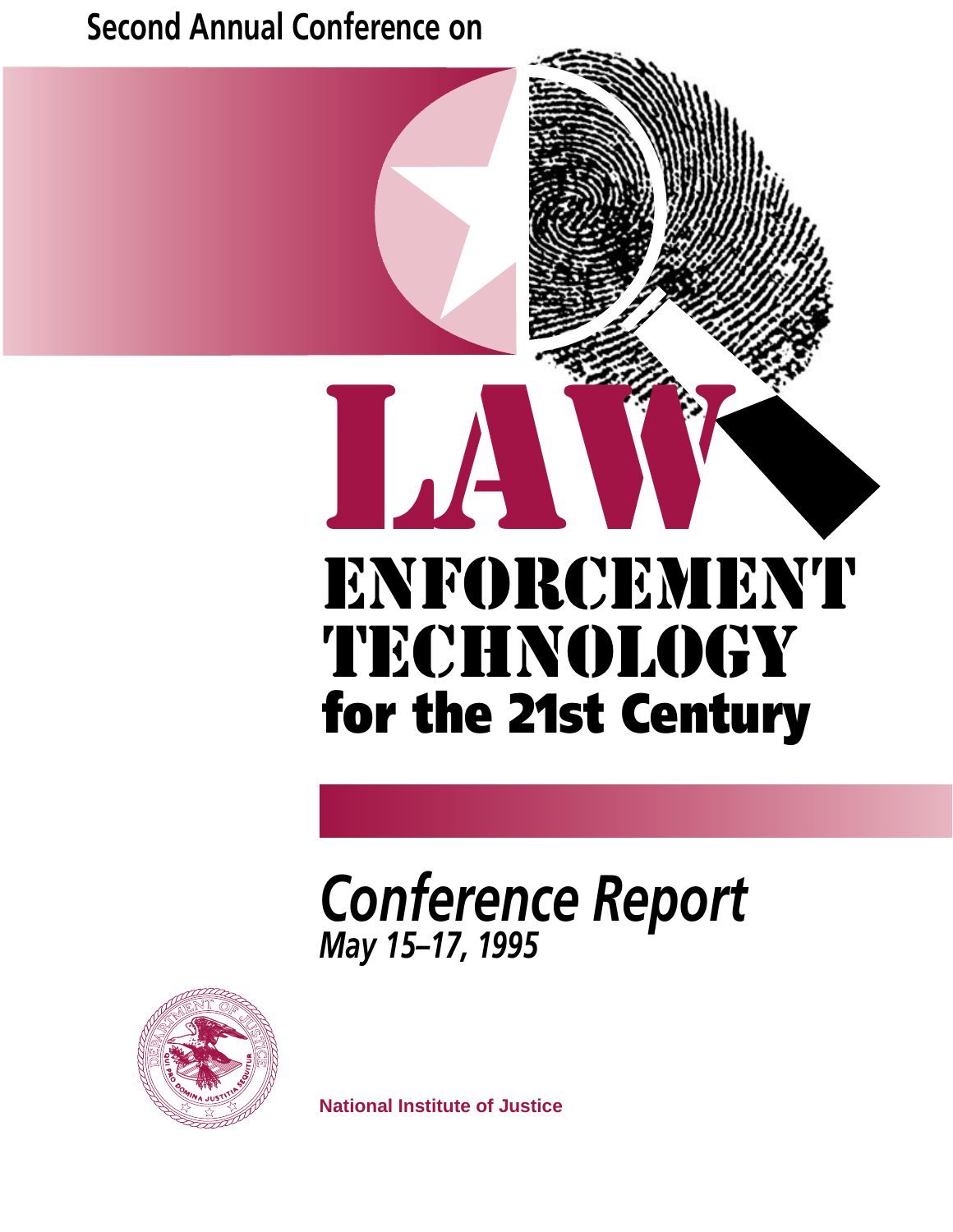**U.S. Department of Justice** National Institute of Justice *Office of Science and Technology*

# SECOND ANNUAL CONFERENCE ON LAW ENFORCEMENT TECHNOLOGY FOR THE 21<sup>ST</sup> CENTURY

# CONFERENCE REPORT

**Washington Hilton Hotel Washington, D.C.**

**May 15–17, 1995**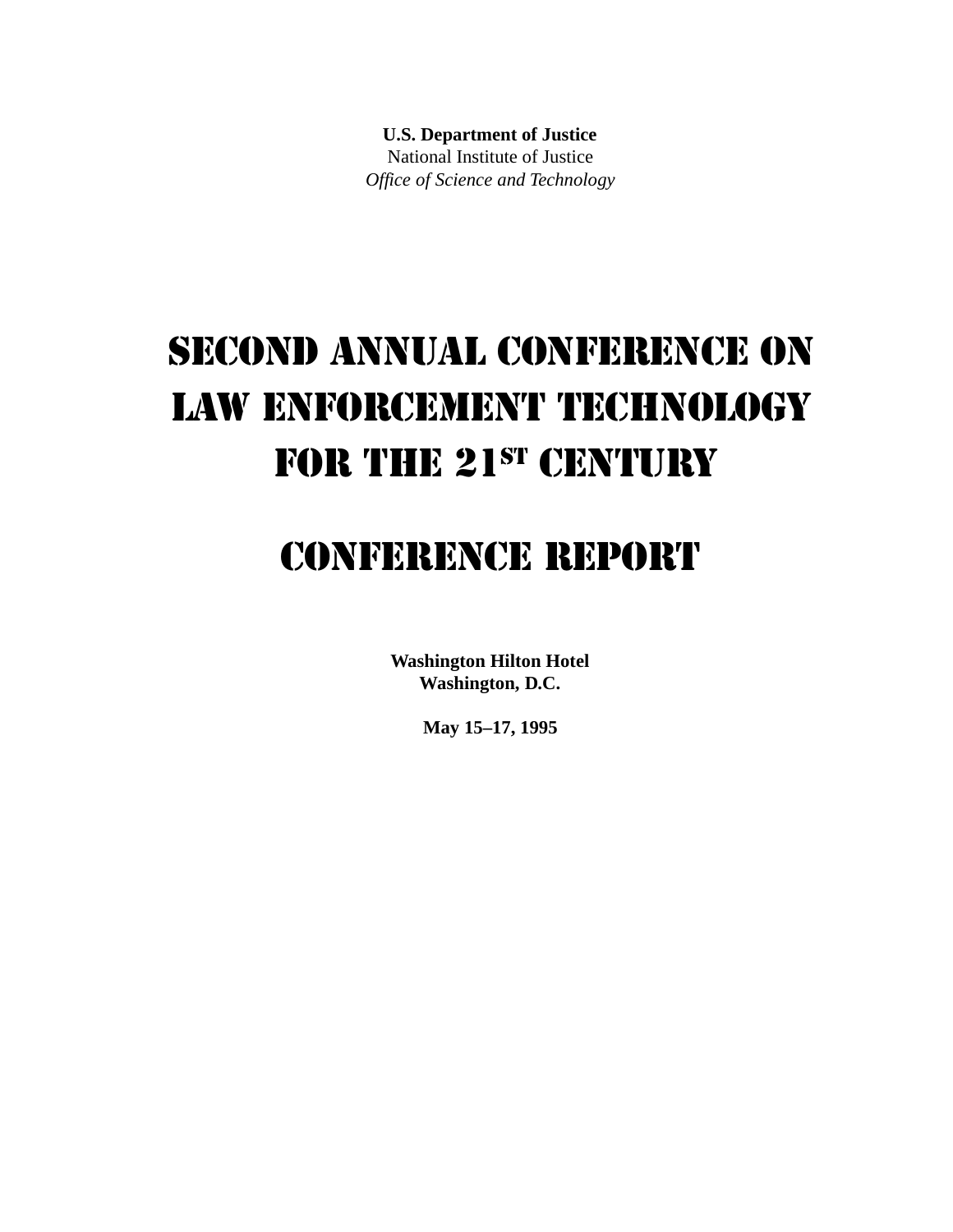# **National Institute of Justice**

Jeremy Travis

*Director*

NCJ 158024

Supported by Cooperative Agreement #95–IJ–CX–K002 awarded by the U.S. Department of Justice, Office of Justice Programs, National Institute of Justice. Points of view expressed in this document do not necessarily represent the official position of the National Institute of Justice, Office of Justice Programs, U.S. Department of Justice; or Aspen Systems Corporation.

*The National Institute of Justice is a component of the Office of Justice Programs, which also includes the Bureau of Justice Assistance, Bureau of Justice Statistics, Office of Juvenile Justice and Delinquency Prevention, and the Office for Victims of Crime.*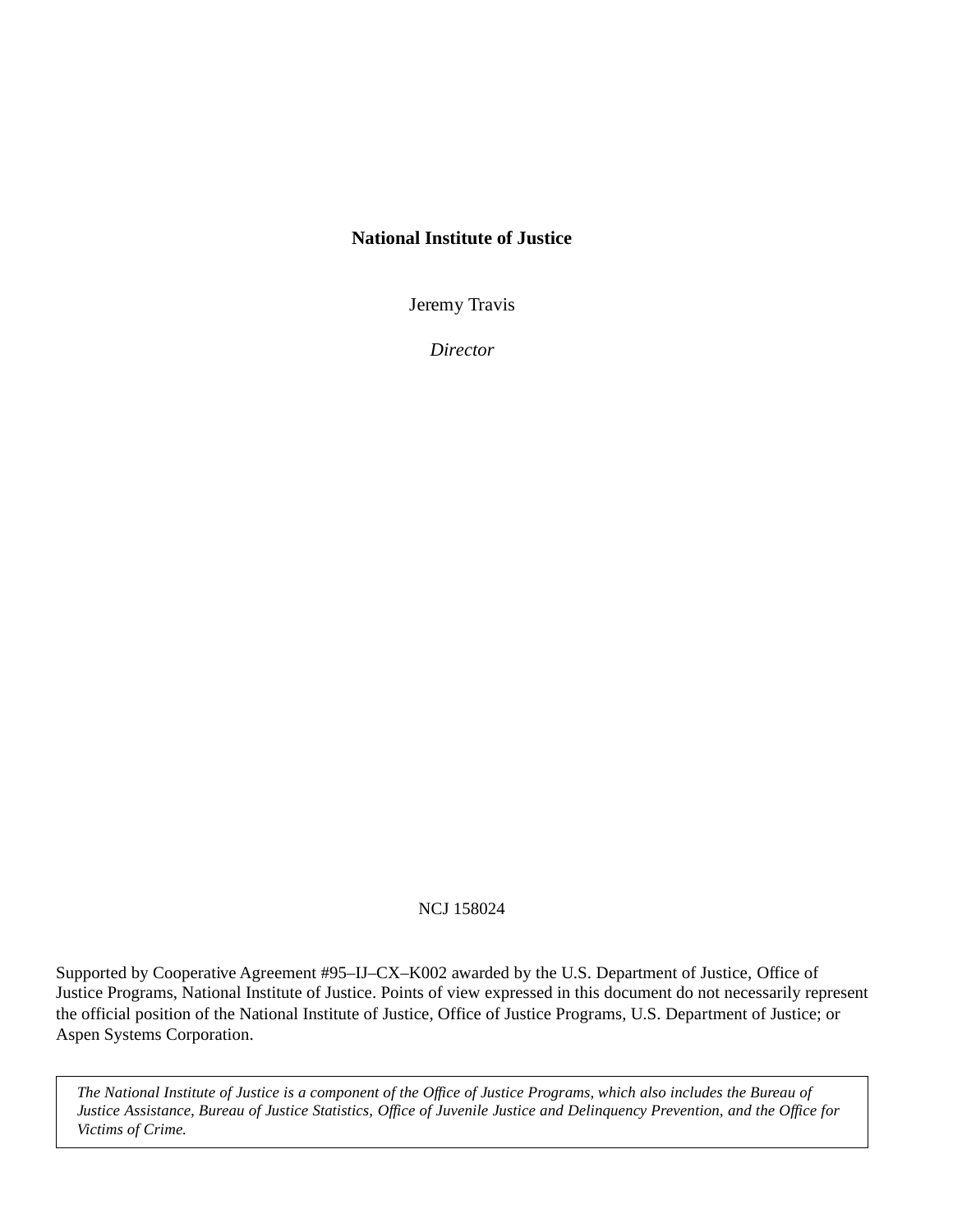| Hard Choices for Law Enforcement: Federalism, Funding, and Control- |
|---------------------------------------------------------------------|
|                                                                     |
| Creative Funding for Law Enforcement Technology and Equipment  31   |
|                                                                     |
|                                                                     |
|                                                                     |
|                                                                     |

# **Table of Contents**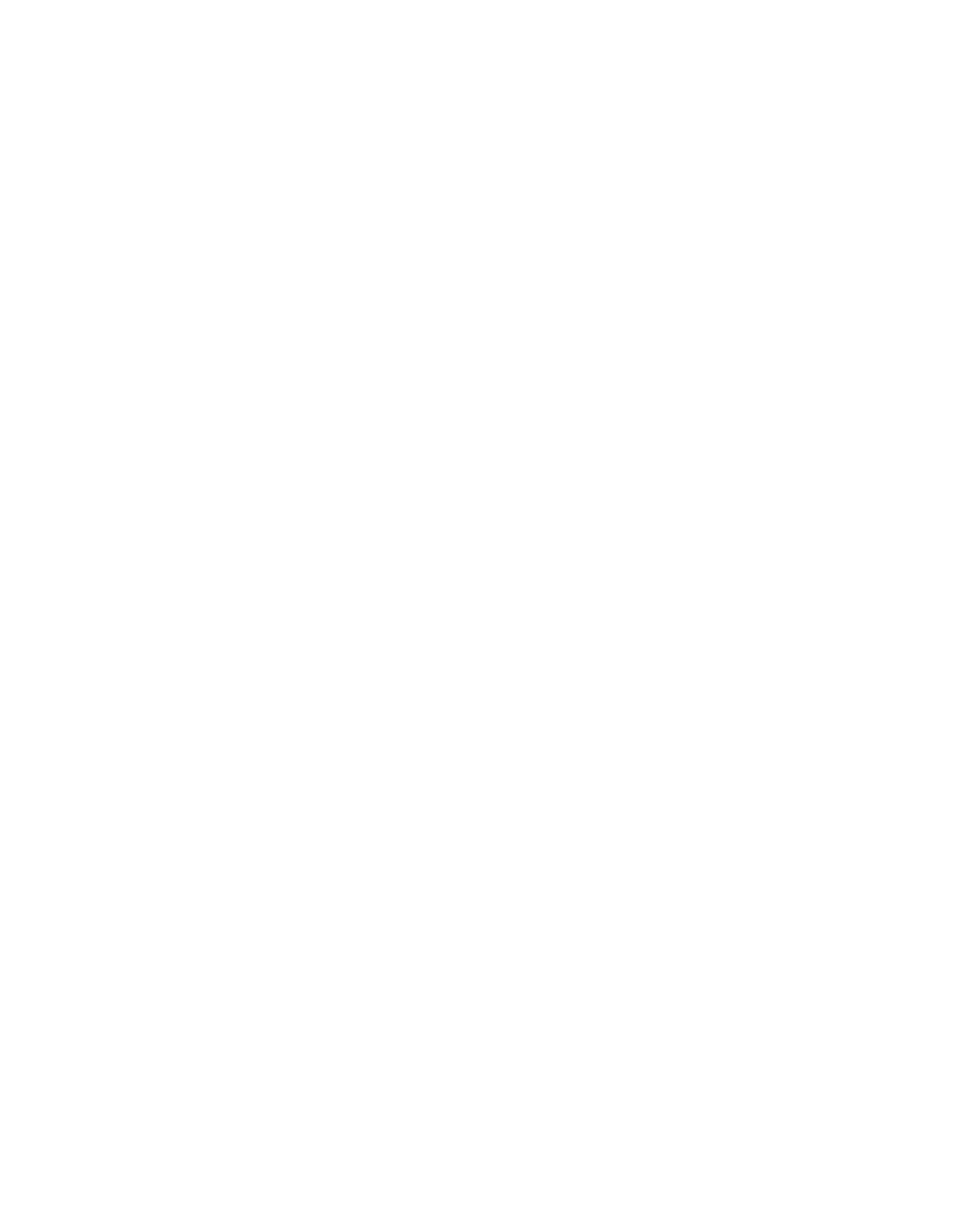ur first Conference on Law Enforcement Technology for the 21st Century, held in 1994, was envisioned by its sponsors as a catalyst for change—a way to significantly advance the pursuit of technology for law enforcement and corrections. In the year following this first conference, great strides have been realized in initiating and fostering a dialog among the diverse communities comprising the criminal justice system, whose participation is vital to the successful development of new technologies.  $\overline{\mathbf{0}}$ 

In just one year we have witnessed the identification of technology needs for law enforcement and corrections practitioners and the advantages and options that new technologies can offer; the establishment and expansion of partnerships among Justice, Defense, and industry to address constraints in existing technology research and development; and the fostering of public- and private-sector cooperation to bring technology to the marketplace. In addition, we have seen the establishment of the National Law Enforcement and Corrections Technology Center and five regional centers to serve as a "one-stop" shop for law enforcement and corrections equipment and technology information. And, we have seen the development of JUSTNET (Justice Technology Information Network) as a means to offer the criminal justice community online information about new products and technologies as well as to provide a means of communication among practitioners.

But now we must build upon those past accomplishments. Our second conference is bringing us new challenges. We must continue to review and assess these past accomplishments and realize new objectives for the near future. We must hone our response to needs for technology as expressed by law enforcement and corrections. We must refine the mechanism by which to bring the benefits of that technology to law enforcement. We must continue to explore innovative ways to fund technology development and procurement. And, we must expand the role of government in technology development.

This, our second conference, has confirmed what the past year's events have demonstrated—the promise of this initiative will not be short lived.

Justace

Janet Reno Attorney General

# **Foreword**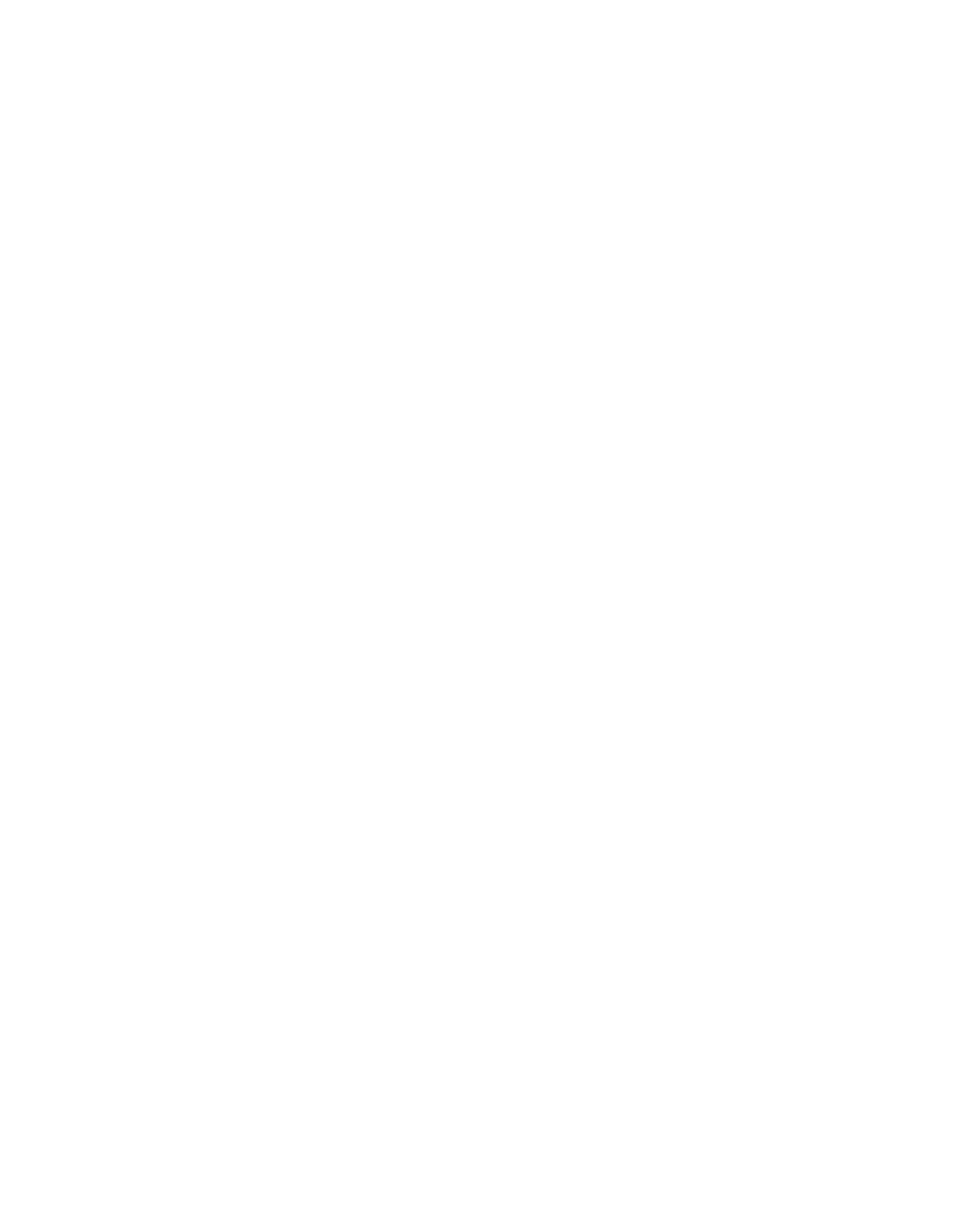n the year past, we have witnessed the fruits of our first Law Enforcement Technology for the 21st Century Conference. We have witnessed the birth of the National Law Enforcement and Corrections Technology Center and its regional centers—components of the Justice Technology Information Network (JUSTNET), formerly the Technology Information Net-I work—that will simplify law enforcement's efforts in locating new products and technologies and industry's efforts in identifying law enforcement requirements.

We have seen dialog, collaborations, and partnerships, which had been previously nonexistent, expand and evolve among diverse communities. We have seen the formation of links with Federal laboratories come to fruition in the development of prototype technologies for law enforcement. And, in a spirit of cooperation for the good of us all as a Nation, we have seen the formation of a joint partnership, between the U.S. Departments of Defense and Justice, flourish. We have seen the formation of the Law Enforcement and Corrections Technology Advisory Council, comprising senior State and local law enforcement officials, police chiefs and sheriffs, corrections administrators, and senior representatives of all the major Federal law enforcement agencies, to ensure that uniform standards are developed as guidelines for the development of technology by industry.

In anticipation of that first Law Enforcement Technology for the 21st Century Conference, our goal was to respond to an existing window of opportunity—the strong climate of support that existed among all levels of government and among the public to address societal problems, particularly that of crime in our Nation. Now, a year later, we find the climate even stronger.

The momentum generated by the innovation infused into this initiative since its inception and by the interest demonstrated not only by the law enforcement, corrections, and criminal justice communities, but also by Congress, the Federal Government, State and local officials, and the private sector, as well as the media, confirms what this report will demonstrate—the time to capitalize on the momentum and make this initiative a reality is now.

Jeremy Travis, Director National Institute of Justice

# **Introduction**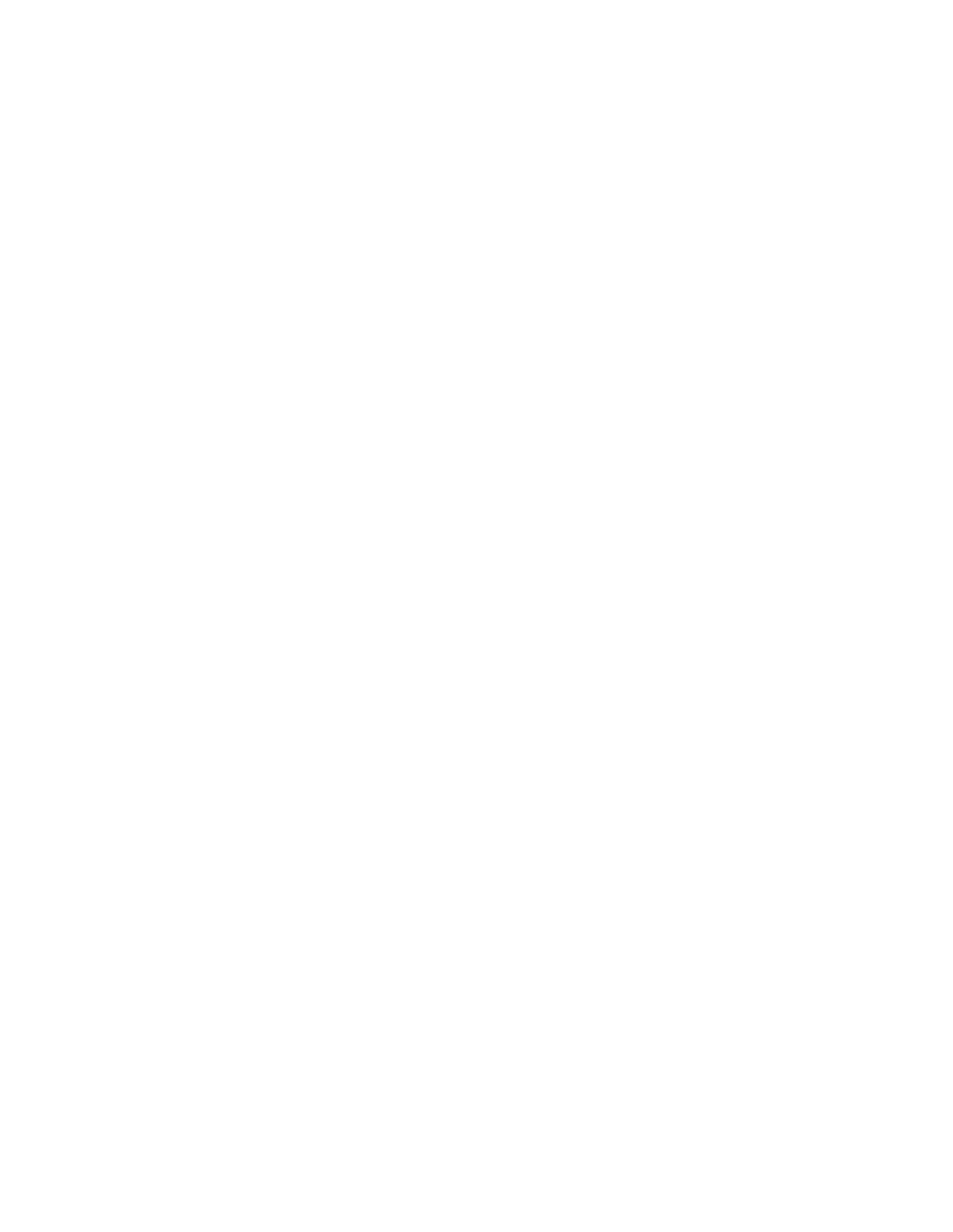# **1995 Conference Objectives**

- *Review and assess how much has been accomplished in the past year.*
- *Inform and focus response to technology needs.*
- *Examine how to bring the benefits of technology to law enforcement.*
- *Explore innovative ways to fund technology development and procurement.*
- *Identify the role of government in technology development.*

# **Background and Scope**

echnologies can provide new options for law enforcement agencies seeking ways to reduce the use of violent or lethal force in confront**incooperative suspects.** Furthermore, new technologies are essential to assist law enforcement in maintaining at least some parity with the methods criminals employ in trying to escape detection and avoid apprehension.

This second Law Enforcement Technology Conference was designed to generate and illuminate discussion on core issues; to continue a strong dialog and partnership among law enforcement, industry, and government; and to facilitate the goal of bringing the criminal justice community into the 21st century. The conference considered a host of law enforcement issues—liability, public safety, business opportunities, technology needs, technology as a force multiplier, technology affordability, government responsibility, and opportunities to leverage research and development.

In addition, the program highlighted technology achievements since the first conference and examined the movement of technology to the marketplace, including production and marketing, creative financing, and the role of government agencies. *Particular attention was paid to the needs of State and local law enforcement who represent more than 95 percent of all police and criminal justice personnel.*

# **The Conference Program**

The National Institute of Justice (NIJ) reported on technology developments and the results of the 1994 conference, including the status of the new National Law Enforcement and Corrections Technology Center (NLECTC), the new Office of Law Enforcement Technology Commercialization (OLETC), and the relevance of recent accomplishments to law enforcement.

In addition, the conference featured a Fred W. Friendly Program that focused on the appropriate role of government in the development of these new technologies. The program's panel members wrestled with hypothetical situations that

**Conference Objectives and Overview**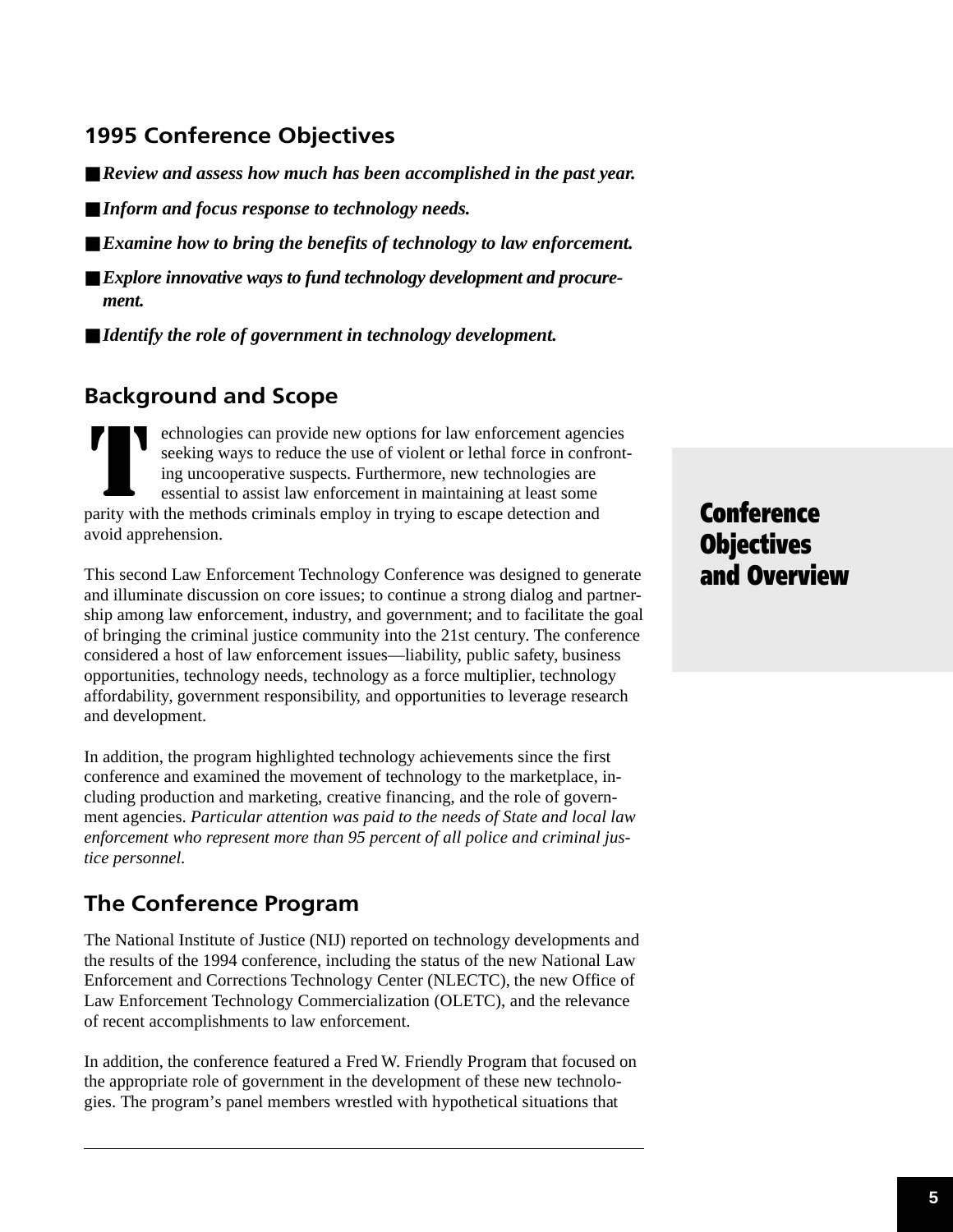*"Law enforcement is poised on the threshold of great things in its increasing proximity to the technological development of new tools for police officers. This era of accountability, high innovation, and common sense in trying to translate the technology is an important time for the National Institute of Justice, which is at the forefront of a new era in leadership."*

> Jeremy Travis Director National Institute of Justice

mirrored those faced by local law enforcement and criminal justice agencies and national and local governments on a daily basis. Arthur R. Miller, Harvard Law School Bruce Bromley Professor of Law and a frequent Friendly Program moderator, led the panel of law enforcement and political leaders into a continually more complex array of situations and difficult choices.

In the session *Business of Technology: An Industry Perspective,* industry representatives discussed their perspectives on the business of developing and producing technologies for the decentralized criminal justice community. The session emphasized successful examples and lessons learned in market development in parallel sectors (i.e., examples of force multiplier effects in military and manufacturing sectors); how technology can produce leaps in performance; how market structure and cohesion affect product development; and how industry responds to the progress underway and to the strategic plan presented by NIJ at the opening session of the conference.

In the session focusing on creative funding, panelists addressed creative funding sources and methods for the development and acquisition of law enforcement technology and equipment. Fully half of the law enforcement agencies in the United States have fewer than 12 sworn officers. This fragmentation and small size—coupled with a broad diversity of needs—present industry, government, and, most especially, practitioners with a formidable challenge.

The originally scheduled final morning session dealing with the role of Federal, State, and local governments in research, technology development, and procurement was preempted by an invitation to conference participants from the House of Representative's Judiciary Committee Subcommittee on Crime to testify at that morning's actual congressional hearing on law enforcement technologies. NIJ's director of Science and Technology presented information on technology's impact on fighting crime. Members of law enforcement and industry were invited by the subcommittee to present testimony on the need for Federal support for new technology for State and local law enforcement.

# **Law Enforcement Opportunity**

An extraordinary window of opportunity exists through which to accelerate law enforcement well into the 21st century. Developments in new technology will provide law enforcement and corrections officers with the tools to meet the complex challenges of daily policing and corrections in a safe and effective manner, while partnerships among the Department of Justice, Department of Defense, and industry will be crucial elements in effectively addressing investment shortfalls in law enforcement research, development, and commercialization.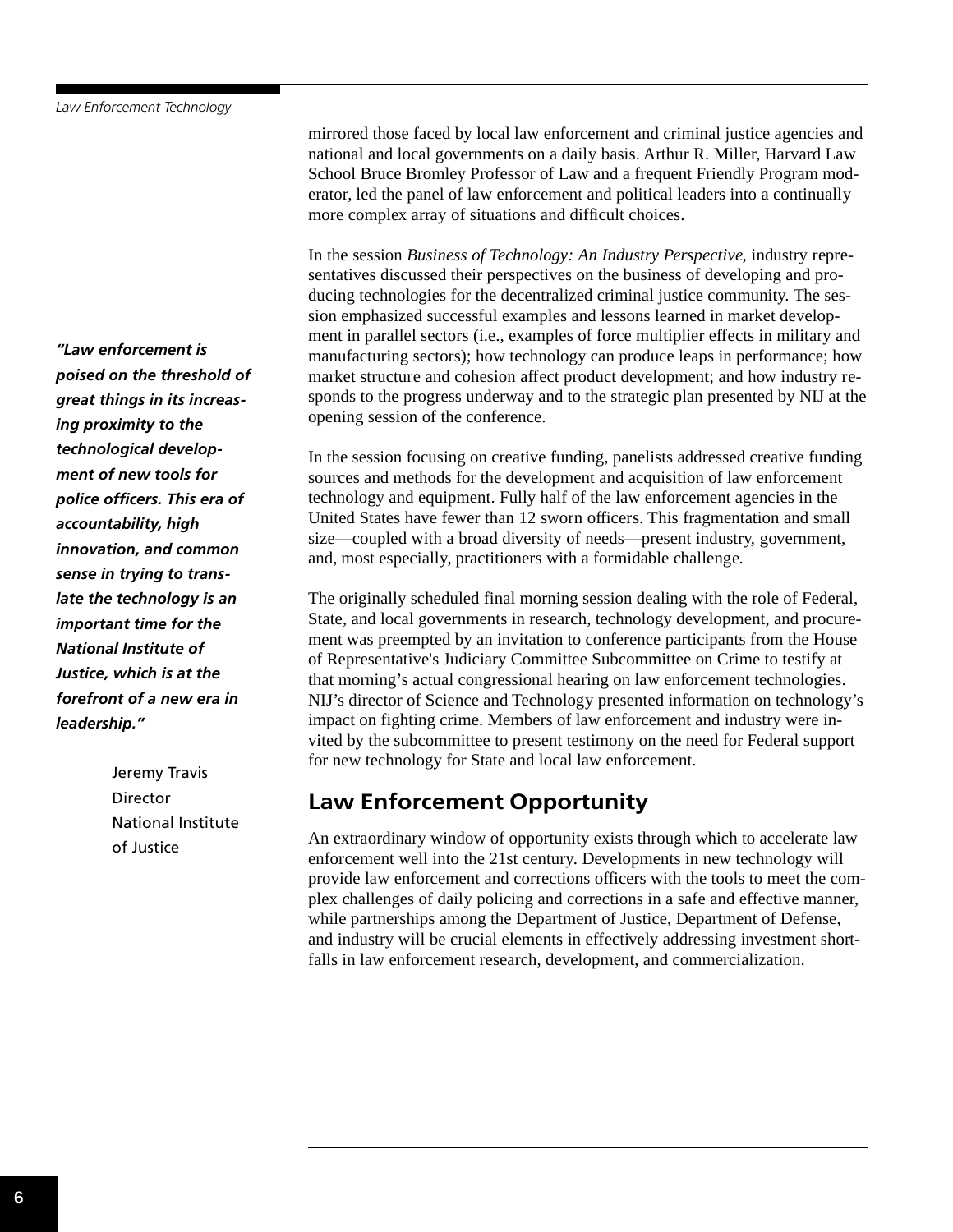# **The Cost of Crime:**

*Crime not only has grave consequences for its victims, it makes costly demands on law enforcement as well.*

*Every year, 23,000 people are murdered, 100,000 are raped, and 2 million are assaulted. Nearly 300 suspects and 150 police officers are killed each year in violent confrontations. Between 1970 and 1991, the workload of police officers has increased more than 65 percent.*

*If, through technology, the level of crime could be reduced by a mere 1 percent, it could mean 250 fewer murders; 1,000 fewer rapes; 11,000 fewer assaults; 128,000 fewer burglaries, larcenies, and robberies; 14,000 fewer victims of crime burdening the health care system; and \$700 million less in economic cost. The question is how to increase the effectiveness of law enforcement in order to realize these benefits.*

*Despite the high cost of crime, little has been done to modernize our primary crime-fighting instrument—our Nation's police. State and local police, who handle more than 95 percent of the country's crime, are still equipped much as Wyatt Earp was in the late 19th century. To improve the productivity and effectiveness of policing, law enforcement clearly needs more alternatives. The development of new technologies is instrumental in meeting this demand.*

*However, the search for innovative technologies is confounded by the fact that law enforcement and correctional officers frequently encounter situations that require some type of force, though not deadly force. Police policies generally state that the force used shall be no greater than is absolutely necessary and reasonable in a given situation. In addition, citizens demand that the police employ no more force than warranted, not only to avoid undue permanent injury, but also to preserve their right to due process.*

*It is clear that alternative mechanisms need to be developed that can induce the compliance of an offender or control an incident without the substantial risk of permanent injury or death to the subject(s). Lessthan-lethal (LTL) weapons, when properly applied, provide this force option.*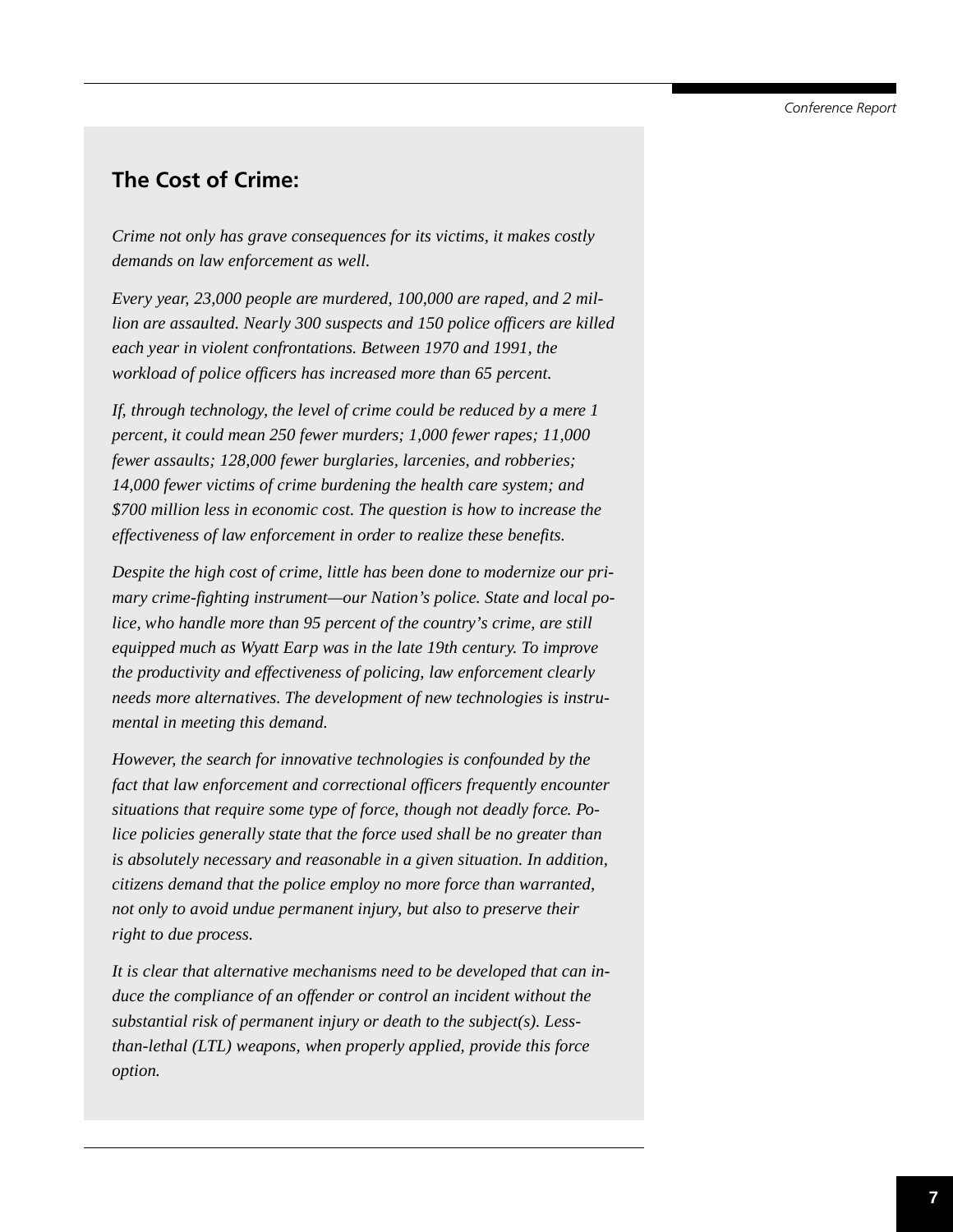

# **Opening Address Highlights**

## **Jamie S. Gorelick, Deputy Attorney General of the United States**

"We have to provide better tools to those in law enforcement and corrections, particularly at the State and local levels, if we are going

to be able to press the war against crime as successfully as we pressed the cold war," said U.S. Deputy Attorney General Jamie S. Gorelick in her opening remarks at the Second Annual Law Enforcement Technology for the 21st Century Conference.

"I hope very strongly that this conference will continue to serve as a catalyst to further develop partnerships among law enforcement practitioners, between law enforcement and industry, and between law enforcement and government. These partnerships are essential to our joint efforts to bring technology and equipment to men and women in the law enforcement and the corrections communities."

Gorelick noted that since 1988, the investment in law enforcement and the criminal justice system has grown at roughly twice the rate of all other government spending. "As a Nation, we now spend \$75 billion each year—a very attractive target for industry," she said. "Additionally, the private sector spends another \$50 billion on private security agencies, and an unknown amount on home and business security, and these are conservative figures."

Citing a *Business Week* report that estimated the total cost of crime and the efforts to fight it as exceeding \$425 million each year, Gorelick pointed out that "despite the incredible cost of law enforcement and the clear concern that our citizens have about crime, we really have done very little to modernize our primary crime-fighting instruments—the cops on the street.

"Although State and local police represent 95 percent of our Nation's police force and handle well over 95 percent of the crime in this country," she said, "they have essentially the same crime-fighting equipment they had a century ago. And that's a shame in a society that has so much more technology to offer. So what can we do to address that problem? We just have to be smarter about how we fight crime, and that's what this conference is about."

Gorelick urged the establishment of a genuine partnership involving all levels of government and industry in the support of law enforcement. She also stressed the need to create a law enforcement market. "We have already made some significant progress," she said. "However, there is still a great deal more to do. We don't have the government resources to fight this problem alone, and industry cannot bring its enormous technology development and manufacturing capabilities to bear without a viable law enforcement market."

Contrasting the differences between the defense market and the law enforcement market, Gorelick explained that in the defense arena devices must be tailored to the specific operational requirements of a single agency. The law enforcement community in this country, however, is made up of approximately 17,000 different agencies with an average staff of 24 or fewer officers. These departments make all purchases independently, creating a fragmented customer base.

"Although very large, this fragmented market discourages the entry of major industries into the field," Gorelick said. "Police and sheriff's departments collectively employ about 840,000 people and corrections agencies employ about 400,000. Added to that is the private security industry with more than 1 1/2 million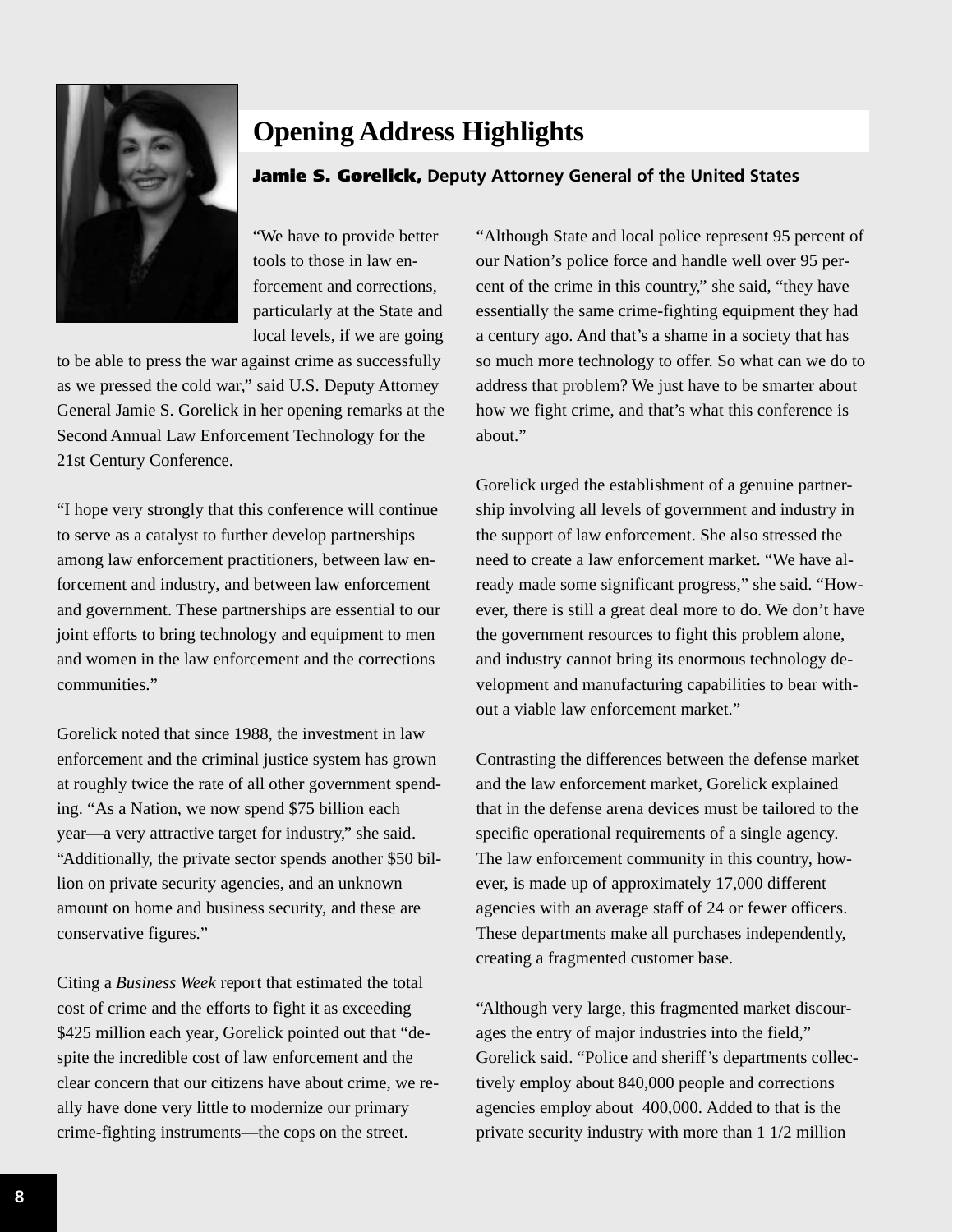people and the fire and rescue agencies that use much of the technology needed by law enforcement, that's another 340,000 people. While enough to support a very robust market, each of these agencies is too small to do it by themselves."

According to Gorelick, the corrections picture is similar: 90 percent of prison inmates and all jail inmates are held in State and local facilities. Even though the U.S. Federal system is in fact very large and has had the opportunity to take advantage of technology, it is dwarfed by State and local corrections. Federal facilities rarely house more than 2,000 prisoners. By contrast, the Los Angeles county jail houses more than 20,000 inmates.

"If we want to have an impact on crime, we must support State and local law enforcement and corrections and use Defense Department technology as a force multiplier," Gorelick emphasized. As a force multiplier, she explained, the transferred technology would be used to enhance the effectiveness of personnel.

Gorelick reiterated the Clinton Administration's commitment to fight crime and support State and local law enforcement through proposed anticrime initiatives. She quoted from the Vice President's speech given in April 1994 in which he supported putting "the most advanced technology and the best new approaches at the disposal of police officers and other law enforcement officers throughout this country."

"Technology can save lives, and in this week that we honor law enforcement officers who have given their lives for this country, we have no more important mission than to make their jobs safer and more effective," Gorelick stated.

"We must find ways to fight crime smarter. What we have accomplished so far is only a beginning. There is still so much more that must be done to build upon these accomplishments."

# **U.S. Deputy Attorney General Gorelick's Challenges to Participants:**

- ■ *Work together to identify law enforcement needs and find innovative and effective ways to bring "the right technologies to the right agencies at the right time" with as little duplication as possible.*
- ■ *For those on the front lines of the war against crime—law enforcement, corrections, and criminal justice communities find ways to work together to prevent the sometimes parochial boundaries they face from interfering with their work.*
- ■ *For those at the national and Federal laboratories, continue to find ways to work*

*cooperatively with industry to identify, develop, and transfer useful technologies for application to law enforcement.*

■ *For those in industry, "find ways to stay this difficult course. We know that in many cases your commitment has been entirely selfsupported—with an uncertain business future—but that market is there, and we certainly have to make it important. We really want for our people to stay with us and work with us to bring your information and your technologies to this market."*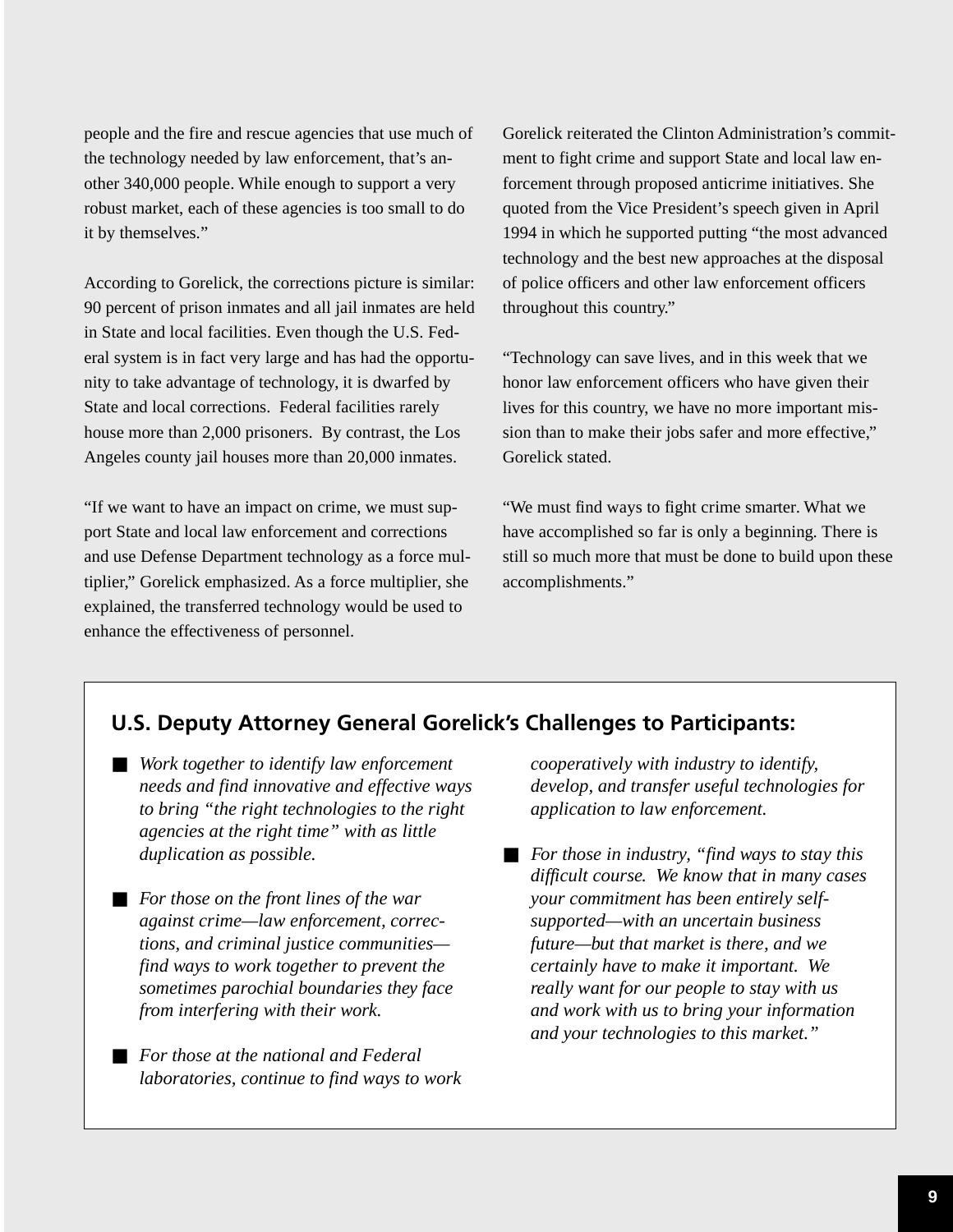

# **Keynote Highlights**

# **Laurie Robinson, Assistant Attorney General, Office of Justice Programs**

"The world today is clearly hurtling into the 21st century at a rapid pace, with new technologies available that were unimagined just a few years

ago," stated Laurie Robinson, Assistant Attorney General, Office of Justice Programs, in her keynote speech to conference attendees. "Criminal justice practitioners must tap into these advances and become part of the technological revolution that is changing our laws, our work, and our world."

"Acquiring the information we need on the new technology will help criminal justice practitioners make sound decisions, improve the efficiency and effectiveness of our operations, and move the administration of justice into the future," Robinson said.

"This conference serves as an avenue for the research field to hear from the criminal justice practitioner. This sharing of information is essential to bring law enforcement operations into the next century."



# **Keynote Highlights**

# **Jeremy Travis, Director, National Institute of Justice**

In addressing conference attendees, National Institute of Justice Director Jeremy Travis said that on the national level, the elections last November

strengthened the consensus in Congress "to do something about crime."

Because of a sequence of events—most important, the Crime Bill—law enforcement has an opportunity to require that research and evaluation and development be conducted simultaneously. "Our mandate," Travis said, "is to find out what works and then to translate the technology to the State and local levels."

"Despite technological advances," he said, "I have a sense of enormous frustration when seeing how poorly equipped our police officers, judges, and probation officers are when trying to carry out the awesome responsibilities we give them." Travis cited the example of lack of available

computers to police officers who need fast access to background information when responding to 911 calls. He noted that even delivery services, such as Federal Express, have computerized systems that allow each operator to know the history of the package that is being delivered, yet police officers do not have the same level of access to information and technology.

"Why can't we find a way to make this technology available to law enforcement?" he asked. "The simple answer is that it can be done."

Travis noted that this endeavor has a tremendous commitment from the highest levels of Congress, and it is up to the field to bring costs down to make the technology more readily available to police officers.

"We have to make a difference at the local level," he said. "There is no more important mission than to enhance the public's safety."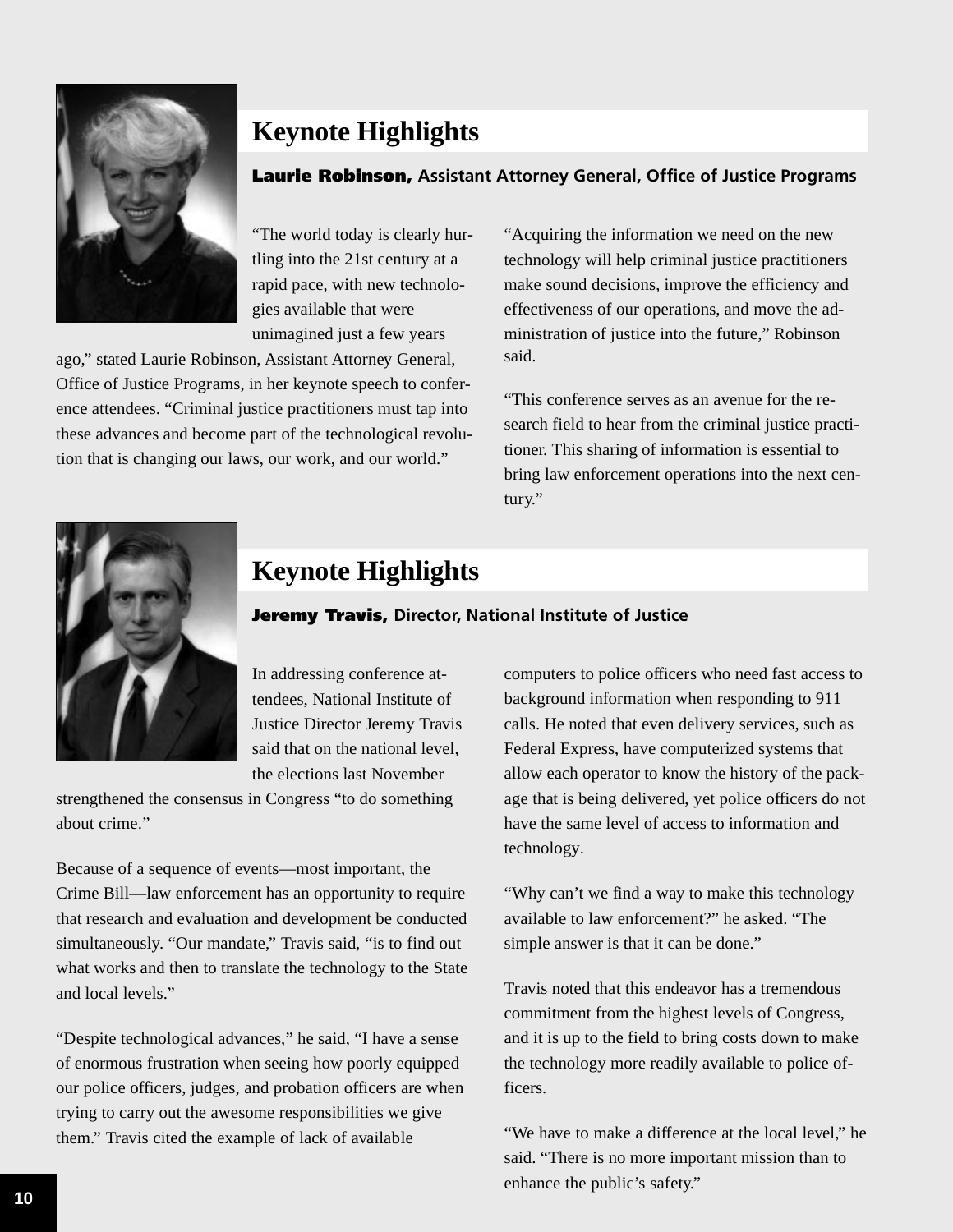*ollowing opening remarks by Jamie S. Gorelick, Deputy Attorney General of the United States, the Second Annual Conference on Law Enforcement Technology for the 21st Century began with a National Institute of Justice (NIJ) perspective of what has been accomplished as a result of the first conference, which was held in June 1994. The presenters for this perspective were David G. Boyd, Director of NIJ's Office of Science and Technology; Kevin M. Jackson, NIJ Centers Program Manager; Lee Rivers, Executive Director, National Technology Transfer Center; and Harlin R. McEwen, Chief of Police, Ithaca, New York.*

# **Technology Developments and Needs**

#### **David G. Boyd Director NIJ Office of Science and Technology**

"1994 marked a hallmark year for law enforcement science and technology when the Justice appropriation bill mandated funds to assist NIJ in its efforts to adopt technologies for law enforcement purposes," said David G. Boyd, Director of NIJ's Office of Science and Technology.

During 1994, Boyd said, the Technology Information Network (TIN) was established in conjunction with the Regional Information Sharing System and the Office of Law Enforcement Technology Commercialization, which is co-located with the National Technology Transfer Center. As part of TIN, the Justice Technology Information Network, or JUSTNET, will be brought online to link, via the Internet, to ARPAnet, IACP Net, RISS Net, and other data bases of use to law enforcement agencies through a regional information sharing system. JUSTNET, according to Boyd, will not replace existing systems, duplicate existing services, or provide anything other than technology-related information.

Boyd also noted the establishment of the National Law Enforcement and Corrections Technology Center (NLECTC) in 1994, which assumed the functions of the Technology Assessment Program Information Center (TAPIC). NLECTC, located in Rockville, Maryland, is to become the virtual hub of a national organization of regional centers dedicated to supporting Federal, State, and local law enforcement, corrections, and criminal justice system science and technology requirements. The Center will function as the focus of activity for hotline services, standards, evaluations, and data base development for JUSTNET. In addition, the Center will provide support to law enforcement technology assessment councils, panels, and committees. NLECTC's regional facilities will be centers of excellence in their respective technologies and will act as regional interfaces for law enforcement agencies and JUSTNET.

# **What Last Year's Conference Accomplished**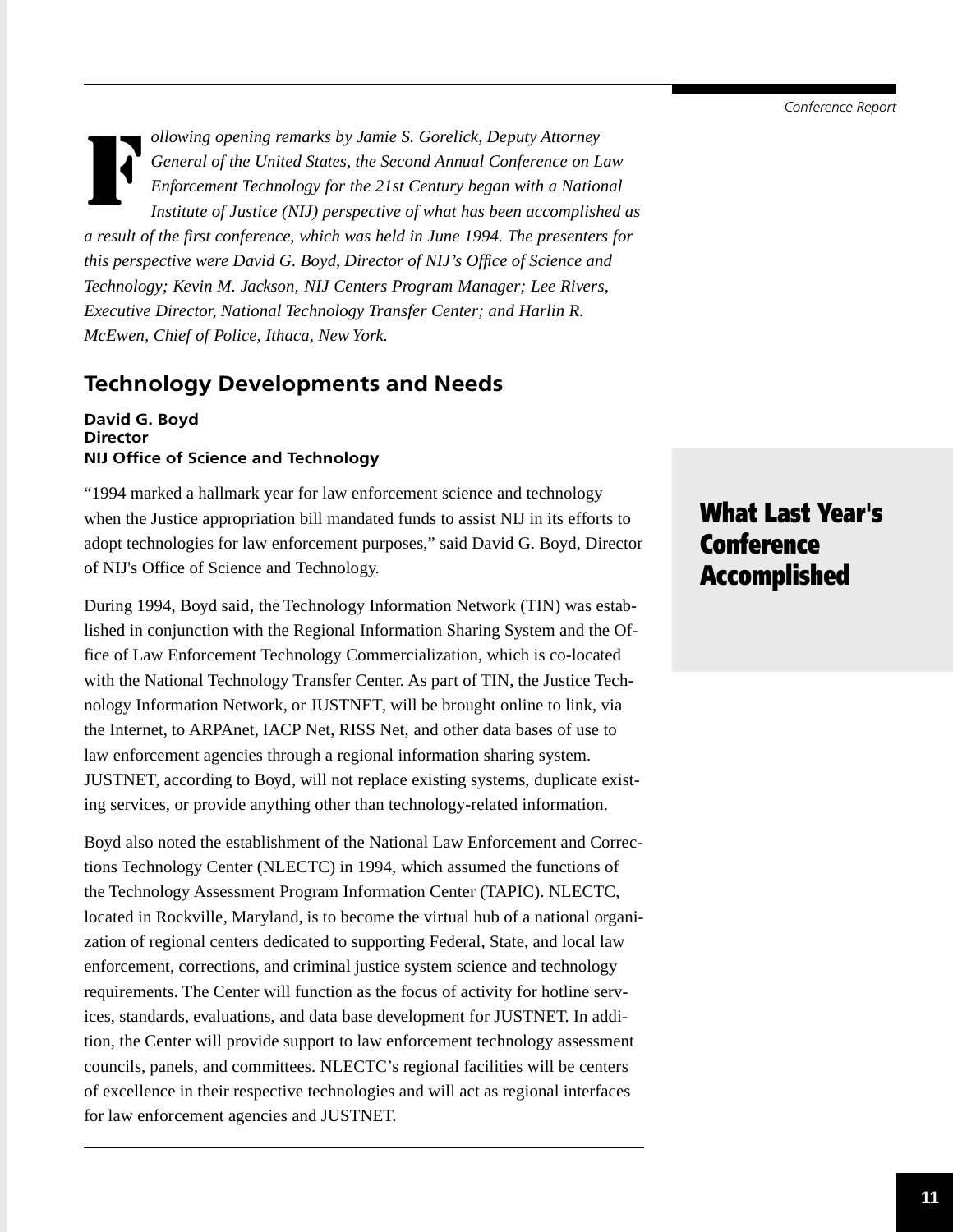#### *Law Enforcement Technology*

In his presentation, Boyd provided updates on several new prototype technologies that are in varying stages of development:

- *Smart gun.*Research is underway into technology that will prevent individuals other than the authorized user(s) of a firearm to fire the weapon. Identification would be acquired through radio frequency signals or other technologies under investigation. This weapon would be particularly useful for situations in which criminals somehow obtain possession of a police officer's gun in a struggle. It also has potential benefits for citizens who have guns in their homes.
- *Chemical and inflammatory sprays.*Oleoresin capsicum (OC), otherwise known as pepper spray, has eclipsed the use of CS and CN (*ortho*chlorobenzylidene malononitrile and *alpha*-chloroacetophenone) chemical sprays. Currently underway is an NIJ-funded risk assessment of OC to evaluate technical aspects of its use, such as medical/clinical and product design; operational aspects, such as law enforcement agency field data and policy/ training; and other parameters, such as public perception/awareness and legal/liability issues. A final report will include a proposed risk reduction strategy for OC's use. In anticipation of the future development of user guidelines, a next step would include identifying which compound or combination of compounds of OC produce the desired results when used and then determining potential levels of toxicity.
- *DNA Laboratory Improvement Program.NIJ* is, in partnership with the National Institute of Standards and Technology, developing standards for the application of a new DNA identification technique that will reduce identification times from several weeks to about 1 day and will eliminate the need for hazardous and expensive radioactive materials.

# **Mandates from 1994 Conference:**

- *Identify and establish a focus for law enforcement technology.*
- *Create a structure to ease field access to technology information in terms of law enforcement requirements for information and industry.*
- *Encourage the development of law enforcement technologies in general.*
- *Ensure that law enforcement (the users) stay in the loop.*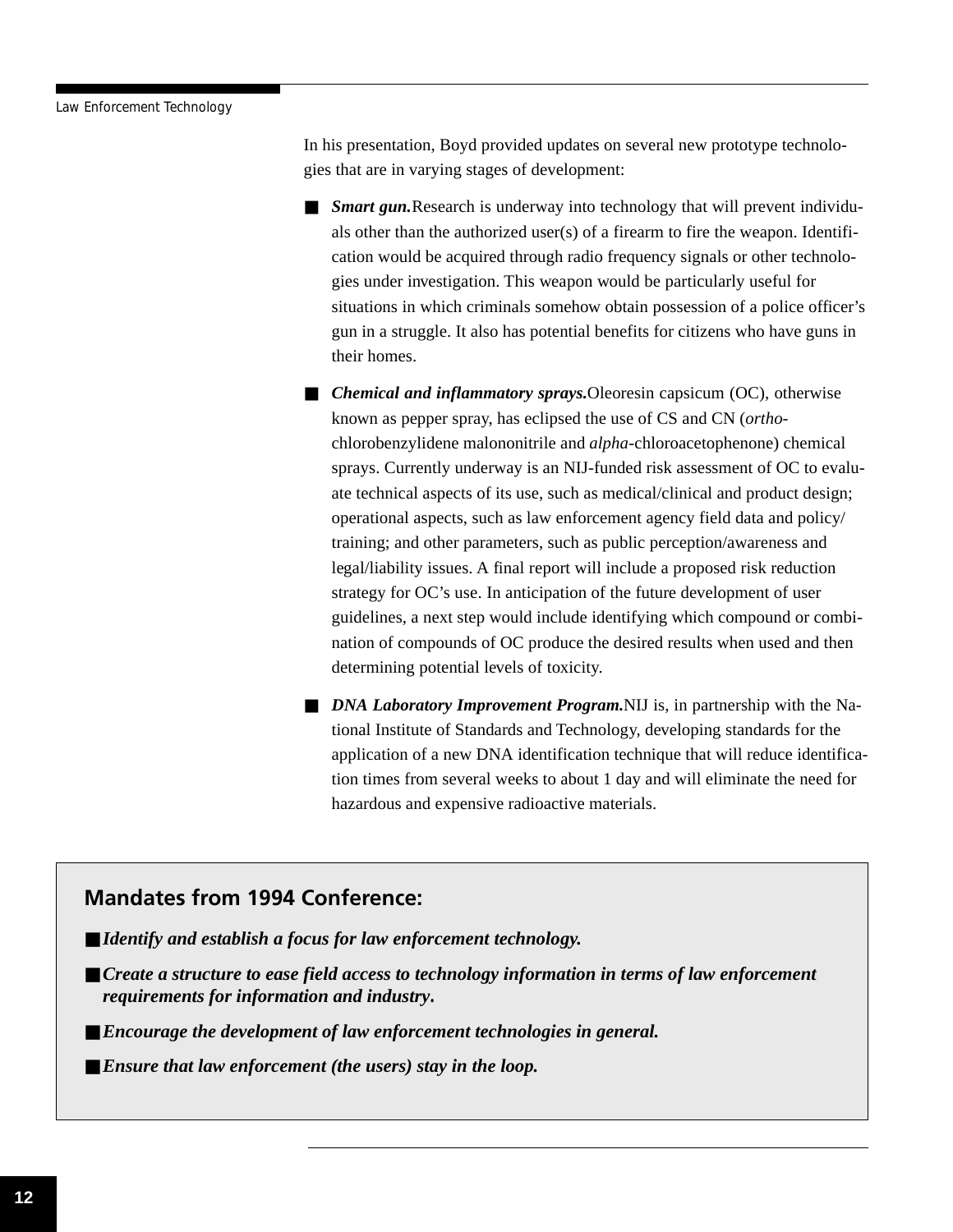- *Soft body armor.* "There has never been a failure in the field of soft body armor to stop a bullet it was designed to stop," Boyd told attendees. Improvements in soft body armor have contributed to saving more than 1,800 police officers' lives. In costs per officer killed in the line of duty—an average of \$1 million in survivor benefits and training and replacement costs—the consequence of the \$5 million invested in improvements in this technology has resulted in a taxpayer savings of more than \$1.8 billion.
- *Rear seat airbags*. Airbags for the back of patrol cars keep suspects from assaulting officers, injuring themselves, or damaging the vehicle while being transported. To safely contain the subjects, a bag is inflated on command and maintains pressure against the subject. The breathing capability of the individual is not interrupted as the bag is porous enough to prevent suffocation. The bag inflates in 5 seconds and can be hygienically maintained and reused.
- *Cyanoacrylate ("Magic") Wand*. The portable, hand-held Magic Wand can develop latent fingerprints in a matter of seconds, onsite at the crime scene. When the wand is ignited, cyanoacrylate (super glue) impregnated with a fluorescent dye is dispersed as a fume and adheres to any latent fingerprints on a nonporous surface. To observe the fingerprints, an ultraviolet light is shined on the surface and the prints become visible to the naked eye. Cyanoacrylate also leaves a protective coating on the prints, which can then be lifted with conventional fingerprint powder and transferred to a fingerprint card or photographed.
- *Sticky foam*. The sticky foam can be delivered from a dispenser carried on a shoulder sling and can help immobilize would-be attackers from a distance of 30 to 50 feet. Though the foam can be removed from skin with baby oil, cleanup times are long. Laboratory testing, with volunteers playing the roles of inmates and officers, showed that the foam could be dispensed fairly accurately but relatively large amounts were required. Also, how to effect rapid and safe emergency removal procedures for face and eye contact remain significant issues. This initially promising technology may not get into the field.
- *Vehicle interdiction devices.Research* is being conducted to find devices that can stop fleeing vehicles remotely and safely. Low-profile barrier strips fitted with hollow needles that are picked up in tires of vehicles that drive over them are being used to bring fleeing vehicles gradually to a safe stop. Modifications to this type of device, to permit remote deployment and retraction of the needles, are under development. Also under development are devices that deliver electrical pulses directly to the vehicle's undercarriage, thereby disrupting the vehicle's computer and bringing it to a halt. Another approach involves

*"The single most important thing the Federal Government can do to assist us on the front line: Provide the funding ... to develop new law enforcement technology."*

> Robert E. Cansler Chief of Police Concord, North Carolina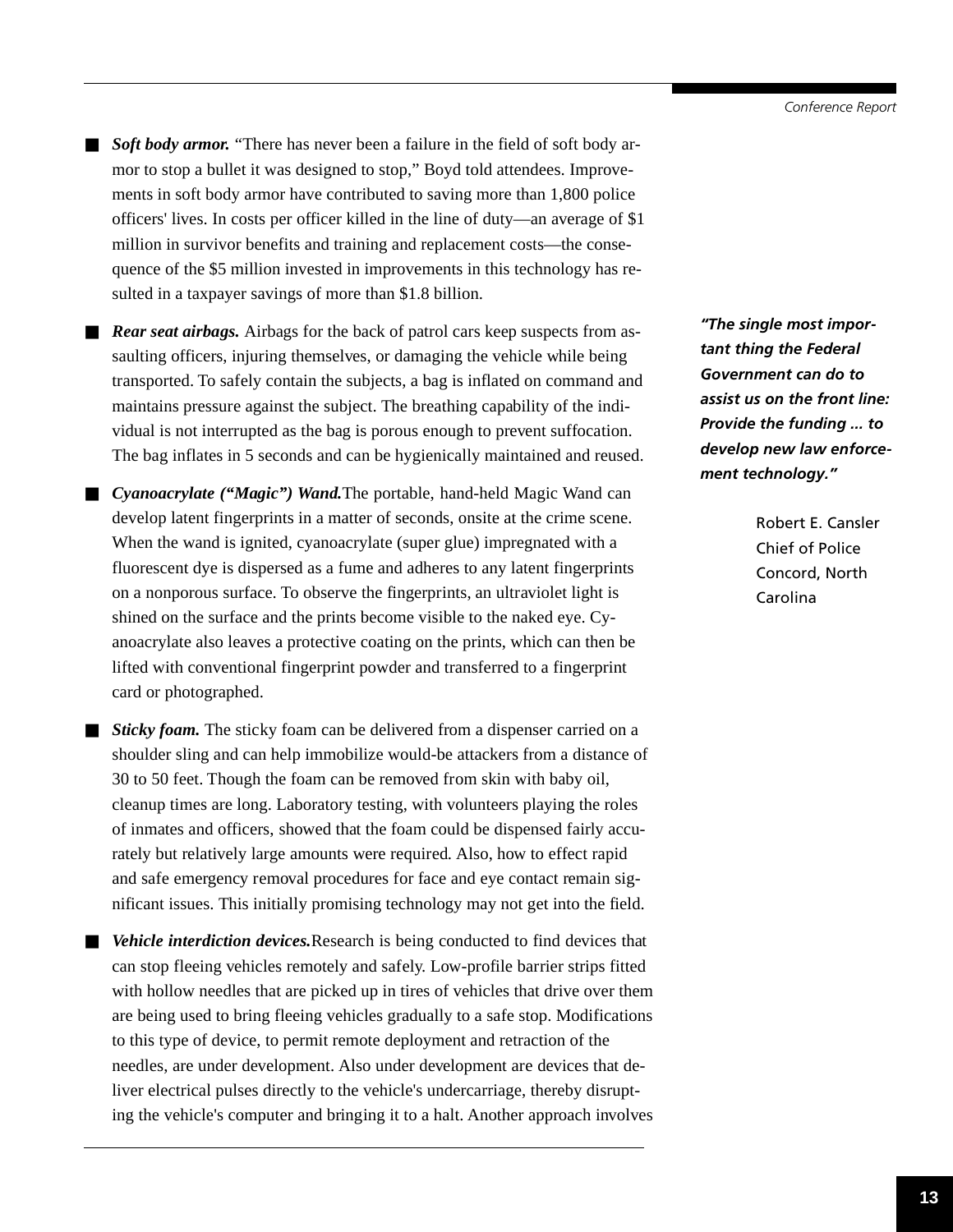firing a tagging projectile from a police pursuit vehicle. The tag would adhere to the fleeing vehicle, allowing the police vehicle to break off the "hot pursuit" and track the offender's vehicle electronically until an apprehension could be made.

# **The National and Regional Law Enforcement and Corrections Technology Centers**

#### **Kevin M. Jackson Centers Program Manager National Institute of Justice**

To overcome obstacles such as a lack of coordination between research and development and manufacturing, an underfunding of law enforcement, a very fragmented market, and an uncoordinated user/needs requirement system, NIJ will endeavor to apply technology as a force multiplier by leveraging manpower, exploiting information sources, and improving the effectiveness of law enforcement in the use of technology, according to Kevin M. Jackson, NIJ Centers Program Manager. In order to accomplish these initiatives, Jackson said, NIJ created the National Law Enforcement and Corrections Technology Center (NLECTC).

NLECTC maintains major data bases and a critical incident hotline and supports the Law Enforcement and Corrections Technology Advisory Council. Under NIJ's initiative for law enforcement, NLECTC also supports:

- Standards and testing.
- Development of data bases on product information, including objective test results, user data base, manufacturer data base, and requirements data for industry.
- Technology awareness, technology assessment, and technology transfer.
- Assessments of new technology by the law enforcement community.
- Technology coordination to prevent duplication and waste of resources among agencies.

"NLECTC's bottom line," Jackson said, "is to continually evaluate the needs of law enforcement and corrections in relation to technology and to assist in the transfer of technology and make it affordable." In addition to the national center in Rockville, Maryland, each regional center plays a role in accomplishing overall NLECTC objectives. Each also has a unique focus: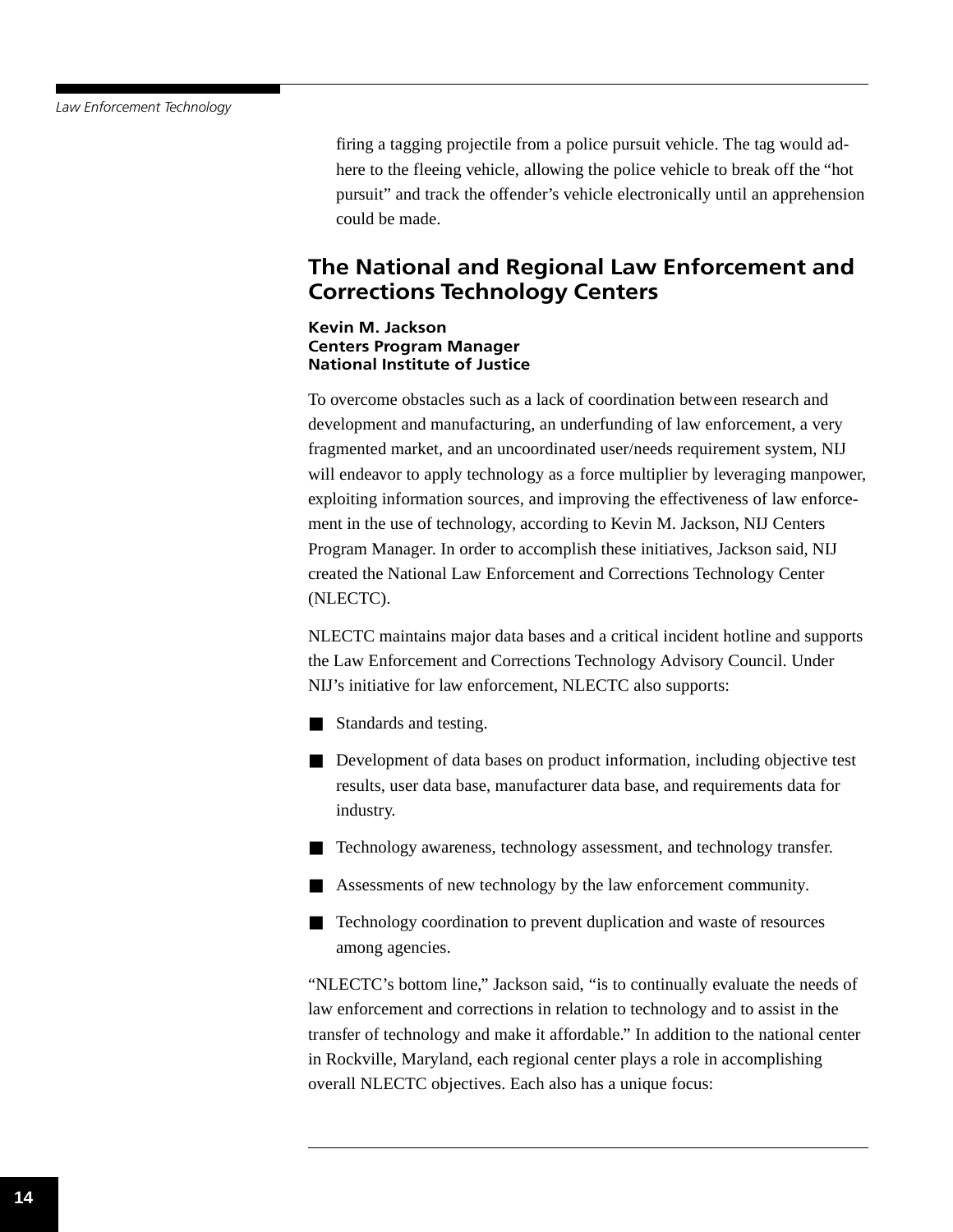- *NLECTC–Northeast*.Based at Rome Laboratories (a U.S. Air Force Laboratory at Griffiss Air Force Base) in Rome, New York, this regional center focuses on weapons and weapons detection technologies.
- *NLECTC–Southeast*. Located on a U.S. Naval installation near Charleston, South Carolina, this regional center focuses on corrections technologies and will provide surplus equipment support.
- *NLECTC–Rocky Mountain*. Based at the Denver Research Institute within the University of Denver, this regional center specializes in communications standards and focuses on interoperability of communication networks.
- *NLECTC–West*.Located in El Segundo, California, this regional center focuses on forensic imaging and surveillance technologies.
- *Border Research and Technology Center.* This center, a combined effort of the State of California, the Department of Justice, the U.S. Treasury, and the aerospace industry, is located in San Diego, California. The center is tasked with developing new and comprehensive approaches to meeting the challenges along U.S. borders.

# **The NIJ Office of Law Enforcement Technology Commercialization**

#### **Lee Rivers Executive Director National Technology Transfer Center**

In his presentation to conference attendees, Lee Rivers, Executive Director, National Technology Transfer Center (NTTC), discussed the Office of Law Enforcement Technology Commercialization (OLETC). According to Rivers, OLETC was established in 1989 through an NIJ-funded partnership with the NTTC and the National Aeronautics and Space Administration, and is currently based in Wheeling, West Virginia, with a satellite office in Washington, D.C. OLETC's mission, Rivers said, is to provide a single entry point for U.S. industry into the Federal laboratory system to help accomplish its objectives in support of NIJ's initiative, including:

■ Develop technology commercialization partnerships, alliances, and support services to bring technology to fruition. OLETC will use economic development alliances to move Federal technology into the private sector, primarily to keep American industry competitive in the global marketplace.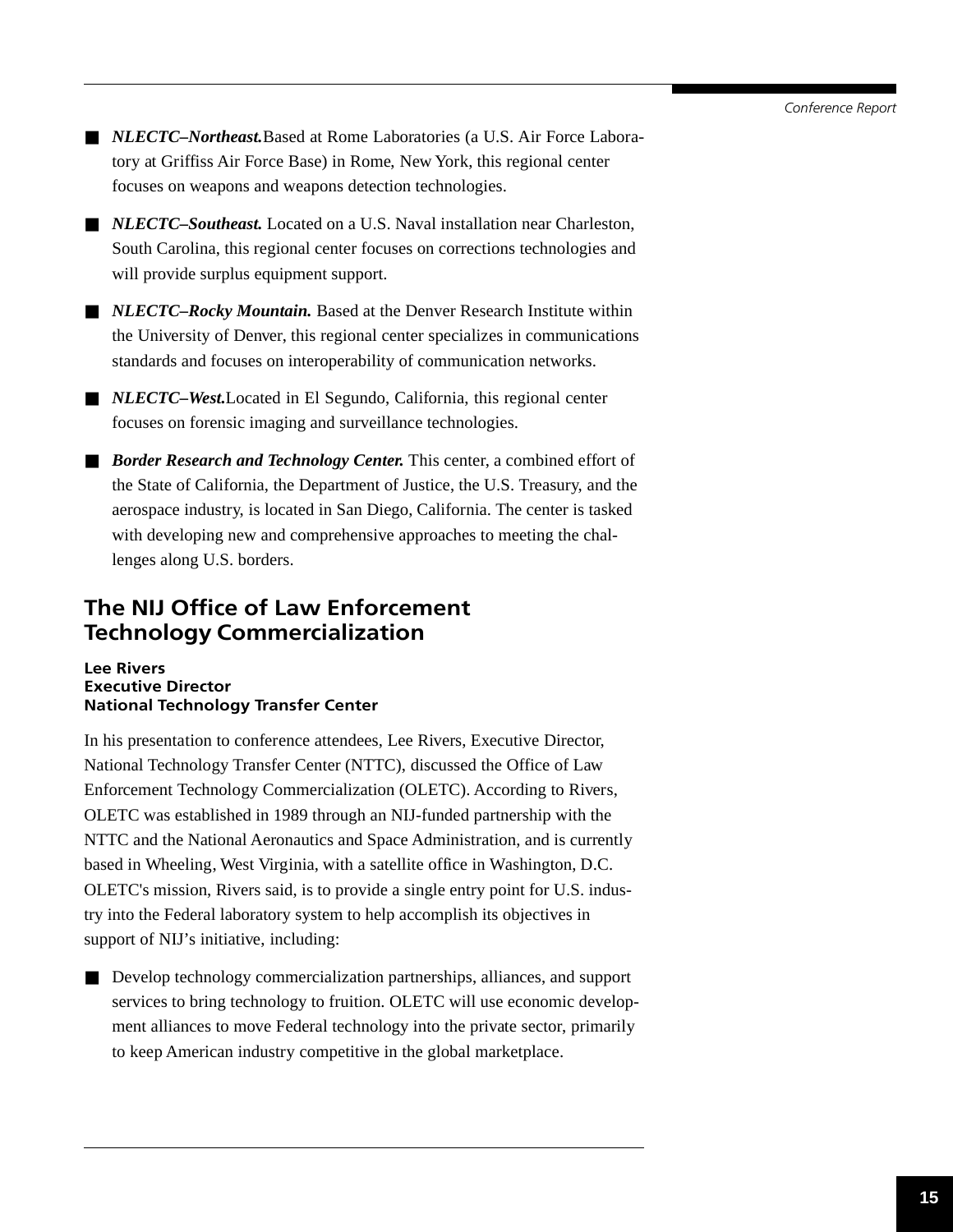■ Facilitate the technology commercialization, transfer, and application of selected federally funded technologies and associated capabilities to law enforcement and related industries.

# **Law Enforcement Relevance**

**Harlin R. McEwen Chief of Police Ithaca, New York**

Ithaca, New York, Chief of Police Harlin R. McEwen provided a hands-on perspective on the relevance of technology to local law enforcement. McEwen, who also serves as Chair of the Law Enforcement Technology Advisory Council, praised last year's conference as a good give-and-take discussion among law enforcement, industry, and the Federal agencies that, among other things, resulted in:

- Increased funding and the potential for even more.
- Establishment of NLECTC and its online information services (Justice Technology Information Network).
- Countless telephone calls from individuals seeking advice on how to market, develop, sell, and make a product affordable.
- Unprecedented communications among law enforcement, industry, and Federal agencies that are showing results.
- Technology demonstrations of products developed in response to this program's efforts.
- Increased and improved industry response to law enforcement input on price, needs, and applicability.

McEwen noted the importance of the ability of the law enforcement community to plug into the various other networks—RISS Net, IACP Net, and various types of law enforcement networks. "The exchange of technology information is exciting," he said, "and it has been needed in law enforcement for many years."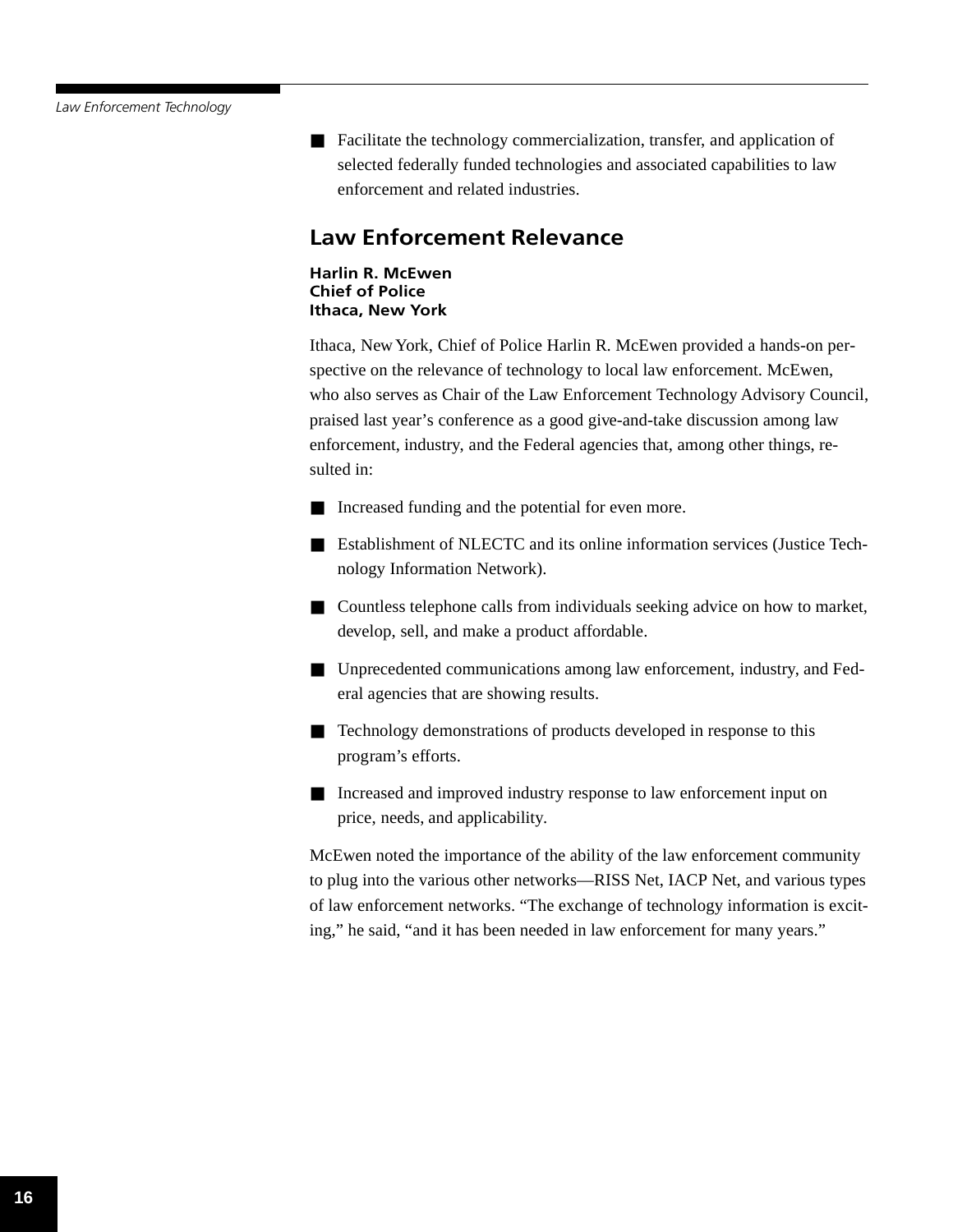*he Scenario: Three police officers in the fictional town of Idyllia have been killed in recent months; two with their own weapons. The third police officer's gun was never recovered. A new officer on the force has been doing extensive research on a new, hypothetical weapon called the "GG gun." Citing national statistics which show that 25 to 30 percent of police officers are killed with their own guns, the manufacturer of the "GG gun" claims it gives police officers greater security. Through the use of computer technology, this gun, the manufacturer says, can only be fired by its owner. Concerned over his own safety, the officer makes a request of his chief that he be allowed to carry the new "GG gun."* T

*In an effort to examine the role of the Federal Government in the development, acquisition, and application of new technologies in law enforcement, moderator Arthur R. Miller presented 10 expert panelists from law enforcement, national and city governments, and the legal community with what appeared to be a simple problem with a simple solution.*

*But, as both the panel participants and the audience quickly find out, the process of incorporating a new technology into the daily activities of law enforcement nationwide is a complicated lesson in frustration, financial manipulation, and political bureaucracy at the local, State, and Federal levels.*

# **Hard Choices for Law Enforcement: Federalism, Funding, and Control**

**A Fred W. Friendly Program Columbia University Seminars on Media and Society**

#### **Arthur R. Miller, Moderator Bruce Bromley Professor of Law Harvard Law School**

"Just because the technology is available, that isn't enough to justify its acquisition for individual police officers," stated panelist Steven C. Bishop, Chief of Police for Kansas City, Missouri. Playing the part of Idyllia's Chief of Police, Bishop said, "Even though it is the officer's life on the line, police departments must have standardized weapons. The officers can't go out and buy a gun on their own."

Bishop noted that because of the sophisticated atmosphere of the criminal world today, there has been an increased importance placed on providing the best technology for law enforcement. "There has been a change of emphasis in fighting crime over the years," he said. "There is a greater danger in the streets today because gangs are more prone to violence and the kinds of weapons they have are more high tech."

**Hard Choices for Law Enforcement: Federalism, Funding, and Control**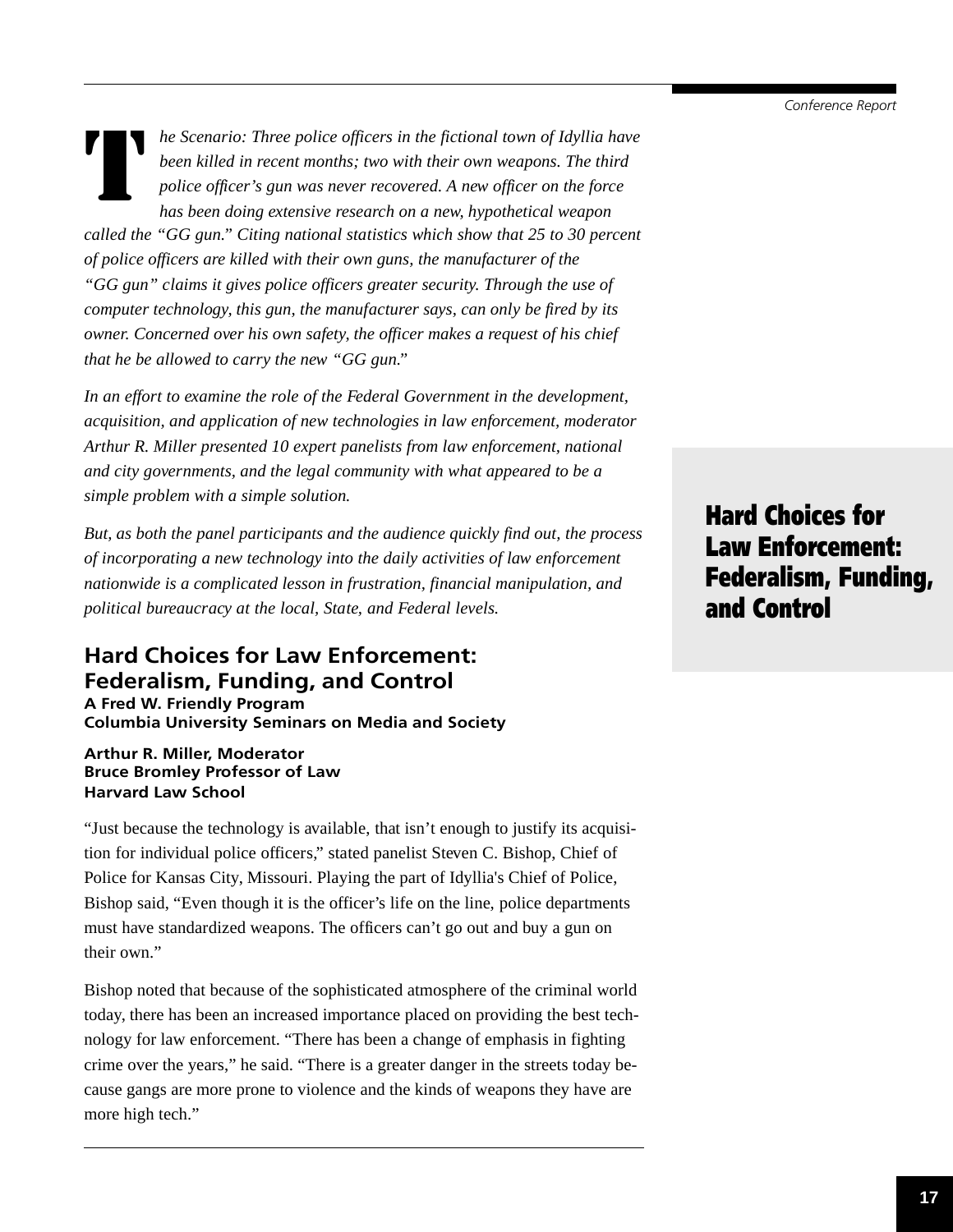

# **Keynote Highlights**

# **Patricia Schroeder, U.S. Representative, Colorado, 1st District; House Judiciary Committee**

Calling the 1990s the "decade of whining" by Americans who use law enforcement as a scapegoat for everything, Congress-

woman Patricia Schroeder said, "It is time for those who protect the American public to take action to fight the new enemy."

In the post-Oklahoma City bombing era, Schroeder said, the new national security fear—terror at home—has become evident by people becoming prisoners in their own homes. As a result, law enforcement practitioners are being faced with new and increasing challenges that require bringing law enforcement technology into practical application.

Schroeder said the development of law enforcement technology is "a convergence of common sense" that defies the conventional wisdom about the Federal Government's inability to solve problems. It has also defied the political divisions within the government. Bipartisanship on Capitol Hill has become increasingly rare, she said, but both parties have been able to agree on increased funding for law enforcement technology.

Schroeder's amendment to give law enforcement technology 1 percent of the funding of the \$2 billion crime bill under consideration by Congress has gained support on both sides of the aisle.

Citing a worldwide need for technology transfer, Schroeder noted that it is the United States who leads the world in basic research. "We could corner the market on new technologies, such as sticky foam, infrared, safe guns, or weapons protection," she said.

According to Schroeder, the international applications of the research and development of these technologies have already been demonstrated; for example, by the Department of Defense, which used tools developed through NIJ funding in deployments to Haiti and Somalia.

While law enforcement will remain at the State and local levels during the next century, Schroeder said that the Federal Government can assist in the transfer of technology, especially if the concepts of force enhancement and law enforcement were combined. NIJ "has found the perfect ways of bringing, adapting, and applying information together through the regional centers."

However, she said it is time to go one step further toward the goal of technology transfer. Schroeder called upon law enforcement to not only conduct critical testing and objective evaluations of technologies that can be modified and applied, but also to develop reliable standards for new products.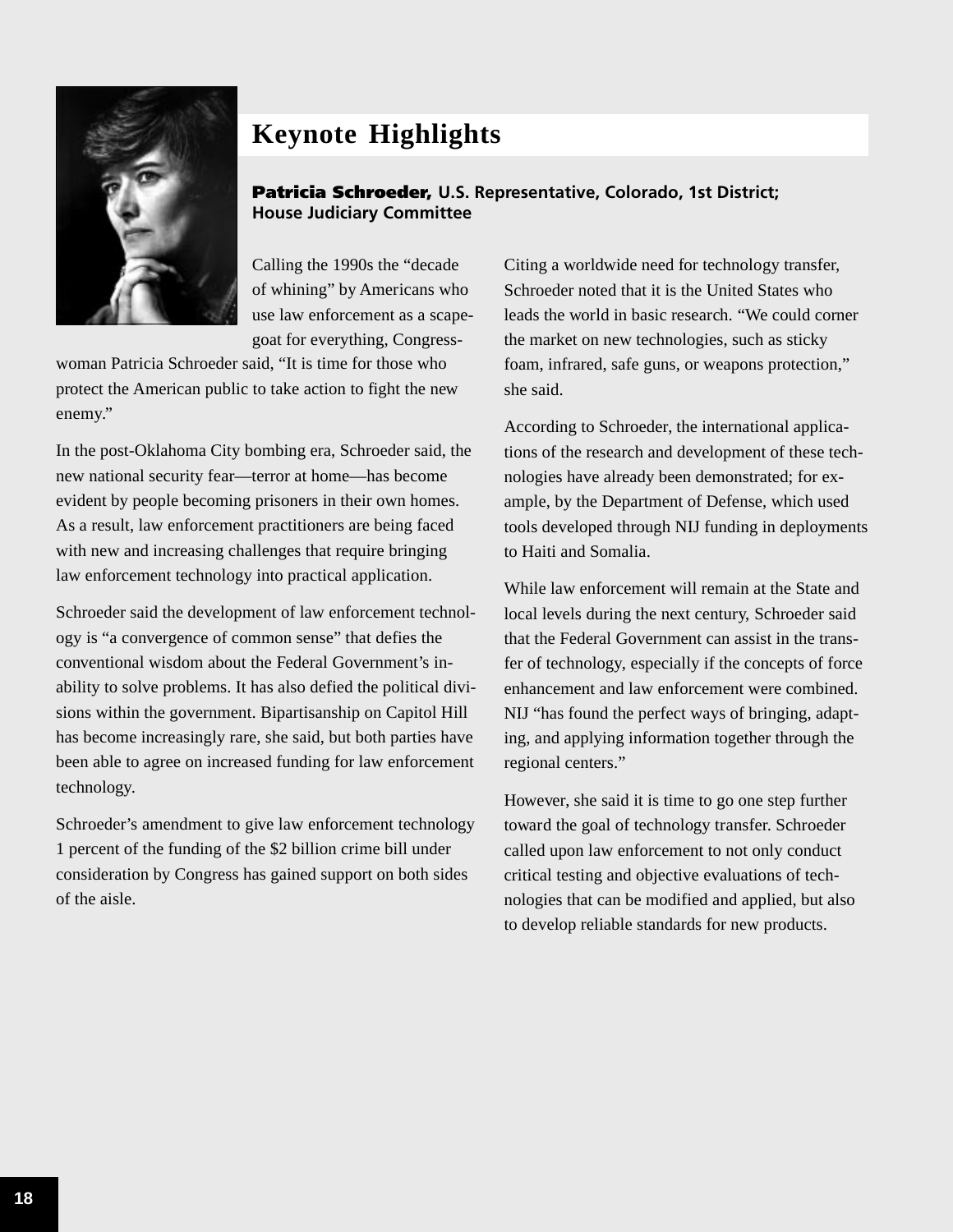Ironically, even with a heightened need by law enforcement for new technologies to deal with more sophisticated criminals, panelists agreed that police officers are held back by departmental policy from being equally armed. At issue is the mandatory use of departmentally approved guns.

Although many police officers must purchase the weapons out of their own money, "the gun must be authorized by the police department," said James K. "Chips" Stewart, Principal, Booz-Allen & Hamilton, former Director of the National Institute of Justice, and a former police officer for the City of Oakland, California, who represented the viewpoint of police officers on the panel. "I don't have any say in it," he said. "As such, an officer, whose life is on the line every day, has little or no control over what measures can be taken to protect him or herself"

Among the reasons panelists cited for a continuing mandatory use of departmentally approved firearms were:

- *Administrative factors*. Because the local police departments pay for ammunition, "if there are five different kinds of guns, they would require five different types of bullets," Bishop said. This would not be cost effective for the department, which is already suffering from inadequate funding.
- *Evaluation and testing*. Testing must be done in a variety of settings under various conditions, and few State or local police departments have the time, money, and manpower to conduct such thorough evaluations.
- *Training*. The transfer of any new technology requires specific training, which increases spending in local police departments that are already suffering from financial cutbacks.
- *Certification*. The issue of certification requires uniform standards on a national level rather than departmental or State guidelines.
- *Cost factors*. On the State or local level, the question of how to pay for the new technology would delay its implementation. "I would need time to find the funding because at the local level, I couldn't afford it," said panelist Kurt L. Schmoke, Mayor, Baltimore, Maryland. "It would take about a year or two to get the proper funding."

In addition, the growth in private security, self-defense programs, and alarm systems has shown that individual citizens, who may be questioning the performance of law enforcement, are taking the responsibility for their own safety. "The average citizen doesn't care who pays or who provides the service," said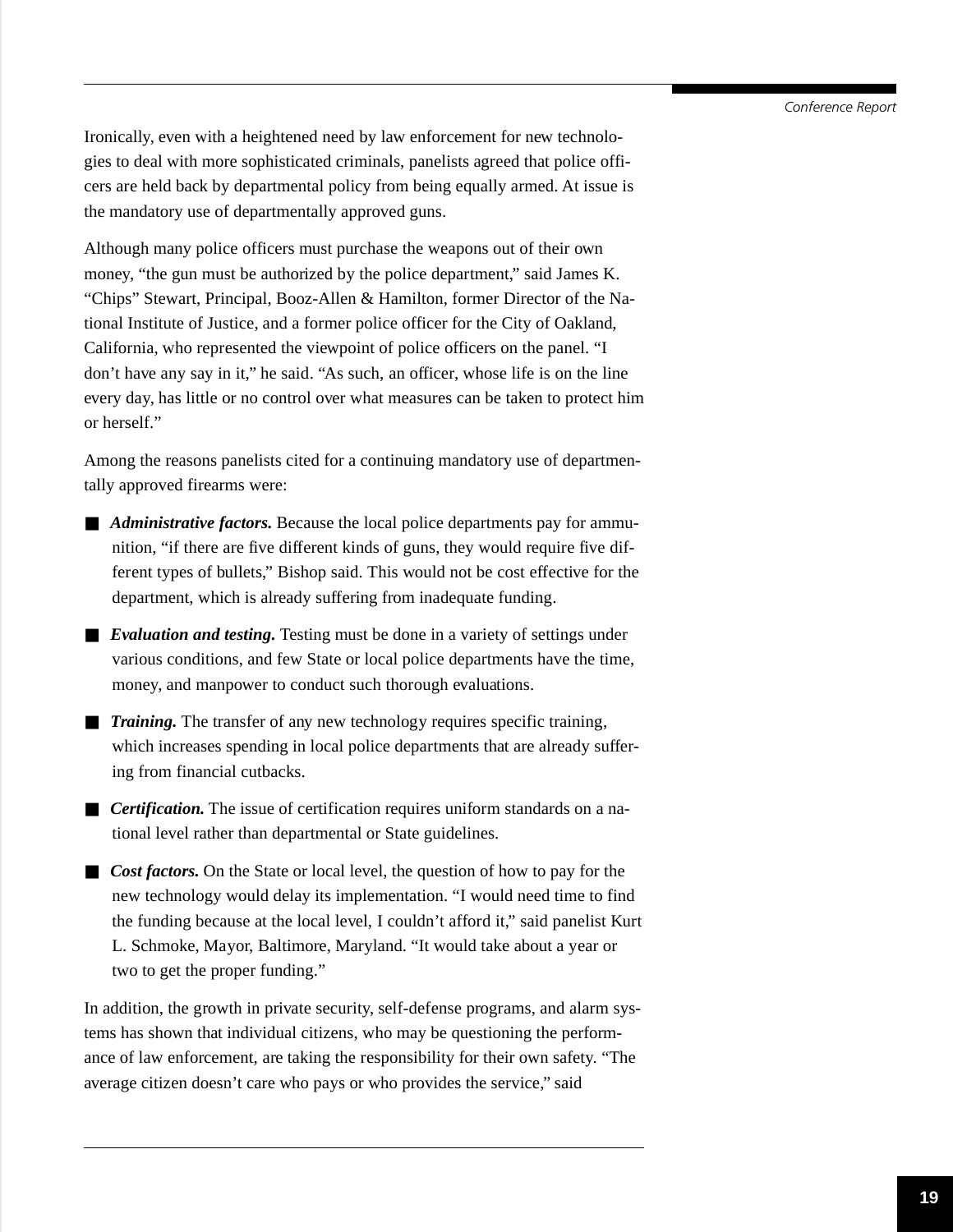

# **Keynote Highlights**

## **Charles E. Schumer, U.S. Representative, New York, 9th District; House Judiciary Committee**

"Because the law enforcement market is small and fragmented, it is becoming increasingly important for the field to begin a

cooperative partnership with business and industry to develop and acquire new technologies," U.S. Representative Charles E. Schumer told conference attendees.

Technology appeals to the child in all of us, he said, because we want to see the triumph of good over evil. And the boundaries of law enforcement technologies today are limited only by our imaginations.

As a working partner, the Federal Government helps to make law enforcement technology a good business by determining law enforcement's needs and priorities, giving local governments the confidence to use the technologies through minimum product standards, and advancing research in product development through the use of carefully targeted seed money.

"Law enforcement technology has the capability to stand alone," Schumer said. "As such, it should have independent funding for its technology through the Justice Department."

panelist Richard L. Thornburgh, Esq., Kirkpatrick & Lockhart, and former Attorney General of the United States. "They just want a safer environment."

Because of the various factors cited by the panelists, the transfer of a new technology both at the State and local levels would be at a standstill. "I am frustrated because there is too much bureaucracy," Stewart said.

Panelists agreed that the greatest impact on the transfer of technology lies at the Federal level. The Federal Government has the funding mechanism as well as the capability to effectively move new technologies into law enforcement, which would save the lives of thousands of police officers nationwide.

Even so, at the Federal level, the question of how to transfer new technologies into law enforcement lies more within the political arena. "How would a president prioritize it against other plans?" Thornburgh asked. "Unless you want to raise taxes, you're going to have to come up with other ways of getting the money."

In addition, panelists discussed other factors at the Federal level that might impact the transfer of technology, such as: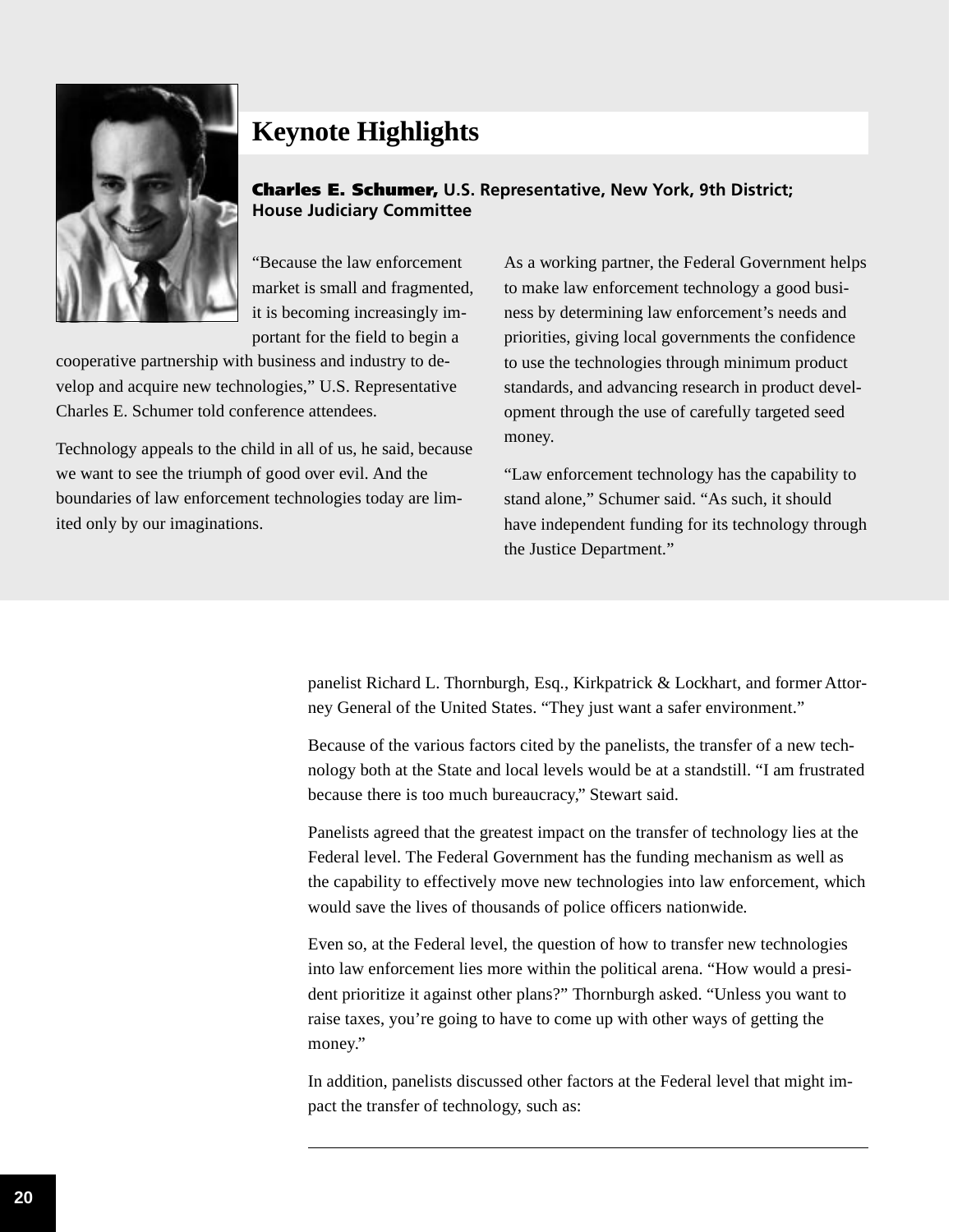- The perception of the Federal Government creating a national police force.
- The perceived crossing of territorial boundaries. "Local police chiefs might feel offended if the Federal Government interferes with their daily work," said panelist Stephen Gillers, Professor of Law, New York University. "The Federal Government doesn't have the power to tell local police officers what to do."
- The perception that it is best for local problems to be solved on the local level.

Despite these perceptions, panelists noted the key roles the Federal Government can play in the integration of new technology into the law enforcement arena in:

- Creating national guidelines and standards for the development, acquisition, and application of new technologies in law enforcement.
- Serving as a central coordinator in the dissemination of information on law enforcement technologies to State and local levels.
- Establishing generic assessment, evaluation, and testing protocols for law enforcement product and technology needs.
- Providing a foundation on which to base research and development through diversified funding mechanisms.
- Passing legislation for liability cases.
- Providing leadership and definition of standards in the areas of surveillance and right to privacy.
- Providing funding for police standards and training.

To transfer technology into law enforcement effectively, panelists agreed that there must be a marriage of capabilities and joint expertise that should be incorporated under the umbrella of the Federal Government.

Panelists said that the creation of NLECTC and its regional centers will help address this Federal role by serving as a central technology education and referral source for law enforcement. It is through this effort that developing working partnerships among government, defense, industry, academia, and law enforcement can make the greatest impact on the transfer of technology.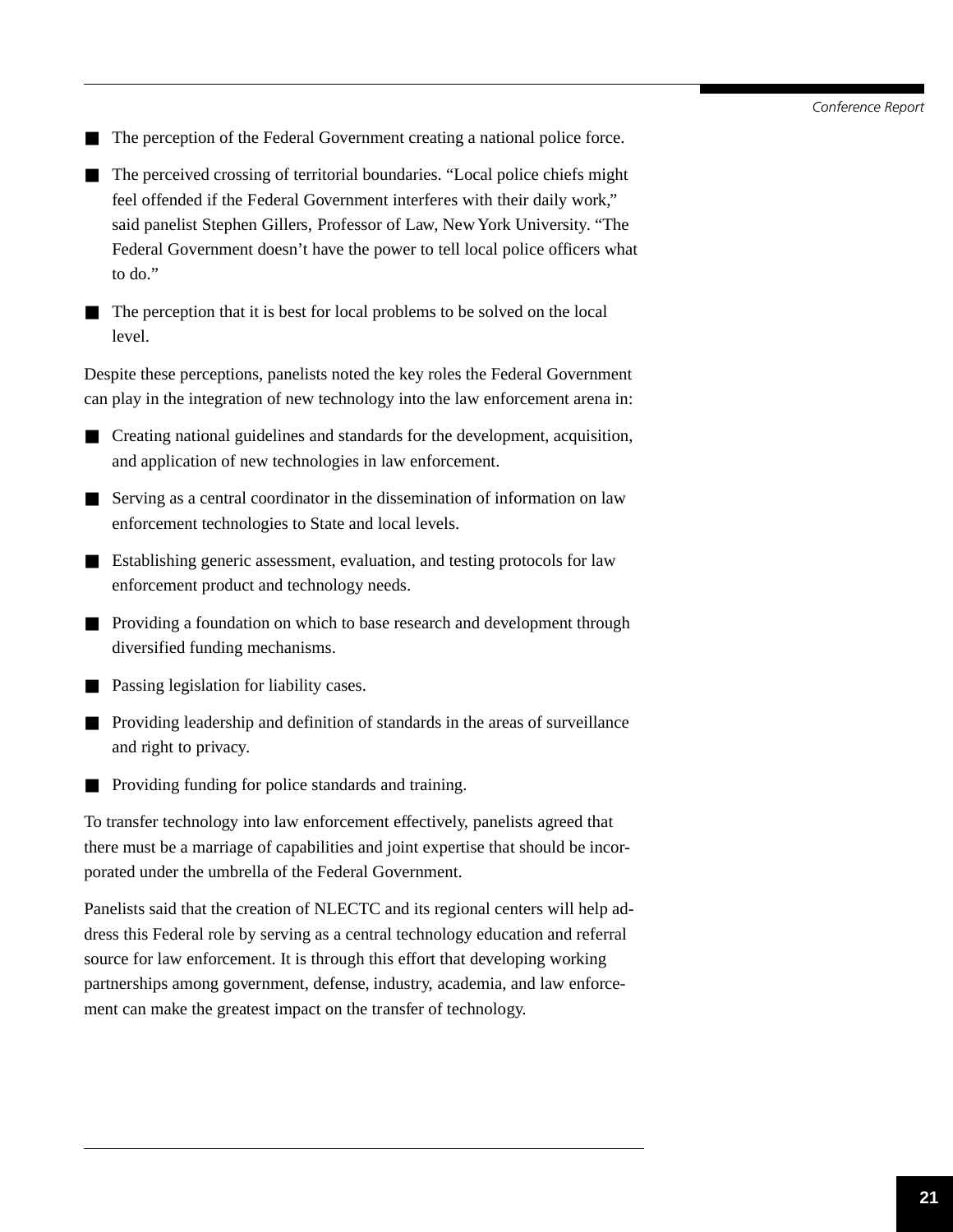

# **Keynote Highlights**

#### **Stephen Goldsmith, Mayor, Indianapolis, Indiana**

The business of developing and producing technologies for law enforcement has been held back because there is no functioning marketplace that can serve as a

base for transferring knowledge, according to Indianapolis Mayor Stephen Goldsmith.

"There is no single driving force to integrate technology in the law enforcement field," Goldsmith told conference attendees. In addition to this diffusion, there is an absence of competition within the government that has created a monopoly that offers no incentives, he said. "There is no true bureaucracy more monopolistic than law enforcement," making it difficult to create competition to stimulate innovations.

Other reasons Goldsmith gave for the failure of technology integration included:

- Barriers between industry and law enforcement restrict private sector participation in delivering services. "No organization has accepted the responsibility of delivering the technological advances to police," he said.
- The criminal justice system is not a system. "It is hard to drive technology in a nonsystem," he said.
- There is an unfortunate division between hardware technology and the management/consulting work.
- There is confusion regarding the lack of definition of what is value added in law enforcement.
- There is an absence of innovation capital.

To promote technology transfer in the law enforcement field, Goldsmith feels that NIJ and private industry must create ways to allow cross-boundary innovations, develop a forum to create technology transfer through a cooperative partnership, and streamline the enormous waste within law enforcement. In addition, industry must be willing to provide funds for system testing sites.

In addressing the possible solutions to technology transfer, each member must play a clearly defined role, he said. Not only is there a role for NIJ to create a national cross-disciplinary effort to stimulate technology transfer, but a Federal agency must have the explicit mission to provide science and technology information transfer to local law enforcement. The role of the Federal Government should be to buy down the cost of innovation through such venues as low-cost loans.

In conclusion, Goldsmith said, "The technological opportunities available are overwhelming, and all of us must create opportunities to work together to advance the transfer of this knowledge."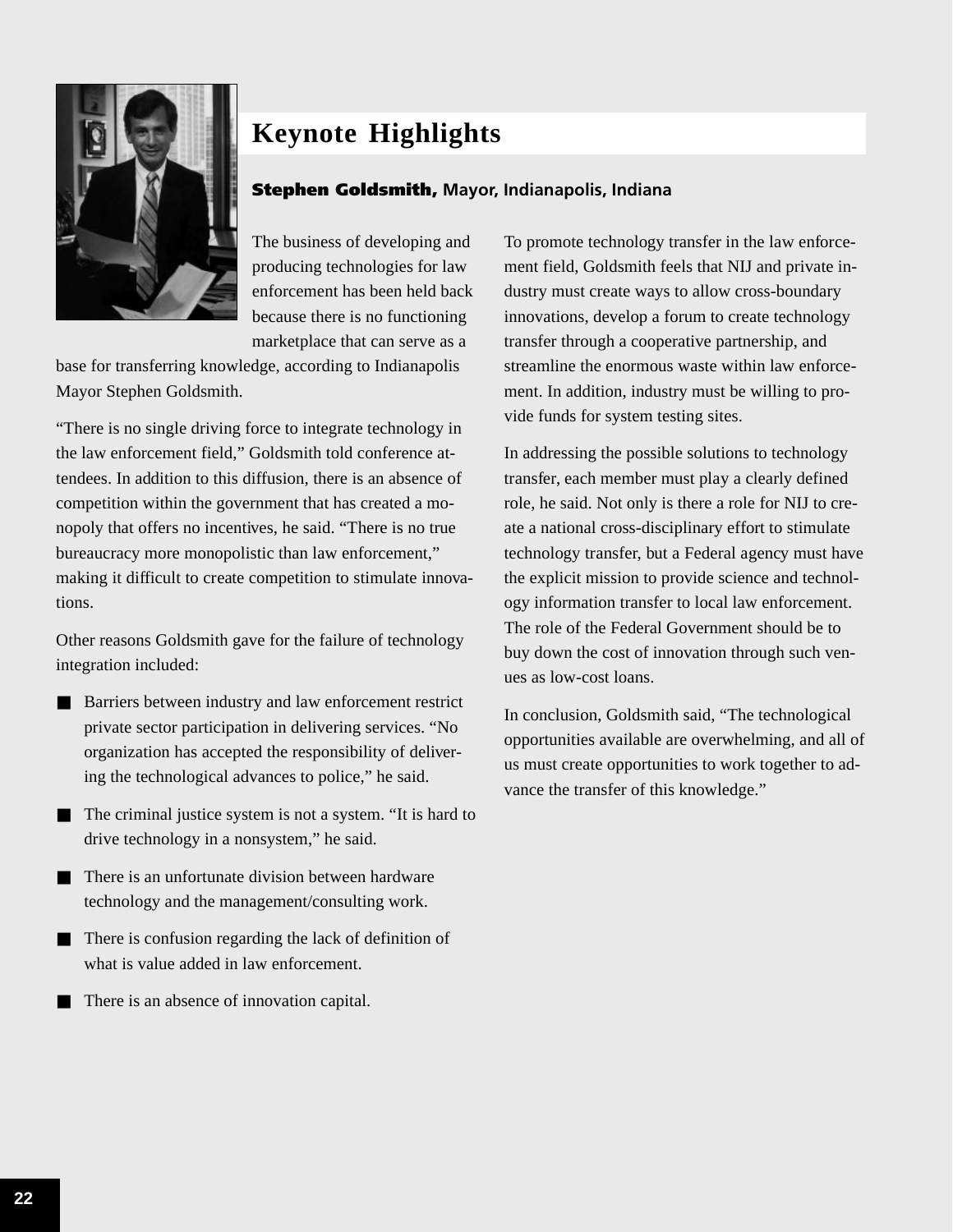*lthough many new technologies are available today that can be easily adapted to the law enforcement field, the integration of this venue of critical support to police officers nationwide has been hindered by a*  $\overline{c}$  critical support to police officers nationwide has been hindered by a *variety of old and new factors. Of particular importance is the failure*

*to recognize law enforcement as a business entity that impacts the development and transfer of technologies that are critical for success.*

# **The Business of Technology: An Industry Perspective**

#### **James K. "Chips" Stewart Moderator Booz-Allen & Hamilton**

"Why hasn't technology come into law enforcement?" asked James K. "Chips" Stewart, who served as moderator of the Business of Technology: An Industry Perspective panel. Among those who tried to answer this and other complex questions were industry representatives who focused their discussion on the business of developing and producing technologies for the decentralized criminal justice community.

According to Stewart, recent statistics reflecting the declining percentage of crime clearances have demonstrated that the traditional methods of catching criminals are not working as well as in the past. This factor, when combined with the fact that police officers are being confronted by a new type of criminal, has created a greater need for technologies to meet the new challenges. "We have the wrong paradigm when it comes to law enforcement," Stewart said. "It is not enough to have the best men and women working on the police force. We need to help those people do the best job they can by giving them the best tools and by setting up a marketplace that will work that way."

To effect a paradigm shift, a conscious decision must be made to create change, and one way is through examining the current problem and attempting to solve it. "Think globally but act locally applies when trying to examine the law enforcement field," said Herb Blitzer, Applications Manager, Law Enforcement Markets, Eastman Kodak Company. "Technology today is such that, by using the right approach, one can examine each aspect of the law enforcement system individually and evaluate the cost efficiency in each category."

To conduct a full examination, Blitzer cited the use of a workflow chart that breaks down each departmental category and thus creates a systematic approach to defining needs. He said that this approach allows departments to "really know what your business is and what your police officers do." He also advised that law **The Business of Technology: An Industry Perspective**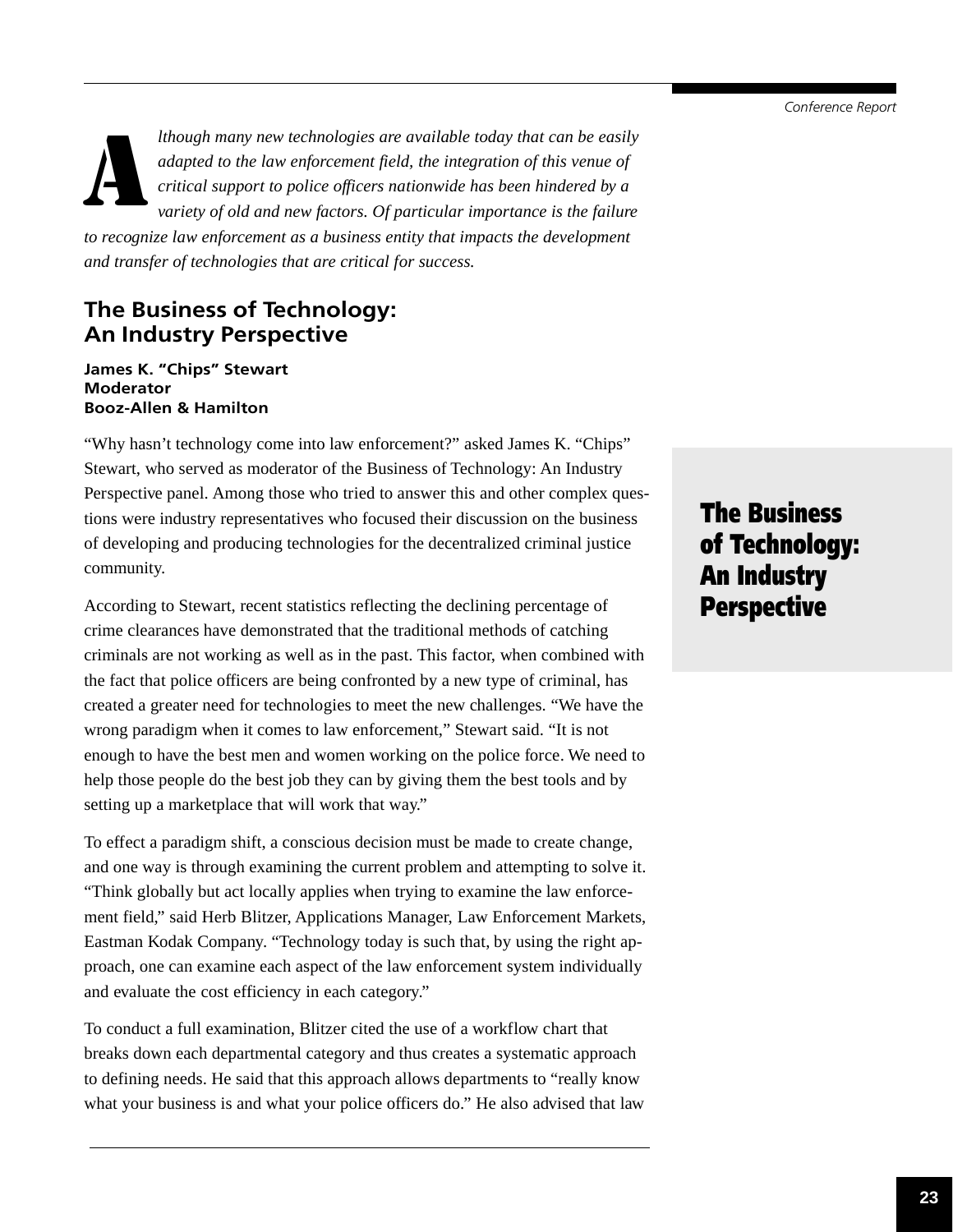#### *Law Enforcement Technology*

enforcement departments should "not do this through isolation. Ask for help from business."

By looking at law enforcement as a business entity, the industrial concept of Total Quality Management (TQM) should be introduced, according to Robert B. Penninger, Director of Advanced Programs, GDE Systems, Inc. "TQM shows you how your business operates," he said. "This will show you how to do your job better."

Penninger said that one successful application of TQM can be found in the airline industry, which forced manufacturers to be competitive with the planes they provide. As a result, United Airlines recently acquired the new Boeing 777, which holds not only four times more people than a 707, but flies with just two crew members and costs just a quarter as much per passenger mile to operate. "Their computer systems have been adapted to manage the flow of information, thereby letting the pilots be pilots," Penninger said. "Police departments are faced with the same challenges. You're not dealing with wind structures and velocity, but you are dealing with who, what, and where are these people who are doing crimes. Technology can help police officers do their jobs more efficiently, but you have to look inward and see how your system operates."

"We need to move away from a people focus to a technology focus," said Rear Admiral Thomas Brooks, USN (Ret.), Vice President, AT&T Multi-Media Services and Ventures, who drew a parallel between law enforcement and the military, which has already conducted a paradigm shift. When the changing faces of the individuals who serve in the military became largely volunteer, Brooks said,

# **Factors contributing to the lack of technology in the field of law enforcement:**

- *A* failure to recognize technology as an essential component of law enforcement; paradigm shift in *thinking required.*
- *A small dysfunctional law enforcement market that makes development of technologies unattractive to major companies.*
- *A lack of knowledge of what new technologies are available.*
- The limited role of the Federal Government in the research, development, and acquisition of *technologies.*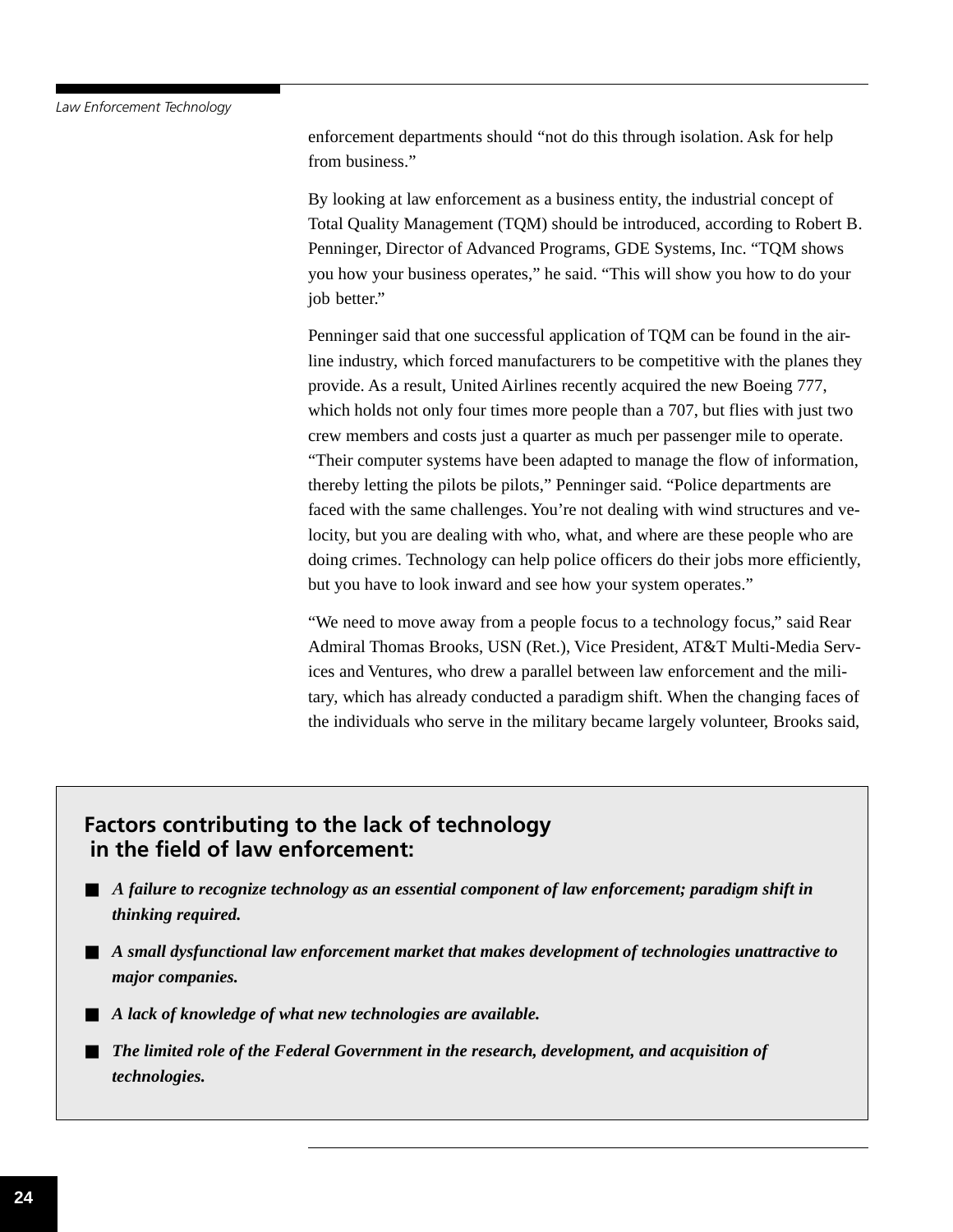"the military had to conduct a paradigm shift so that the technology would allow their people to do things that they can."

Although the major difference between the military and law enforcement is that the military is one centrally directed force rather than fragmented departments, Brooks pointed out that the target of the technology was the same—to stay ahead of the enemy, whether the enemy was a foreign national or a local criminal. "The enemy can always afford the technology!" he said.

Reiterating a comment from his keynote address, Stephen Goldsmith, Mayor of Indianapolis, Indiana, said that within the law enforcement field, there is no functioning marketplace that can serve as a base for transferring knowledge no single driving force to integrate technology. In addition to this diffusion, Goldsmith said that the absence of competition within government has created a monopoly that offers no incentives. "There is no true bureaucracy more monopolistic than law enforcement," he added, "making it difficult to create competition to stimulate innovations."

"No organization has accepted the responsibility of delivering the technological advances to police," Goldsmith said. Because the criminal justice system is not a system, "it is hard to drive technology in a nonsystem." He also cited an unfortunate division between hardware technology and the management/consulting work, a confusion regarding the lack of definition of what is value added in law enforcement, and an absence of innovation capital.

Stewart added that just as with any business in current American industry, success or failure of providing a service lies in how solid the marketplace is for efficiency and innovation. "All business is based on profit," he said. "In adapting business to law enforcement, we must concentrate on the idea of return on investment. However, because there are only 17,000 police departments, which makes the overall business of law enforcement a small market, there are other places that are forming competition, such as private security firms."

The influx of commercial and home security firms has minimized the return on investment from law enforcement, according to Jeffrey A. Leone, General Manager, High Performance Fibers, AlliedSignal, Inc., which makes ballistic fiber used in body armor. "If an industry has \$1 million to invest in security technology," Leone said, "it would put it in three areas: law enforcement, commercial security, and home security. It has been demonstrated that both home and commercial security pay significant profits. On the other hand, law enforcement is barely paying money back."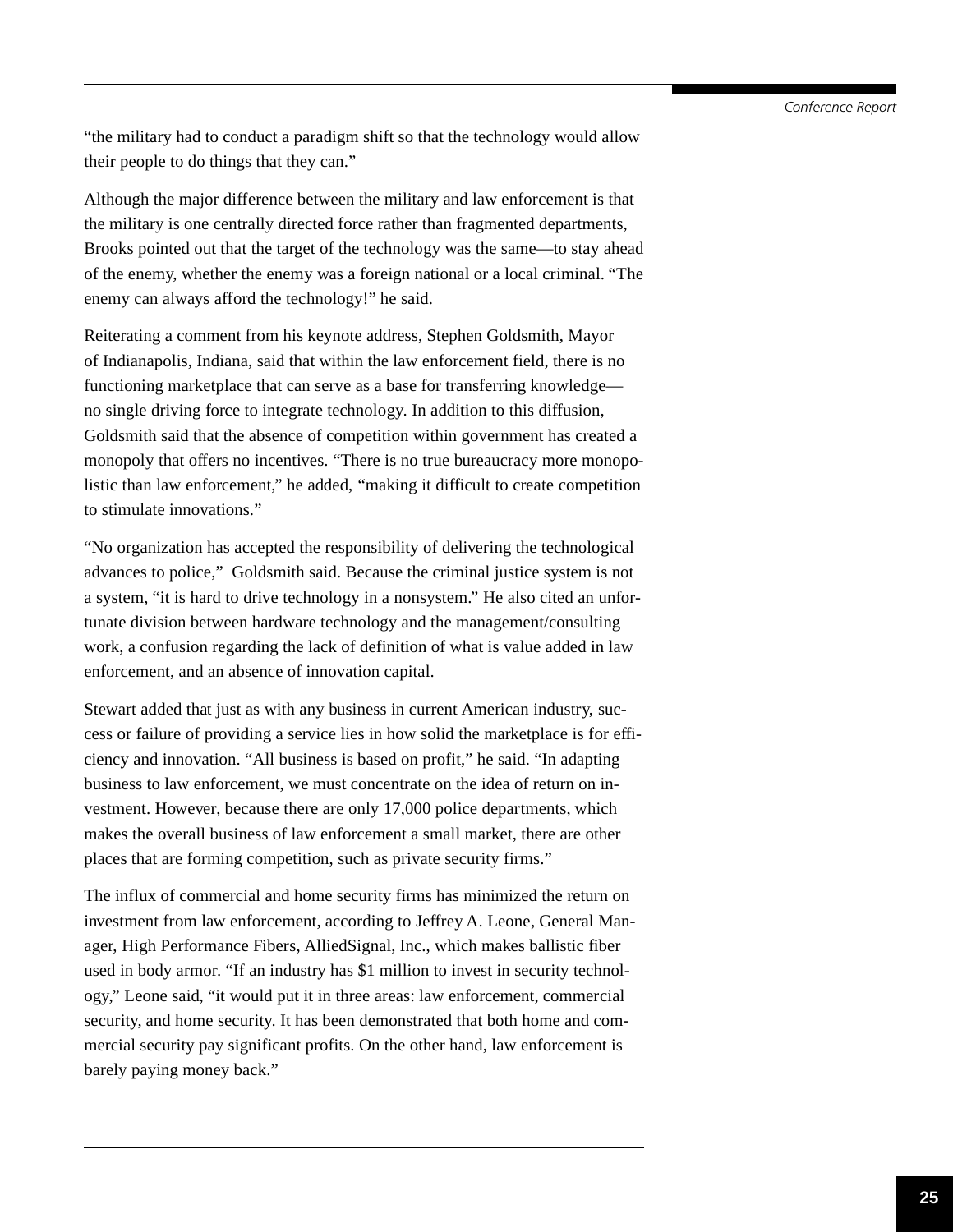In addition, the increasing numbers of private security firms have created unique problems for law enforcement. "There are cities that are currently passing legislation to tax residents who hire private security," said Stewart. "If only wealthy communities can afford sophisticated detection, this will create safe and unsafe zones in our society, which will also contribute to a vicious cycle between law enforcement and security firms."

"The technology itself is not a barrier," said David Beck, Vice President and General Manager, Westinghouse Electric Corporation. "The problem is the marketplace. Technology at the State and local levels is not a priority for funding."

And for those companies that produce other technologies, the profit is found in unrelated fields. "Booz-Allen & Hamilton is developing law enforcement technology while at the same time manufacturing tools for breast cancer," said Stewart. "Our work in breast cancer makes more money. And in business, the bottom line is profit."

Because the marketplace in law enforcement is small by commercial standards, it has not been traditionally profitable to large business. "This initiative to the law enforcement market on the part of ITT has been a labor of love," said Elaine Tuttle, Vice President, ITT Night Vision, ITT Electro Optics Product Division. "We realize that our products are so desperately needed by the law enforcement market. However, because of the shortfall in profit, I don't know how long we can continue to spend money on this technology," she said.

For Allied to remain in the law enforcement market, "we need to change the efficiency of getting products to law enforcement," Leone said. "Our industry must change its approach to law enforcement since the end user is not the budget decisionmaker." Those who are in the position of making the decisions regarding the purchase of technologies, according to Leone, are not those who would use the tools. The end-use customer in the law enforcement field is the average citizen who is more concerned about personnel costs and manpower and not technology. This diversity creates a sense of frustration for industry, which is trying to develop technologies for a fragmented law enforcement field.

Leone also drew a parallel between the law enforcement field and the automotive industry, which had been threatened by the influx of Japanese cars. Detroit's answer, he said, was to form central points within the automotive industry that would be responsible for individual technology. "You don't have to go to 17 places to determine the energy management or mileage for one car," he said. "This is what is critically needed in the law enforcement field."

*"If liability cannot be waived for manufacturers of approved hardware used by law enforcement agencies for all reasons except product defect, then it should be assumed by law enforcement agencies or government in a manner similar to the liability assumed by the military for hardware developed to their specification."*

> Dr. Eric P. Wenaas President and CEO **JAYCOR**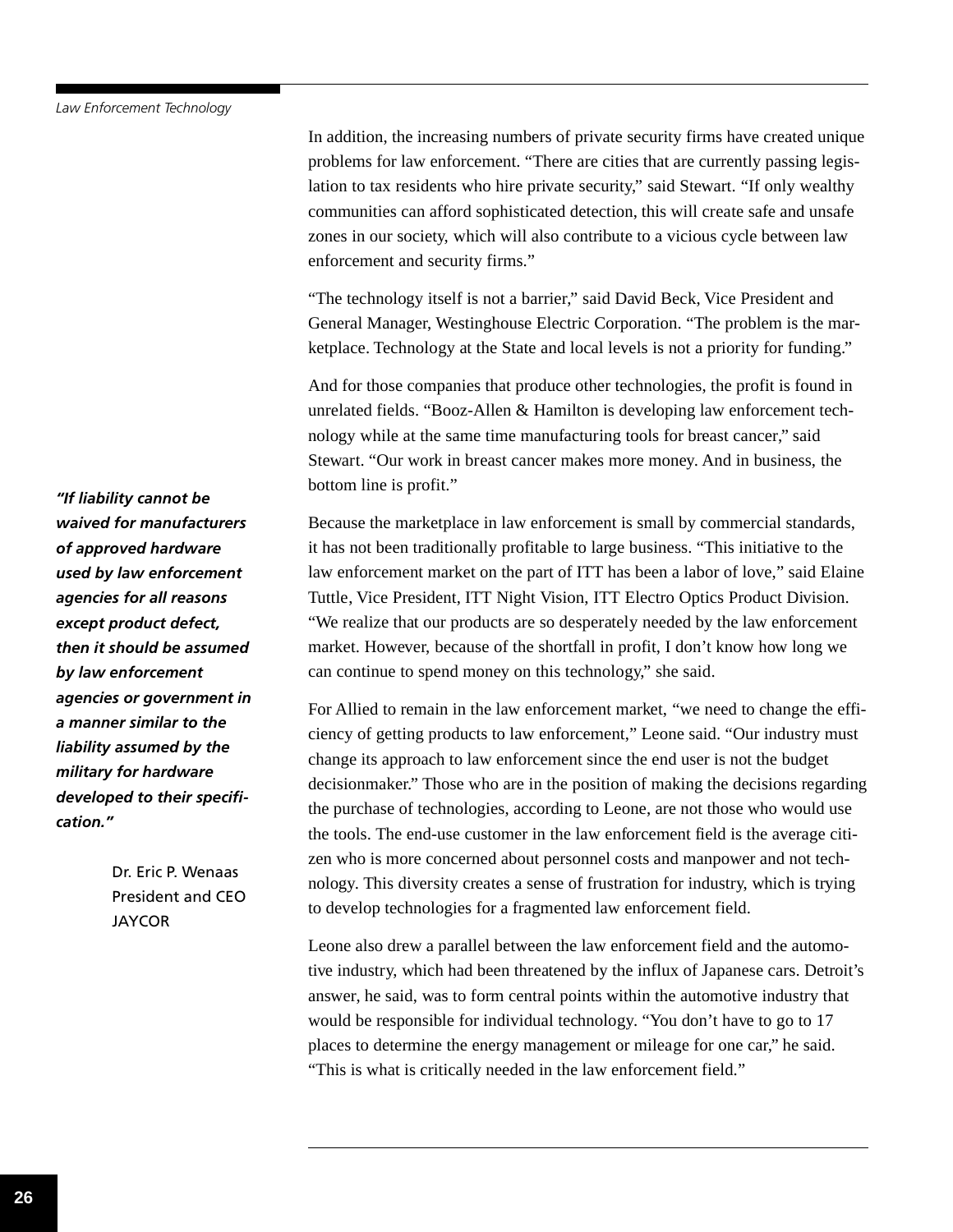Beck added that efficiency, accessibility, and innovation are hallmarks of American industry. Even when dealing with a small marketplace such as law enforcement, he said, "We in industry set goals and have a timeframe. If you can't see your progress being made, you want to reinvest elsewhere." In addition, he said that the costs of producing technologies are impacted by specific problems related to law enforcement. The usual costs in basic production of any technology include the development, manufacturing, marketing, and advertising costs.

However, in the law enforcement field, major focus must also be placed on legal liability costs. "Legal costs can destroy a product, and there is no way of protecting yourself against lawsuits," said Dr. Eric P. Wenaas, President and Chief Executive Officer, JAYCOR. He noted that if a police officer shoots or kills a criminal, the value of the person's life is determined by the courts. However, "if you injure them," he said, "you are saddled possibly with future medical costs, making the liability greater." One example cited was the Taser®, which had hundreds of lawsuits result from its use. Thus, the issue of legal liability prevents police from having tools that they need.

Because the law enforcement market poses unique problems to business and industry, it must be looked at as a commercial market with institutionalized buying practices. "Our mission has been to look at law enforcement as a commercial business and not as an extension of our military business," said Tuttle. "The challenge has been to take our core technology and translate and modify the products that work very specifically for law enforcement application."

"Because there are 17,000 agencies with common functions and challenges, some existing products can be adjusted and adapted to law enforcement," said Terrence L. Casto, Manager, Law Enforcement Programs, Harris Corporation. "However, what is needed are common definitions, formats, and functions which are key to the paradigm shift."

Casto said that the law enforcement community is "characterized by a lot of information that is captured in stovepipe solutions." He said that this has consequences for the cost of operations for both the user and for the industry that is trying to supply solutions. And despite a general frustration with a lack of interoperability in certain technologies, there are many tools that can assist, for example, in providing situational assessments, improving booking operations, and computerizing mug shot systems. "The impact of this technology doesn't stop with law enforcement," Casto said. "It carries into the parole, court, and probation systems."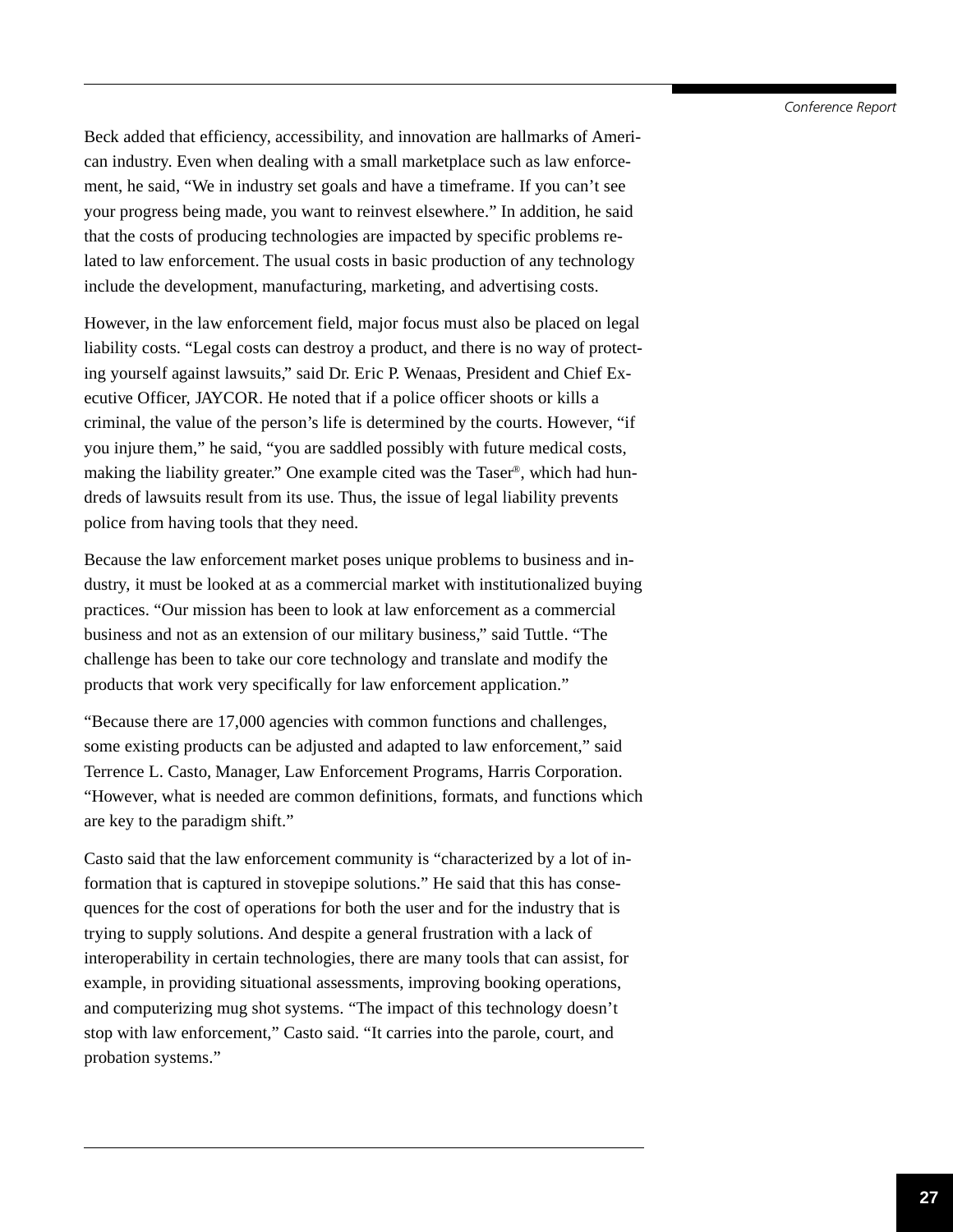#### *Law Enforcement Technology*

In citing Detroit again as an example, Penninger said that it used to take 4 years to turn out a new car model. By adapting technology to improve their computer systems, the current turnaround is every 18 months. "This progress is not the result of hiring more people," he said. "It came about by adapting the technology that is available."

"Likewise, law enforcement needs to get automation into the mainstream of police work," Penninger said, citing the amount of time police officers spend filling out forms when they should be out on the streets. Just as in the medical community, which has adapted technology to bring down health care costs, he said, so too can the law enforcement field bring technology into the mainstream to increase efficiency and lower operating costs.

Leone added that despite the advances in technology, what is desperately needed in the law enforcement field is one centralized source that would serve as "keepers of the technology." He said that industry needs professional technology people who can analyze what the state of the art is in the market. "If there isn't one source to act as this analysis broker, there is no way industry can sufficiently cover 17,000 police departments and design products that they need," he emphasized.

Casto said that a lack of research and development standards has additionally hampered the integration of technology into the law enforcement field. What is critically needed in improving operations and accessing technology, Casto suggested, would be the adoption and utilization of "a hierarchy of standards, which at the lowest levels would address communications and protocol and at the highest levels would develop application standards."

Because Congress allocated nearly \$2 billion in the Crime Bill for law enforcement on the State and local levels, a potential marketplace has been created that necessitates a central broker to guide law enforcement through technological applications. Panelists agreed that the Federal Government has a vital role in transferring today's technology. "We can translate our applications technology easily into law enforcement through an agency guiding us," Leone said. "As a result, industry would be more receptive and enthusiastic."

In calling for national direction that would pull together the fragmented law enforcement system, panelists said that the National Institute of Justice, as the agency to guide future law enforcement technology, has a role in the research, procurement, and transfer of technology by: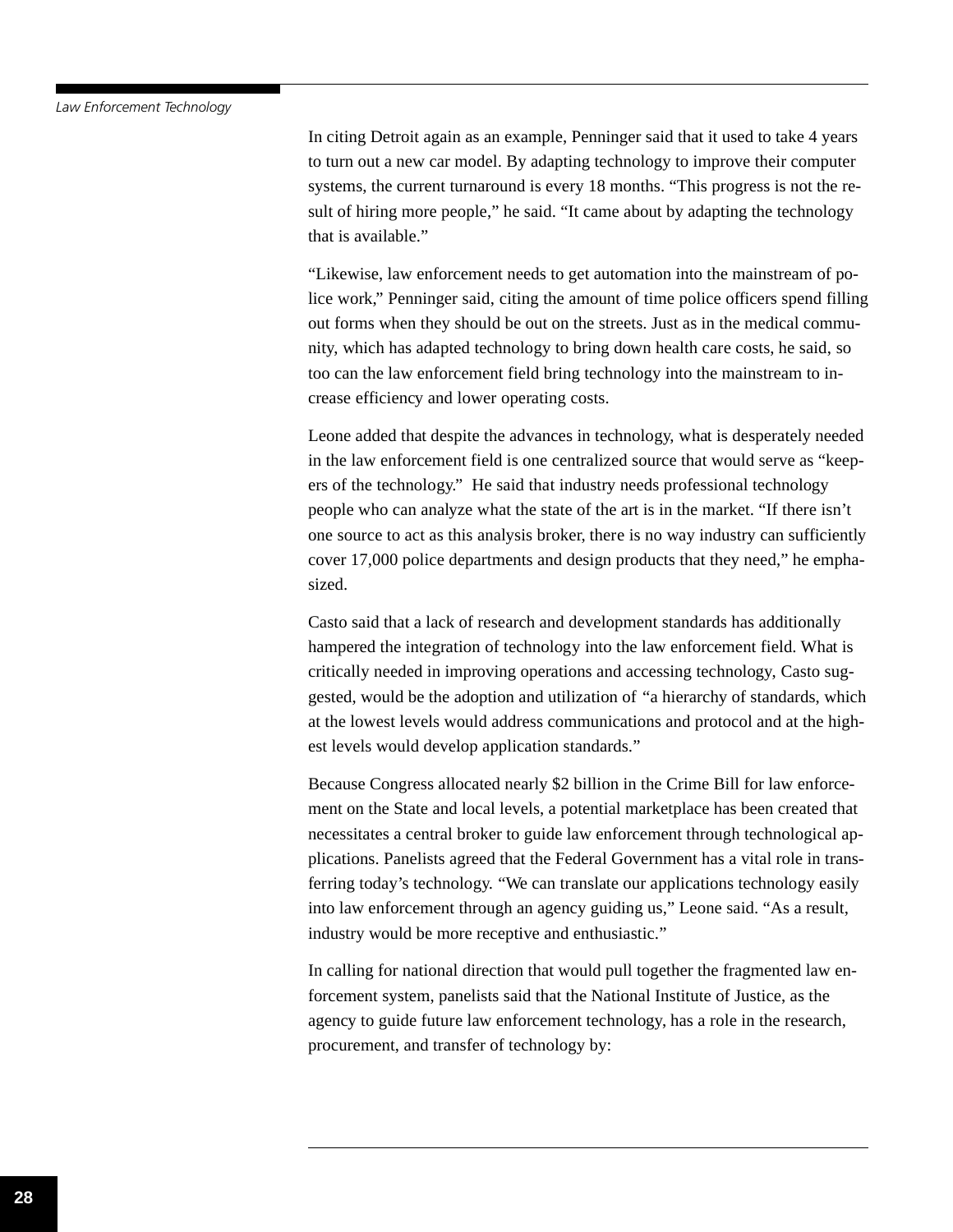- Serving as an informational access pool so that law enforcement can learn what is available in the area of law enforcement technology, both in high technology and everyday commonplace technology; e.g., fax machines, e-mail, and file transfer, which are standard in the workplace but rare in police departments.
- Serving as an entity to test technology and establish uniform standards for research and development.
- Creating a national funding mechanism that would provide money to State and local levels for technology.
- Buying down the cost of technology (e.g., by underwriting technology and through loaner programs).
- Limiting costs by limiting potential liabilities.
- Developing a fundamental structure for basic research to make law enforcement better.
- Allowing national funds to be available, especially at the State and local levels, for development.
- Increasing public awareness of the problems facing law enforcement officials in their daily work.
- Increasing the level of attention to issues of law enforcement on the Federal, State, and local levels.
- Developing systems integration so that different departments can work together.

According to Stewart, a major first step has been taken with the establishment of the National Law Enforcement and Corrections Technology Center. In addition, with the creation of JUSTNET, these two entities have set the stage, he said, to put NIJ in the position of central broker in the transfer of technology to police officers nationwide.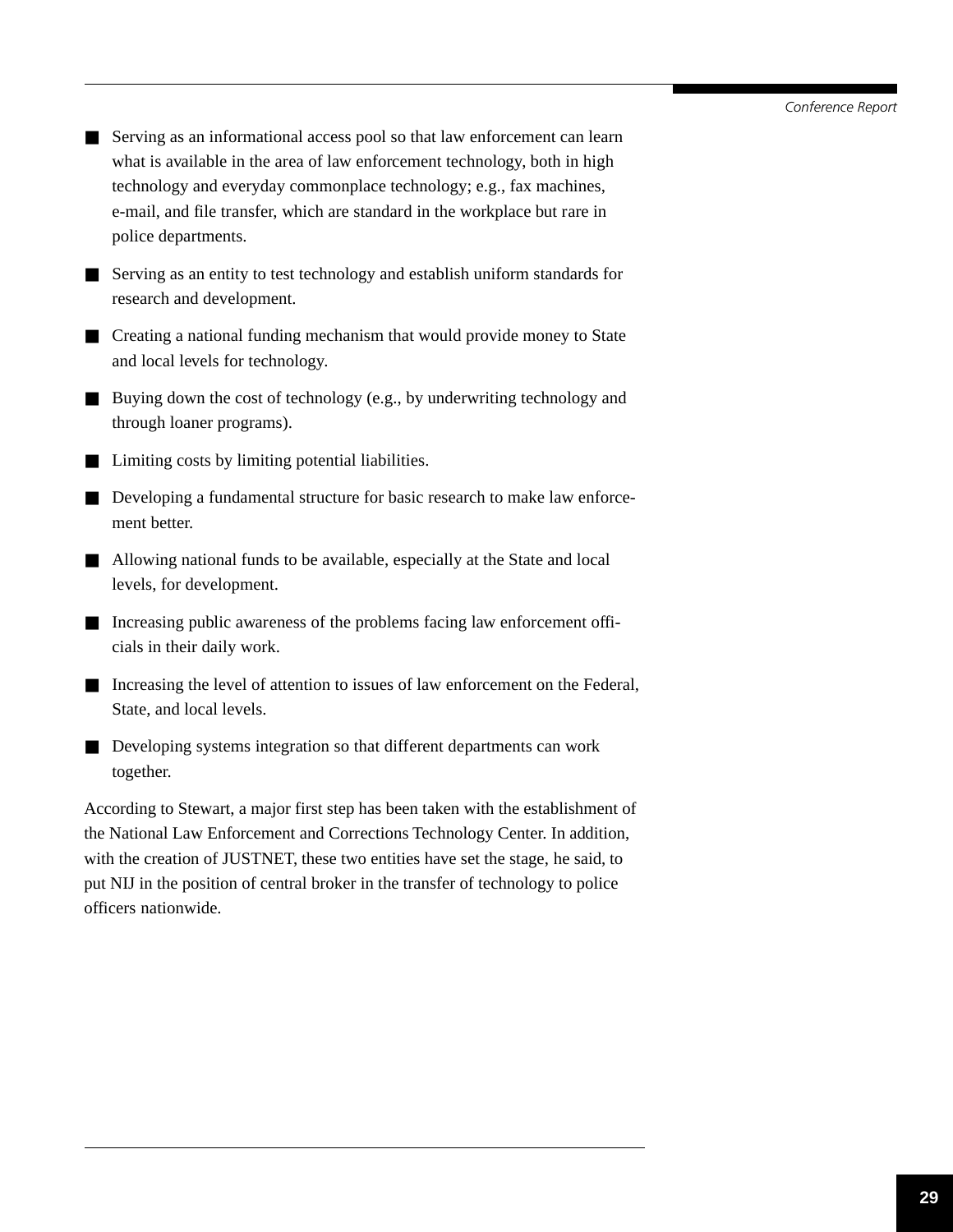

# **Keynote Highlights**

# **Joseph E. Brann, Director, Community Oriented Policing Services (COPS) Office, Department of Justice**

"What technologies will individual police officers need in the 21st century?" asked Joseph E. Brann, Director of the Com-

munity Oriented Policing Services Office. With the new concept of community policing, he said, increased emphasis must be placed on problemsolving and analysis in order to assist police officers in their work.

Past technological advances have concentrated primarily on conflict, Brann said. Because a new criminal type is out on the streets, a new challenge exists—in providing technology that does more than help officers catch criminals. New technology must help them analyze information and solve problems.

Under community policing, a department's organizational methods must be examined in addition to a deeper examination of crime itself, he said. The emerging political philosophy that has evolved over the past 20 years requires a new technology that incorporates a flexible understanding of the problems facing police officers.

Today's police officer spends more than 70 percent of his or her time with social misbehaviors, Brann noted. Outcomes and efficient measures to rate response time, arrests, and prosecution, all important concepts of community policing, produce a qualitatively different approach that must be reflected in the technology.

According to Brann, community policing must provide police officers with problemsolving capabilities that deal directly with these changing needs. Since the citizen is the end user, technology serves to facilitate a partnership between the police officer and the community. In recognizing the broad scope of the officer's duties, future technologies must help police officers to integrate information and assist in identification and problemsolving.

Among the tools that are needed to achieve these goals, Brann said, are laptop computers that provide instant access to and transfer of information from one person to another. In addition, there must be a utilization of real time virtual reality software to give flexibility and judgment to police officers.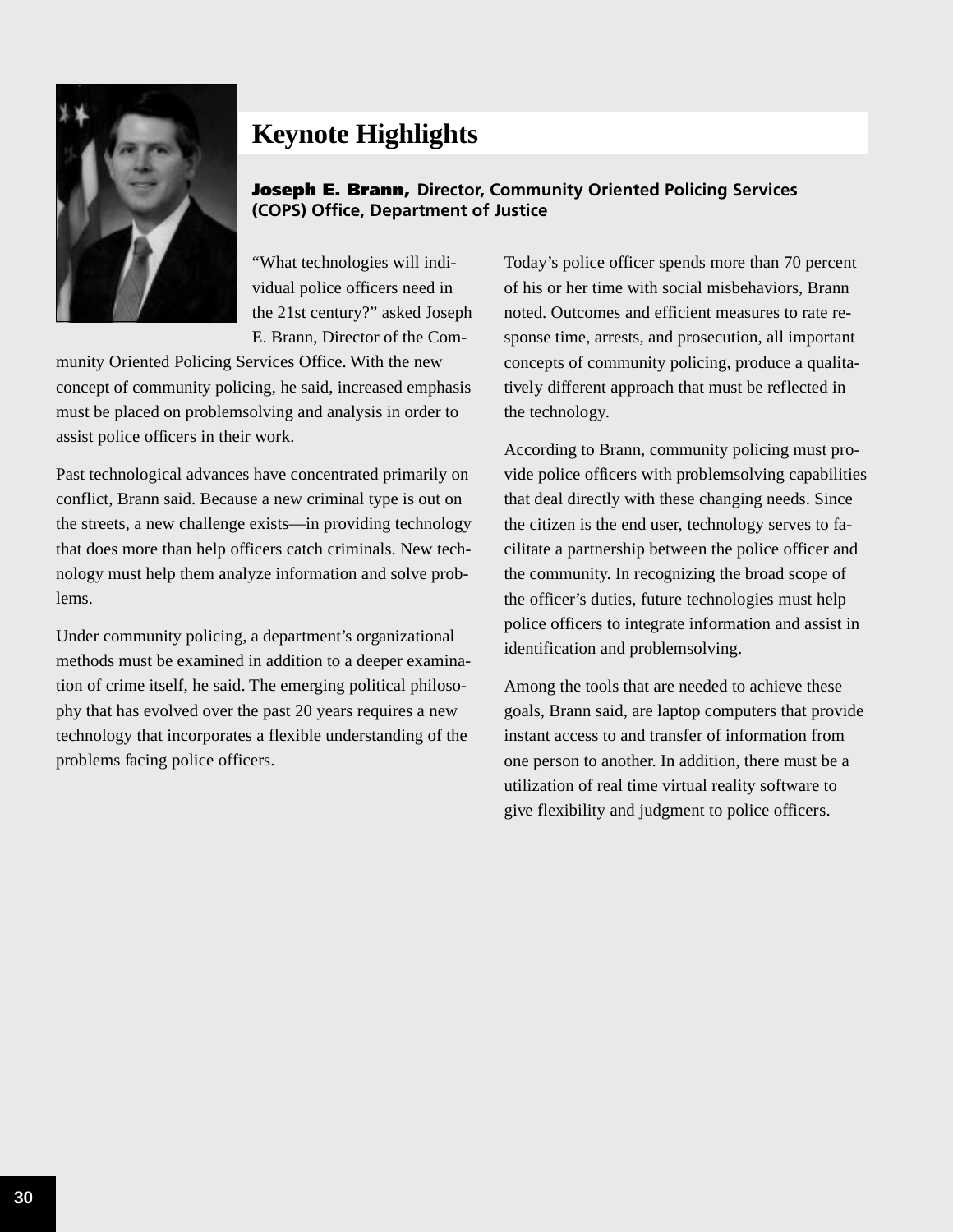*Conference Report*

*ddressing creative funding sources and methods for the development and acquisition of law enforcement technology and equipment was the* ddressing creative funding sources and methods for the development and acquisition of law enforcement technology and equipment was a charge to this panel of law enforcement administrators and govern*ment officials. Fully half of the law enforcement agencies in the United States have fewer than 12 sworn officers. This fragmentation and small*

*size, coupled with the diversity of needs, presents industry, government, and most especially practitioners with a formidable challenge.*

# **Creative Funding for Law Enforcement Technology and Equipment**

#### **Dr. Jim Gelatt Moderator President, Prentice Associates**

"Law enforcement technology for police departments has to be viewed as both a problem and an opportunity," stated Colonel Carl Baker, Deputy Secretary of Public Safety for the Commonwealth of Virginia. According to Baker, most police departments find themselves to be in a slowly drowning situation, with major increases in serious crimes, 911 calls, and most recently domestic terror. While workloads have risen dramatically in recent years, Baker said, resources such as personnel have decreased. Government downsizing, especially in police departments, is forcing these departments to do more with less, leaving police administrators with some difficult choices. To better understand the impact of police departments, he said, it is important to understand the makeup of the funding for police departments.

Baker explained that most departments have only about 5 to 7 percent of their budgets available for such uses as equipment, technology, ammunition, or computers after personnel and related overtime (which accounts for about 85 percent of police budgets); vehicle fuel and maintenance (10 to 12 percent); and communications (3 to 5 percent). These factors plus a lack of funds, personnel, and training all influence the timeliness and the degree to which new technologies are accepted by police administrators. He said that a number of questions need to be taken into consideration when talking about new technologies:

- How important is the new technology to the overall operation of the department? How important is it to compare it to other technologies or personnel?
- How much will it cost to purchase, to maintain?
- How many are needed?
- Where are the hidden costs? For example, new computers may require data input people.

**Creative Funding for Law Enforcement Technology and Equipment**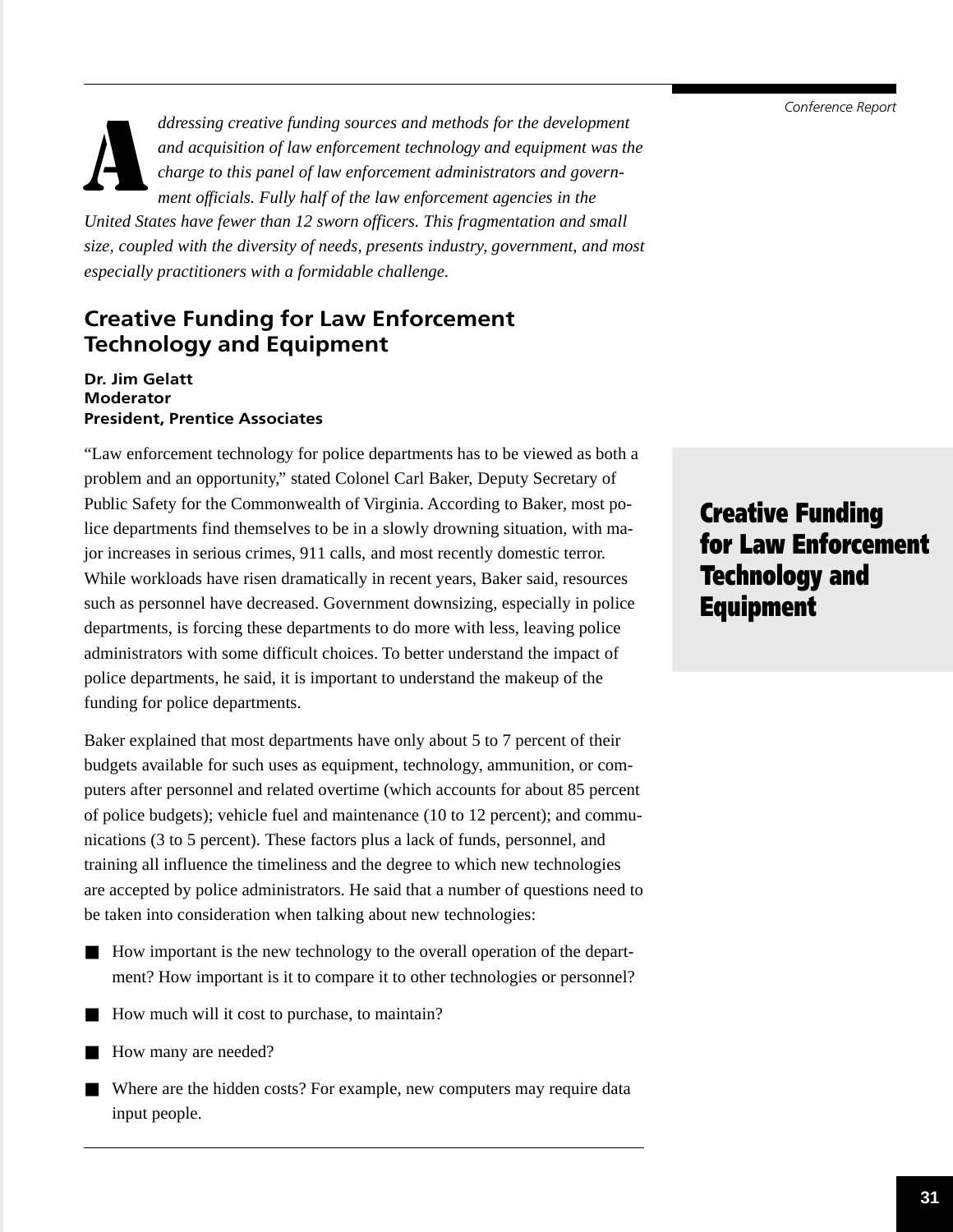- Does the technology save real money or man-hours?
- Will the technology help street officers better serve the community (the end user)?
- What is the value-added service to the community?
- How much training is required to use the technology?
- How will courts view the technology? What constitutional issues will come up?

Law enforcement is nonetheless anxious to use new technologies, Baker said. They will adopt what proves to be effective and efficient. The benefits of pepper spray and the Magic Wand are measurable, he said. Pepper spray, for example, has substantially reduced the injuries to both officers and suspects during arrest altercations. Such technologies save money, time, and injuries to officers. The Magic Wand has simplified the fingerprint method, reduced the cost, and allowed officers to search for prints in one-tenth the time of past procedures. These two cases demonstrate where supply and demand are working.

Industry must pay attention to the priorities set by law enforcement, Baker said. Industry should consider:

- Technologies that offer remote weapons detection, which is the number one priority item for street officers.
- Less-than-lethal technologies, which when effective may reduce lawsuits and thus are easier to justify at budget time.
- Technologies that reduce the occurrence of high-speed pursuits.
- Technologies that provide officer protection.
- Technologies that assist in the collection of evidence.

To pay for the acquisition of new technologies, Baker said that there are means other than tax dollars, including asset forfeitures, State tax return checkoffs, tourist safety programs, criminal restitution programs, and private and government grants. He also noted mutually beneficial industry programs and privatization of technological development.

However, the better government approach, he said, is to provide incentives to firms to develop the technology and to assist in the transfer of Department of Defense technology to the law enforcement community. "This program cannot be successful if it is done in a vacuum," he said. "That's why it is so important to get input from law enforcement."

# *"Industry must pay attention to the priorities set by law enforcement."*

Colonel Carl Baker Deputy Secretary of Public Safety Commonwealth of Virginia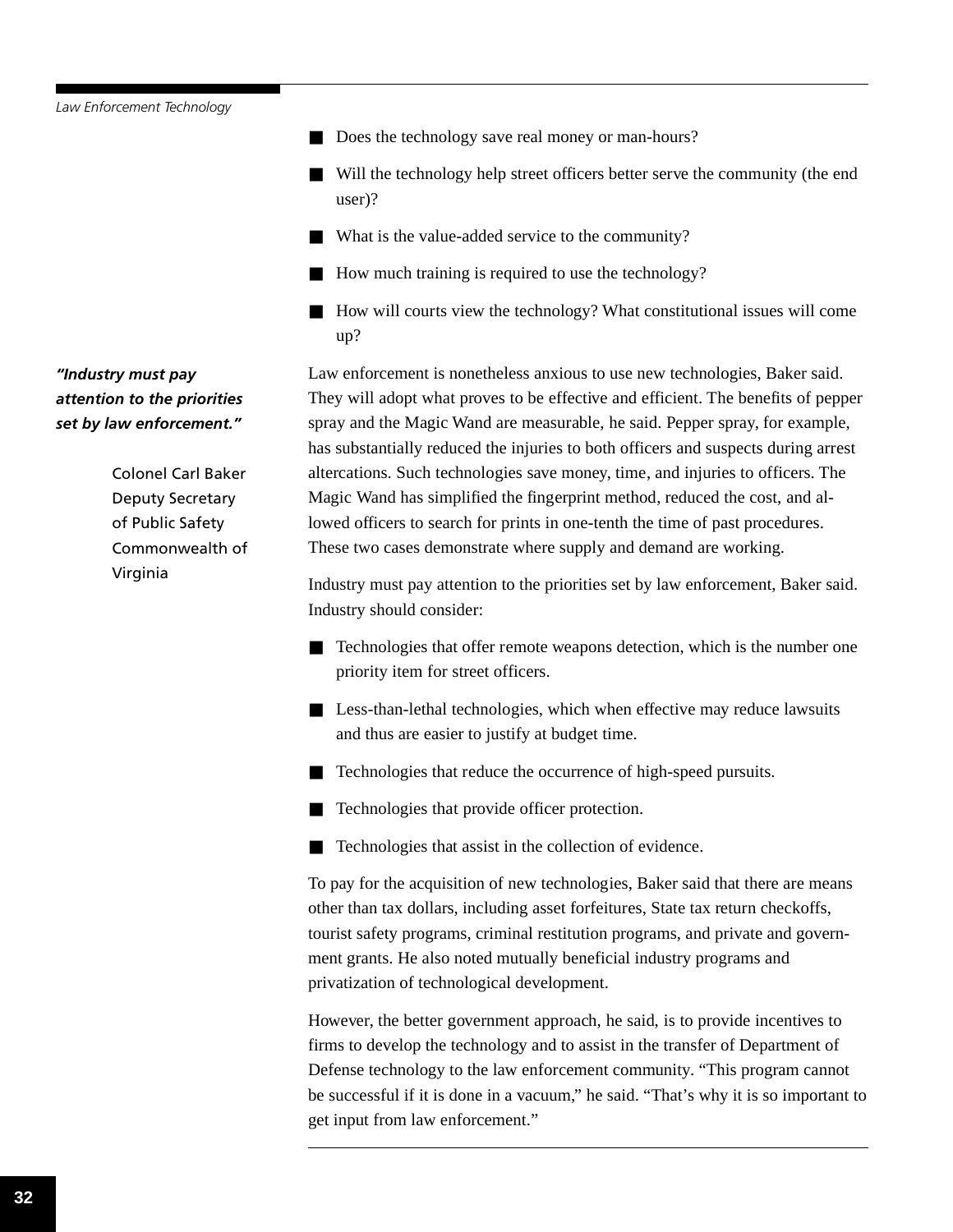"There is a responsibility to ensure that whatever new technology is developed does not sit on the shelf and is both practical and affordable for law enforcement and answers those questions of supply and demand," Baker stressed.

Ithaca, New York, Police Chief Harlin R. McEwen reminded participants that although every State and locality has different laws, schemes, and controls over funding approaches that must be kept in perspective, ideas presented serve as opportunities that can be adapted in some way to almost any place in the country. As an example, McEwen said that in the State of New York one method to pay for 911 systems is to have a surcharge placed on telephone bills.

Telephone bills in New York include a monthly 35-cent charge if the local county had passed a law to adopt that surcharge, McEwen said. The telephone company collects the money and then turns it over to the county. The surcharge can only be used to pay for the equipment and the telephone lines necessary to implement 911, but not for additional personnel, such as dispatchers or call takers to run the equipment.

He added that a side benefit to implementing the system is the streamlining of data entry. Incoming calls are transmitted directly to the mobile terminal, with the automatic number, location, name, and the information downloaded into the records management system. Personnel hours are saved because the data are inputted only once. In conclusion, McEwen stressed promoting all innovative ways of securing funds.

"It has become increasingly clear that violent crime and the fear of violent crime is emerging rapidly as a major issue in Pennsylvania, Washington, D.C., and elsewhere around the United States," said James F. Barnes, Legislative Information Officer, Office of Legislative Information, Commonwealth of Pennsylvania. Barnes said that he and Thomas A. Tangretti of the State's House of Representatives have been formulating legislative approaches to provide needed resources.

Barnes said that their efforts, known as the Pennsylvania Police Agency Loan Proposal, were modeled after a 1975–76 Pennsylvania program for volunteer fire and rescue services and adapted for law enforcement purposes. The proposal included 2-percent loans of up to \$200,000 for police structures (with a 15-year payback period), and up to \$100,000 (with a 10-year payback period) for vehicles and equipment and technology. The bill was introduced in September 1994 (H.B. 14) and later passed and, according to Barnes, has subsequently spurred significant interest.

Lieutenant Michael McColly, city of Crown Point, Indiana, Police Department, told conference attendees about his department's efforts to raise funds for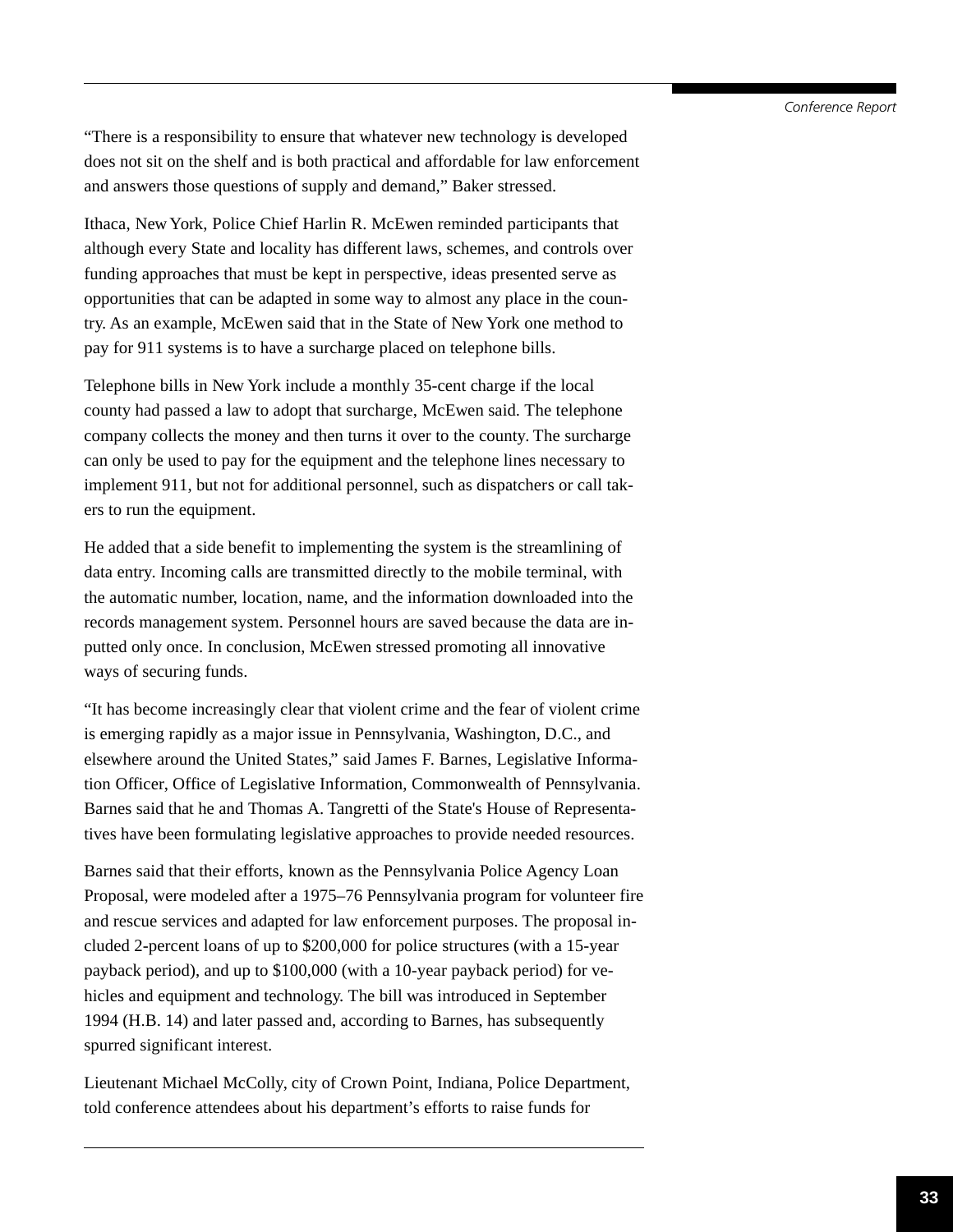equipment after its decision to increase visibility by switching to a fleet car program. The department, he said, financed the cars through the Indiana Bond Bank at \$34,000 per year, but additional money was needed to equip them. Through an "Adopt-a-Car" program, the department formed a relationship with businesses in which they could sponsor a car by donating approximately \$1,500, which was used to pay for equipping the vehicles. In return, the name of a sponsoring business was placed on the back of the car in small print, "This vehicle is equipped by [name of the business]."

Although there were a few questions of ethics with regard to funding, overall the program worked well, McColly said.

One participant suggested that in order to avoid the question of ethical conflicts, they should use another agency or organization that is in the business of fundraising—a not-for-profit community foundation. The not-for-profit group would collect the money and designate it for the use of public safety enhancement so that the police department need not be associated with the funds themselves. These donations would be tax deductible for the donor.

In summary, Dr. Jim Gelatt, President, Prentice Associates, and facilitator for the panel discussion, outlined four steps to effective fund-raising:

- 1 .Know your market. What works in one community may or may not work in another. Get to know your market so that you know who you are dealing with. Get across the point that contributors supporting your organization for crime prevention are investing in their community.
- 2 .Develop your strategy. What will the market bear? Segment the market and then develop the strategy for approaching potential contributors (e.g., through letters or proposals).
- 3 .Cultivate your donor. Devise ways that increase the likelihood of receiving an investment.
- 4 .Ask! If this proves too difficult, contact the National Society of Fund-Raising Executives, which often adopts organizations and has a "friend" program where they help in the fund-raising effort.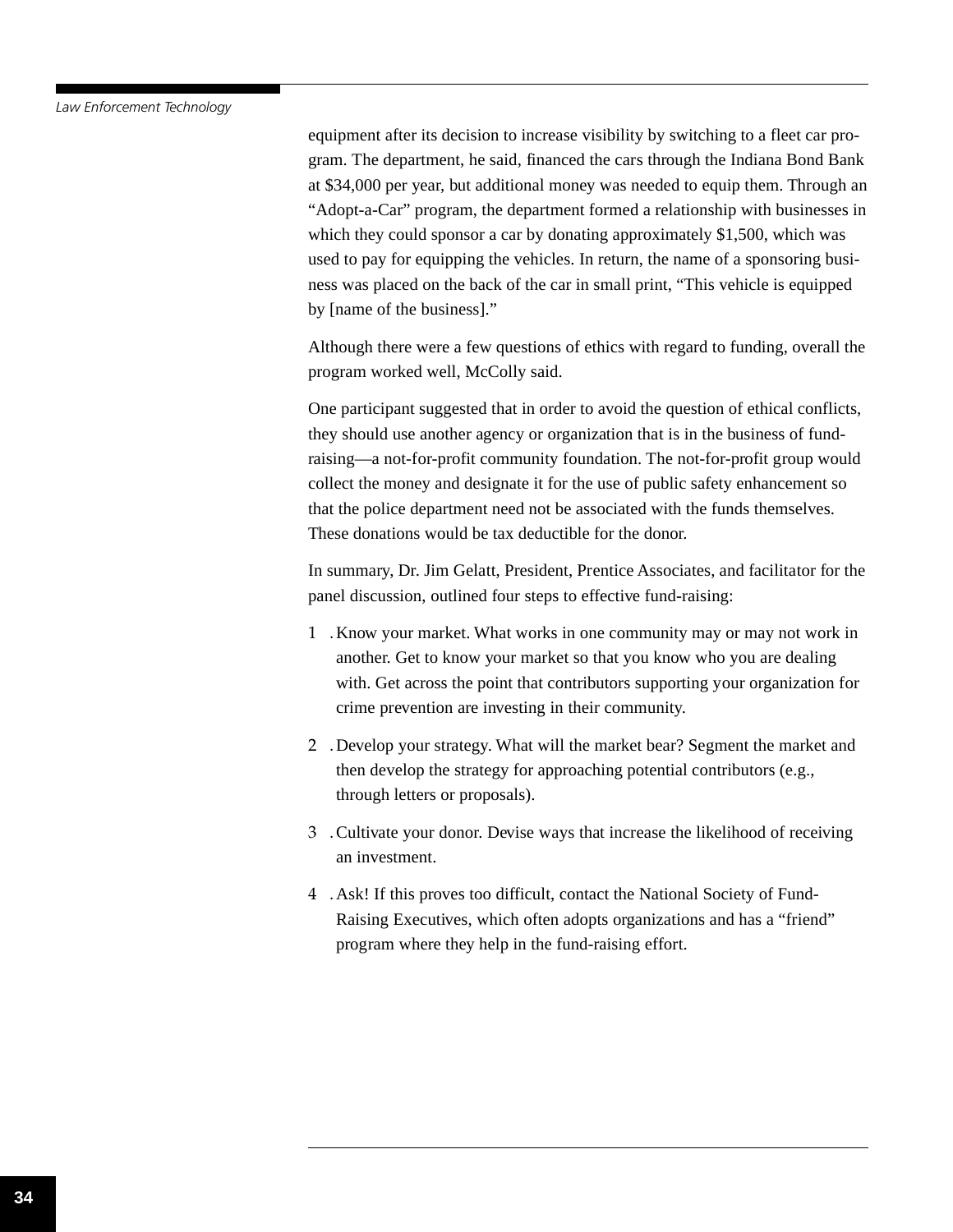*he need for Congress to assist Federal, State, and local law enforcement in funding the research, development, and procurement of new the need for Congress to assist Federal, State, and local law enforcement in funding the research, development, and procurement of new technology to combat crime was the thrust of the testimony before the House Judiciary Subcommittee on Crime held on the final day of the conference. Through two panels, congressional leaders heard the issues facing both the Federal Government and industry relating to technology for the law enforcement community.*

# **House Judiciary Subcommittee on Crime: "The Role of Government in the Development of Technology for Law Enforcement"**

"The recent Oklahoma City tragedy has illustrated the central role of technology in law enforcement today," House Judiciary Subcommittee on Crime Chairman Bill McCollum (Florida, 8th District), told participants in his opening remarks. "Increased technological innovation is required to deal with the increasing sophistication of today's criminals."

In discussing the perspective of the Federal Government in transferring technology, there was agreement among subcommittee members and panelists that all of our police departments cannot possibly be expected to pay for the testing and evaluation of new technologies. This has to be done at the Federal level.

Although there is a wide range of technologies that American industry has made available, few are being applied in law enforcement because "law enforcement is poorly funded," David G. Boyd, Director, National Institute of Justice (NIJ) Office of Science and Technology, told the subcommittee.

"Despite the incredible cost of law enforcement and the clear expressions of concern by citizens about the consequences to the public of crime," Boyd said, "we have done little to modernize our primary crime-fighting instrument—the Nation's police. In fact, State and local police, who represent more than 95 percent of our Nation's police personnel and handle well over 95 percent of the crime in this country, are still equipped much as Wyatt Earp was in the late 19th century."

He told the subcommittee that because little has been developed with the patrol officer in mind, what is needed is "a genuine R&D effort focused specifically on law enforcement, corrections, and public safety needs, especially at the State and local levels."

**House Judiciary Subcommittee on Crime**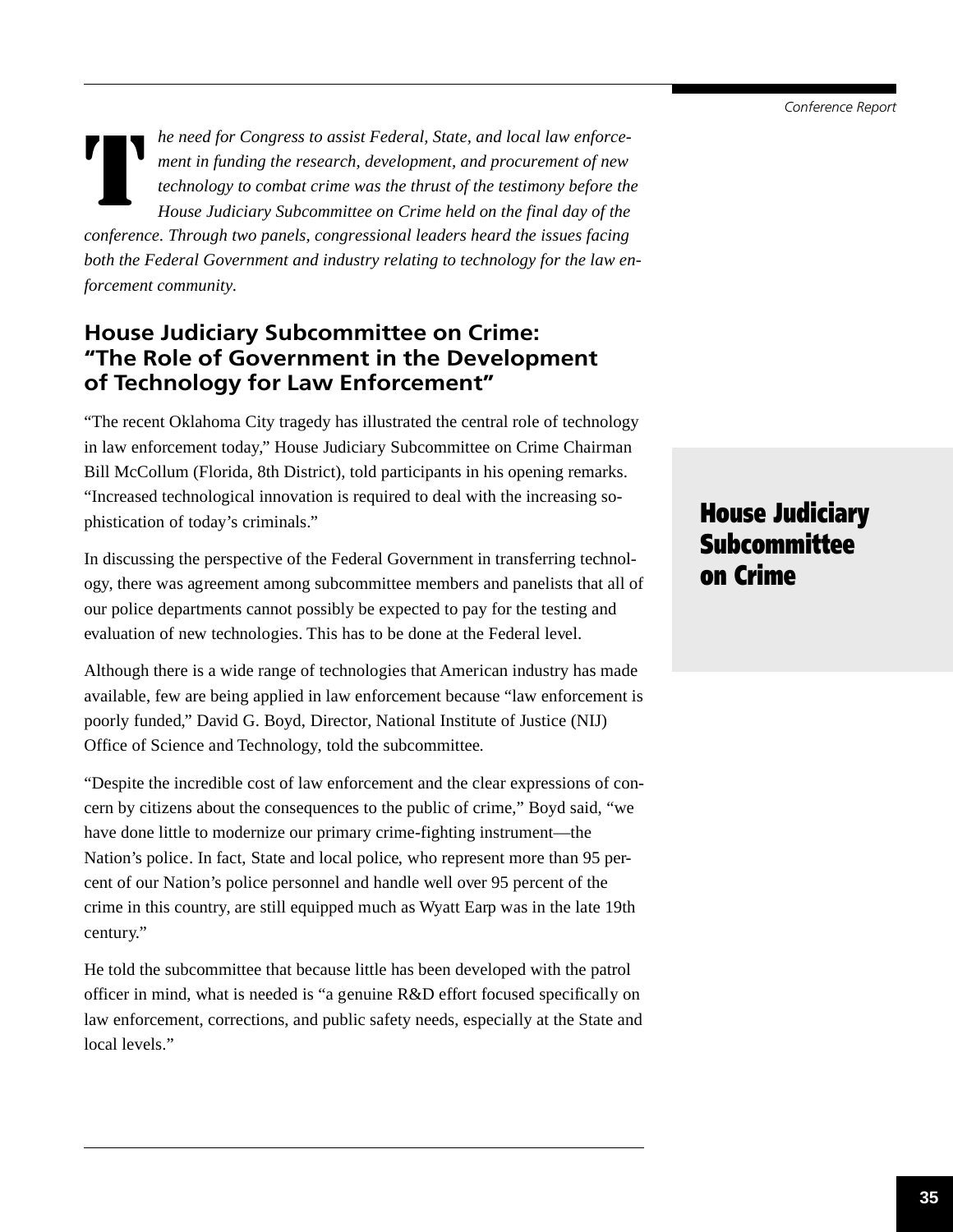Boyd outlined six major elements that the Federal Government must incorporate into this effort to ensure that programs to transfer technology to law enforcement are effective:

- Draw attention to the advantages technology can offer to law enforcement. While virtually no money has been invested in developing effective technologies specifically for law enforcement, it is also true that law enforcement has not readily embraced technology.
- Identify a principal focus for law enforcement technology efforts to coordinate the development of new technologies, eliminate duplication, and ensure law enforcement involvement to avoid the costly mistakes that are made too often in other Federal research and development efforts.
- Create a mechanism to ease access to technological information by public safety agencies.
- Establish a way to ensure that public safety needs are considered in the earliest stages of every Federal research and development effort.
- Establish a process to ensure the safety of law enforcement technologies, both for the public and for the officer.
- Address the fragmented buying power of law enforcement.

A cooperative effort must exist between the Federal Government and industry to effectively transfer technology, Boyd said. "But we can do that only if we rely on intelligently structured partnerships which allow us to share information and pool resources."

The recently established National Law Enforcement and Corrections Technology Center (NLECTC) is aimed at serving as a leverage agent for coordinating information as well as serving as a point of contact, he said. NLECTC is responsible for helping to facilitate the identification, development, manufacture, and adoption of new products and technologies specifically designed for law enforcement and criminal justice applicants. "This is one way to get the technology out into the field and to let the local police departments know what is available," Boyd explained. However, NLECTC is intended to be only part of a new law enforcement information network that is targeted at industry to identify law enforcement requirements.

Another step toward this Federal leadership to disseminate information to State and local levels was highlighted by Ithaca, New York, Police Chief Harlin R.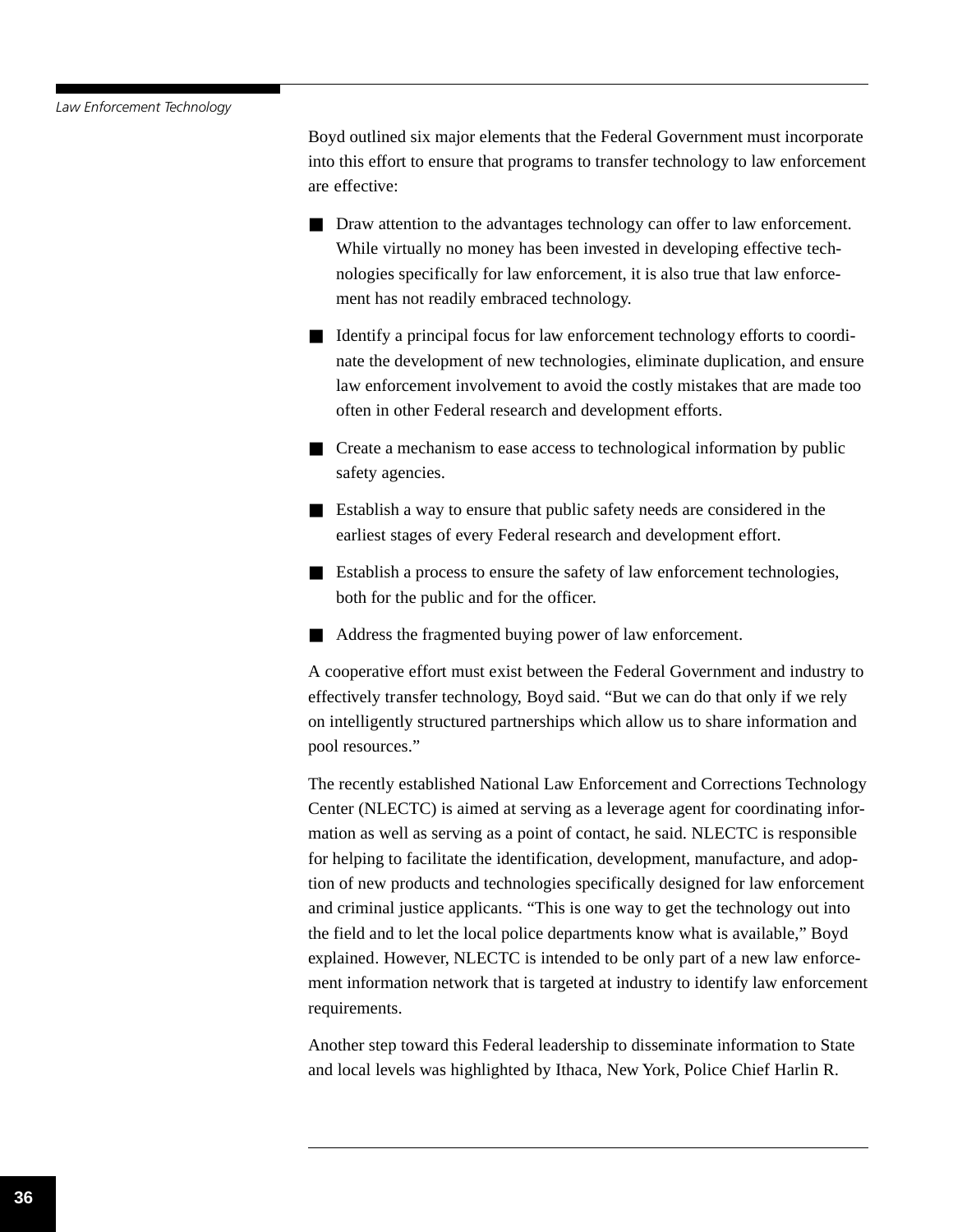McEwen, who has been working with other Federal law enforcement agencies to identify strategies to improve law enforcement communications by making more of the radio spectrum available for use by law enforcement.

With the signing of the Memorandum of Understanding between the Departments of Defense and Justice, McEwen said that a cooperative partnership between the two agencies would allow for the transfer of military technology to civilian law enforcement. McEwen said he would like to pursue a Memorandum of Understanding with the U.S. Department of Energy; subcommittee member Steven H. Schiff (New Mexico, 1st District) said he would be interested in such a formal understanding.

When questioned about the role of industry in technology, Boyd said, "We must encourage industry to build and sell technology that is affordable because the Federal Government can't afford it all. It is going to be tough to get industry interested in selling a product for just a few hundred or a few thousand people."

To acquaint themselves further with the potential of technology, subcommittee members asked Boyd to provide information on various technologies. When

#### **Majority Members** ■ **Bill McCollum,** *Chairman* Florida, 8th District ■ **Steven H. Schiff** New Mexico, 1st District ■ **Steve Buyer** Indiana, 5th District ■ **Howard Coble** North Carolina, 6th District ■ **Fred Heineman** North Carolina, 4th District ■ **Ed Bryant** Tennessee, 7th District ■ **Steve Chabot** Ohio, 1st District ■ **Bob Barr** Georgia, 7th District **House Judiciary Subcommittee on Crime:** New York, 9th District ■ **Robert C. Scott** Virginia, 3rd District ■ **Zoe Lofgren** California, 16th District ■ **Sheila Jackson Lee** Texas, 18th District ■ **Melvin L. Watt** oversight.

#### **Minority Members**

■ **Charles E. Schumer,** *Ranking* 

North Carolina, 12th District

**Jurisdiction:** Federal Crime Code, drug enforcement, sentencing, parole and pardons, Federal Rules of Criminal Procedure, prisons, other appropriate matters as referred by the chairman, and relevant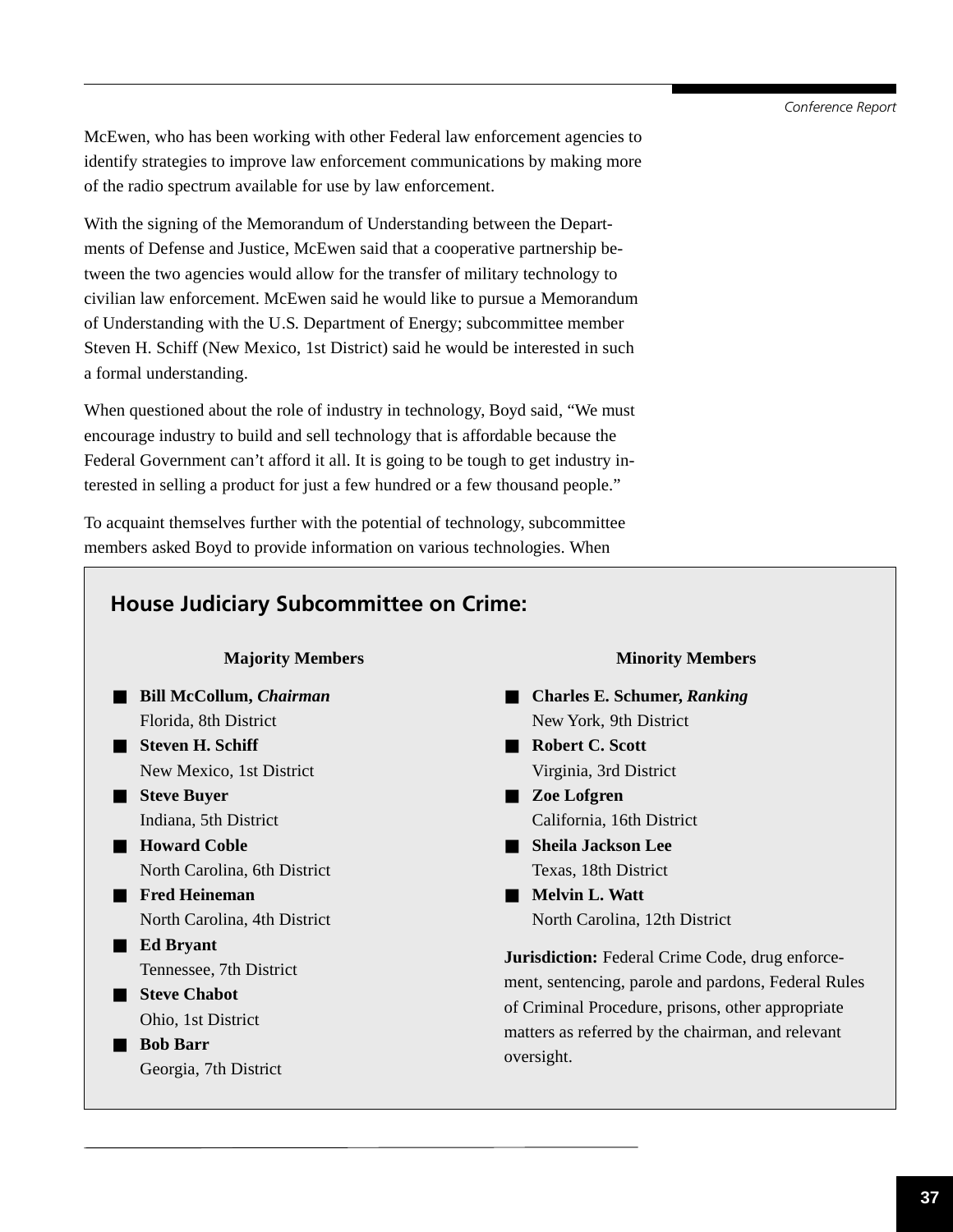*"No Federal, State, or local law enforcement agency in this country can legally do what you saw on public television when the news media followed O.J. Simpson down the California freeway. None of us, including the FBI, have the authorization for a broad enough radio spectrum to transmit live video like the news media has."*

> Harlin R. McEwen Chief of Police Ithaca, New York

asked about any improvements made in the Taser<sup>R</sup>, Boyd said that because liability problems are connected with this product, other technologies that can restrain uncooperative subjects, such as net devices or how to deliver pepper spray safely in a small area, are being investigated.

The issue of liability was cited by the panel representing industry as one of the major barriers to transferring technology. Dr. Eric P. Wenaas, President and CEO of JAYCOR, told the subcommittee that "the threat of lawsuits has a chilling effect on the manufacturers of equipment." He asked that the Federal Government take legislative steps to ensure that manufacturers are not liable to the public for hardware approved by, acquired by, and used by law enforcement agencies.

Wenaas also detailed other barriers that have affected the transfer of law enforcement technology. Because law enforcement is a "fractionated market with no requirements, no standards, no centralized acquisition agencies, and no suitable distribution network for new products," Wenaas said, "this represents a major obstacle for private industry. Since it is the government who is the customer for these products, it is the government who can and should organize this market to encourage product development." In addition, Wenaas called on Congress to increase funding not only to industry to buy down the cost of R&D, but also to Federal, State, and local agencies to acquire such technology.

According to Grady C. Wright, Vice President and General Manager, Integrated Engineering Division, TRW Systems Integration Group, the impact of technology on the law enforcement field can result in a "force multiplier," which would reduce the number of people required to perform a specific task and free up resources for other missions, such as street patrols. Citing both the Automated Fingerprint Identification Systems (AFIS) and the Modus Operandi Registrant Computer (MORC) manufactured by TRW, Wright said that "applications of such technology will require some initial expenditures, but the savings, in terms of law enforcement manpower, resources, and peace of mind for our citizenry, will provide ample return on those investments."

The concept of force multiplier is especially felt in these times of government downsizing. Colonel Carl Baker, Deputy Secretary of Public Safety for the Commonwealth of Virginia, said that due to the streamlining being conducted nationwide, "the providers of new technology must know what drives the police administrator's decision on whether or not to purchase a product."

Baker suggested using creative funding methods, such as asset forfeiture moneys, donation programs, fees added to criminal convictions, criminal restitution programs, foundations, and grants as possible ways of increasing funding.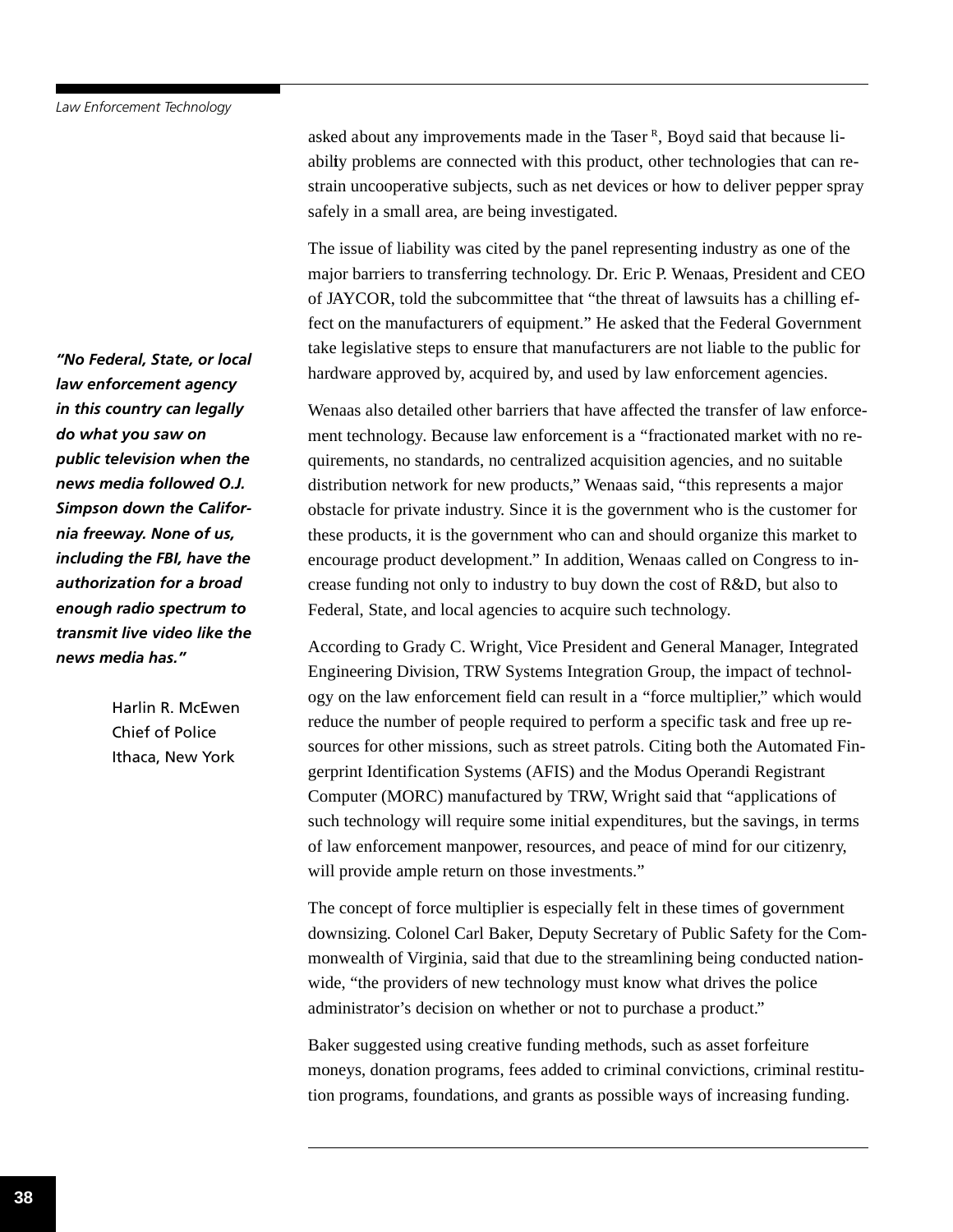Subcommittee member Zoe Lofgren (California, 16th District) said that another way would be through revolutionary funds such as issuing bonds.

The issue of inadequate funding, combined with the need for independent testing of police products, is especially felt on the local level. "In my agency, our budget did not include a single dollar for R&D," said Robert E. Cansler, Chief of Police, Concord, North Carolina. "Our technical research is totally based on a review of the work of others."

In detailing an arrest incident in his department during which pepper spray was used and the suspect subsequently died while in custody, Cansler said that "no State or local government can provide the incentives needed for industry to do the necessary R&D to market effective products to such a decentralized market which is filled with legal land mines."

According to Dennis Miyoshi, Director of the Nuclear Security Systems Center at Sandia National Laboratories, the future of law enforcement technology lies in a systems engineering approach, which incorporates analysis, testing, standards, and training. He mentioned several new technological areas that could make law enforcement more effective, such as contraband detection; tagging, tracking, and monitoring; less-than-lethal weapons; forensics; use control; and personal identity verification. "These technologies are in various stages of development," Miyoshi said. "They offer tremendous opportunities for how we as a Nation deal with crime and criminal justice."

In expressing their commitment to law enforcement technology, the members of the subcommittee were supportive and receptive. "It is vital that law enforcement be as smart as it can be, and we must assist them in getting the proper tools to do their work," they said.

In offering support to the panelists whom he sensed were "frustrated," Representative Fred Heineman (North Carolina, 4th District) said that "technology needs to go further. You can't measure the importance of technology in dollars and cents. It can only be measured in human terms."

"One of the greatest contributions that technology can make is in the field of law enforcement," Schiff said. "We all must work together. Both sides of the political aisle are in agreement on this."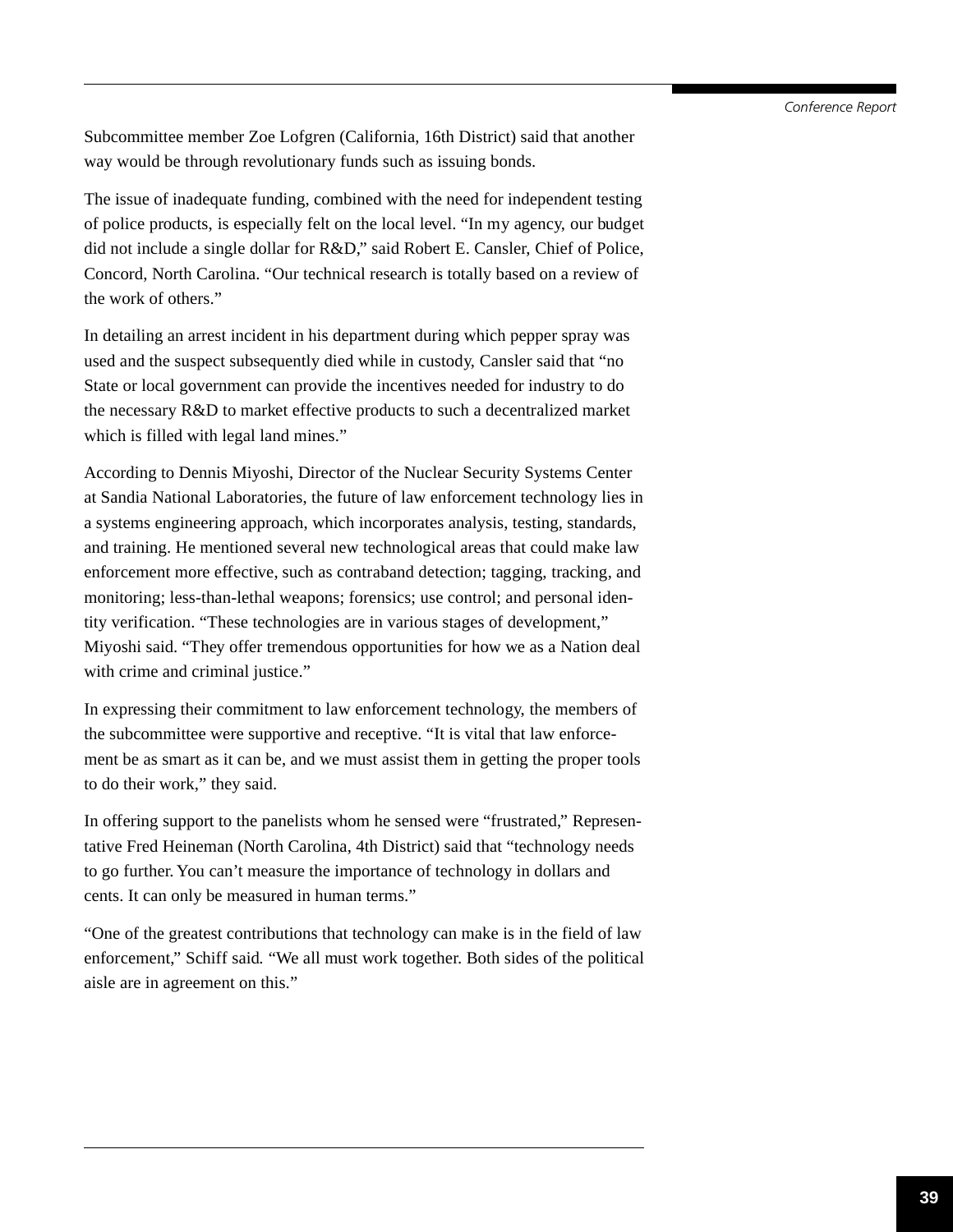*Law Enforcement Technology*

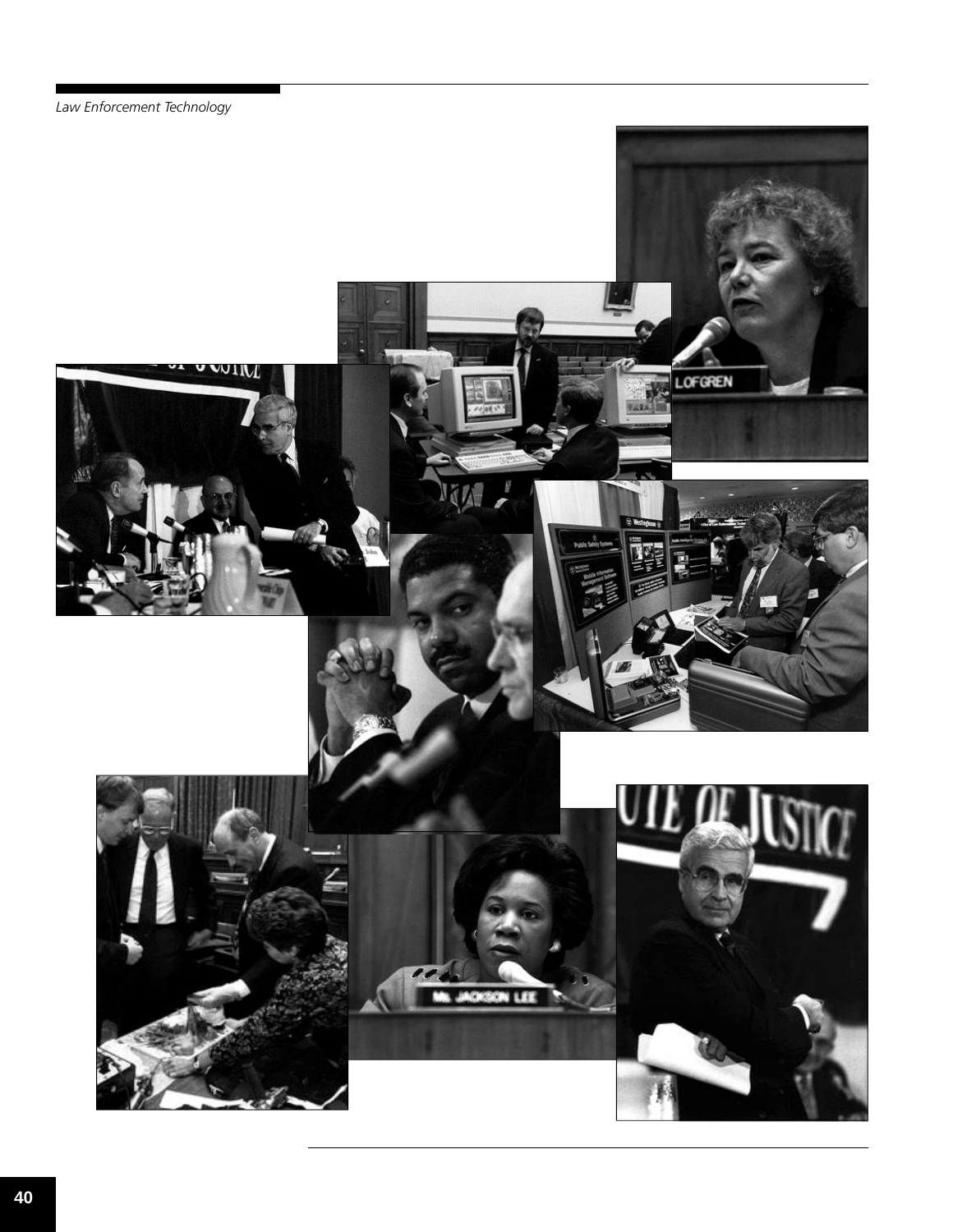*e're seeing many expressions of the need for technology—a convergence of views and support for better technology for law enforcement," said Conference Vice Chair Vice Admiral E.A. Burkhalter, Jr., USN (Ret.) in summarizing the conference proceedings. He noted dis-*

*cussions about innovation, opportunities for creativity and creative thinking, and ideas about involvement at both the Federal and local levels—how the market can be expanded by involving the private sector; the possibilities for national funding; and the need for public relations and the publicity that needs to go out to the Congress, State and local officials, and foundations to get more community support from the Federal down to the local levels. "We have seen excitement and innovation coming into this program that wasn't there a year ago," Burkhalter said, noting that the goal now is to capitalize on the momentum.*

## **Acknowledgments**

W

- **Jamie S. Gorelick** Deputy Attorney General of the United States; Conference Chair
- **Vice Admiral E.A. Burkhalter, Jr., USN (Ret.)** Conference Vice Chair
- **Judge William Webster** Former Director Central Intelligence Agency; Former Director Federal Bureau of Investigation; Conference Honorary Chair

## **Keynote Speakers**

■ **Joseph E. Brann**

**Director** Community Oriented Policing Services (COPS) Office U.S. Department of Justice ■ **Stephen Goldsmith** Mayor Indianapolis, Indiana

# ■ **Laurie Robinson**

Assistant Attorney General Office of Justice Programs

**Concluding Notes and Acknowledgments**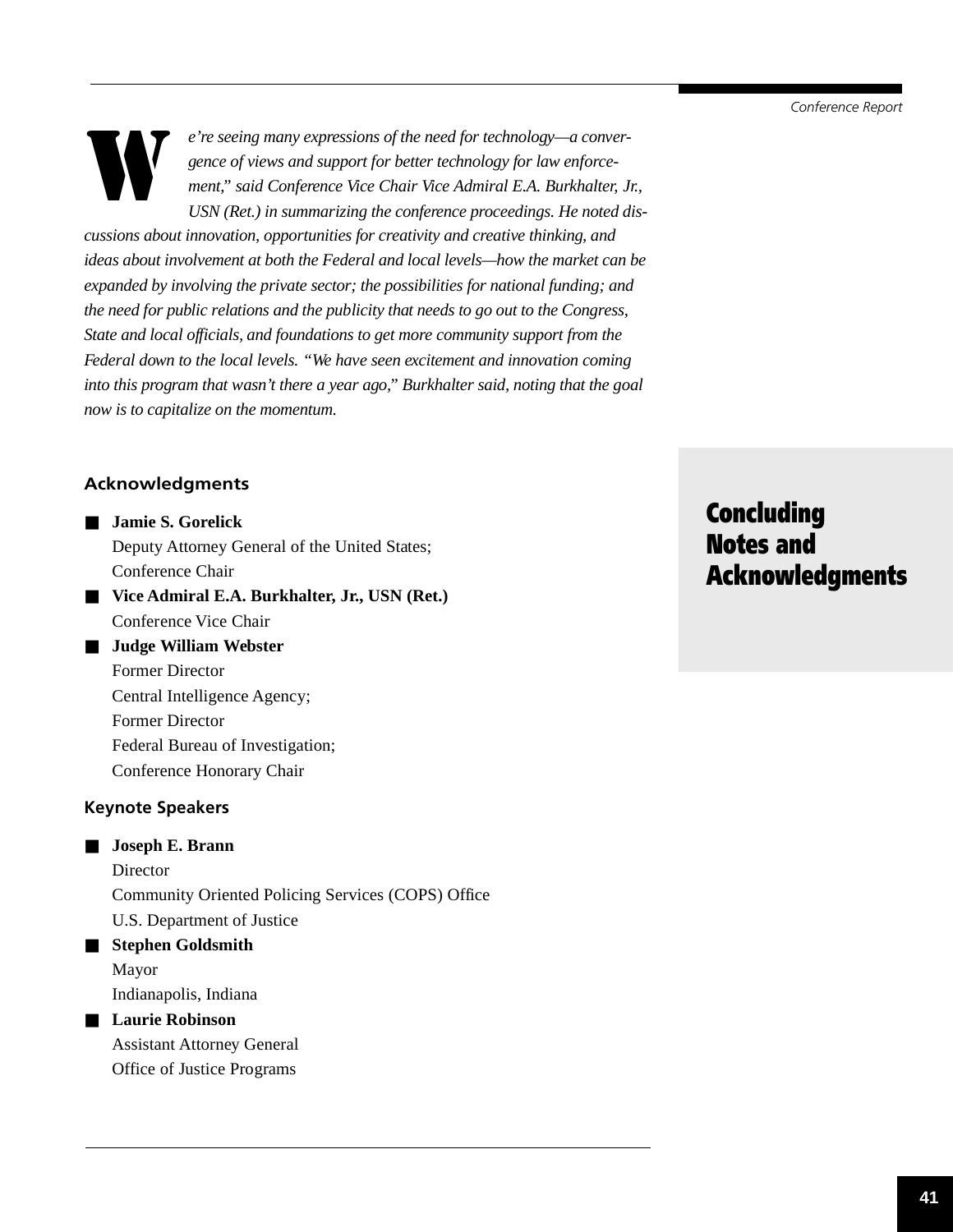*Hard Choices for Law Enforcement: Federalism, Funding, and Control*

#### ■ **Patricia Schroeder**

U.S. Representative

Colorado, 1st District; House Judiciary Committee

#### ■ **Charles E. Schumer**

U.S. Representative New York, 9th District; House Judiciary Committee

#### ■ **Jeremy Travis**

**Director** National Institute of Justice

# **Hard Choices for Law Enforcement: Federalism, Funding, and Control**

# **A Fred W. Friendly Program Columbia University Seminars on Media and Society, Graduate School of Journalism**

■ **Arthur R. Miller** Bruce Bromley Professor of Law, Harvard Law School

Moderator

- **Fred W. Friendly** Director
- **Ruth W. Friendly** Producer
- **J. Ward Brown** Executive Editor
- **Mark Ganguzza** Technical Director

#### **Conference Support**

American Defense Preparedness Association

#### **Planning Assistance and Conference Advisers**

American Correctional Association American Society for Industrial Security National Sheriffs' Association The International Society for Optical Engineering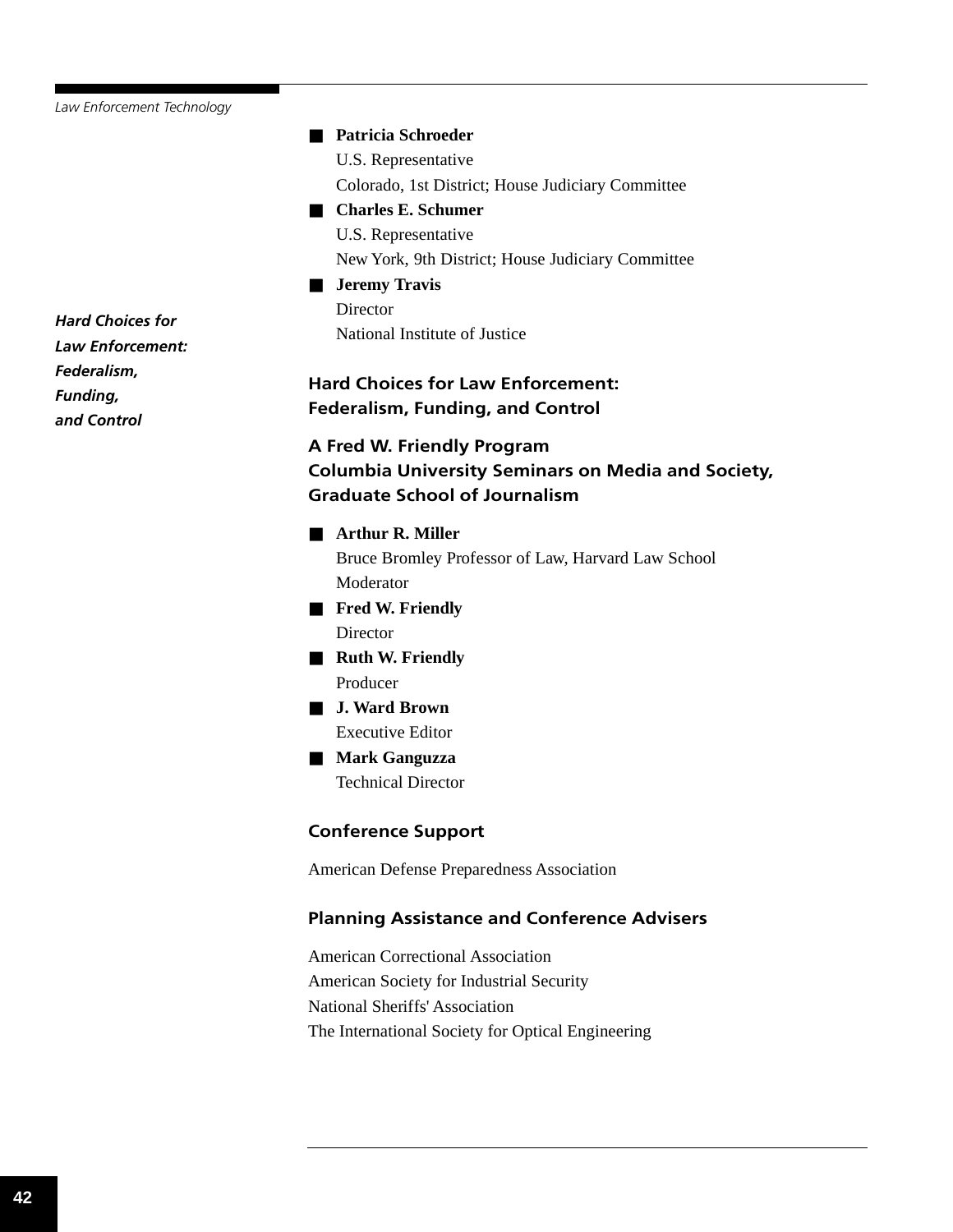# **Industry Sponsors**

AlliedSignal Booz-Allen & Hamilton Eastman Kodak Company GDE Systems Harris Corporation ITT Defense **JAYCOR** SAIC Westinghouse

# **Fred W. Friendly Program Panel**

■ **Arthur R. Miller, Moderator** Bruce Bromley Professor of Law Harvard Law School ■ **John J. Ash** Mayor Olean, New York ■ **Steven C. Bishop** 

Chief of Police Kansas City, Missouri

# ■ **Barney Frank** U.S. Representative Massachusetts, 4th District

# ■ **Stephen Gillers** Professor

New York University Law School

## ■ **Oliver "Buck" Revell**

Former Executive Assistant Director, Investigations FBI

■ **Judson Robinson** Houston City Council Houston, Texas

# ■ **Kurt L. Schmoke** Mayor

Baltimore, Maryland

**Conference Panel Participants**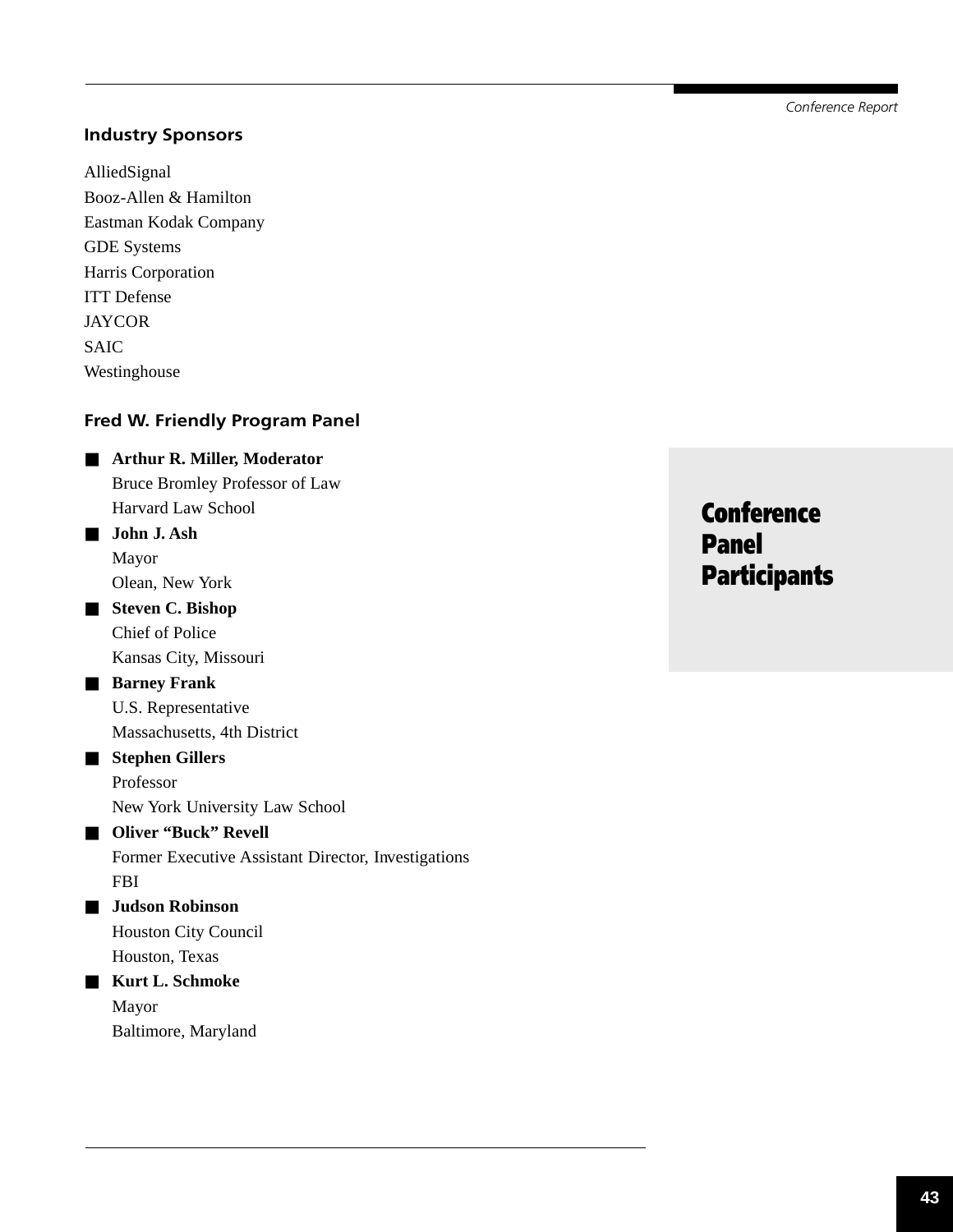#### ■ **James K. "Chips" Stewart**

Principal

Booz-Allen & Hamilton; Former Director

National Institute of Justice

- **Patrick J. Sullivan, Jr. Sheriff** Arapahoe County, Colorado
- **Richard L. Thornburgh, Esq.** Kirkpatrick & Lockhart Former Attorney General of the United States

#### **The Business of Technology: An Industry Perspective Panel**

■ **James K. "Chips" Stewart, Moderator** Principal Booz-Allen & Hamilton; Former Director National Institute of Justice

## ■ **David Beck**

Vice President and General Manager Westinghouse Electric Corporation

#### ■ **Herb Blitzer**

Applications Manager Law Enforcement Markets Eastman Kodak Company

■ **Rear Admiral Thomas Brooks, USN (Ret.)** Vice President

AT&T Multi-Media Services and Ventures

# ■ **Terrence L. Casto**

Manager

Law Enforcement Programs

Harris Corporation

#### ■ **Jeffrey A. Leone**

General Manager High Performance Fibers AlliedSignal, Inc.

# ■ **Robert B. Penninger** Director of Advanced Programs GDE Systems, Inc.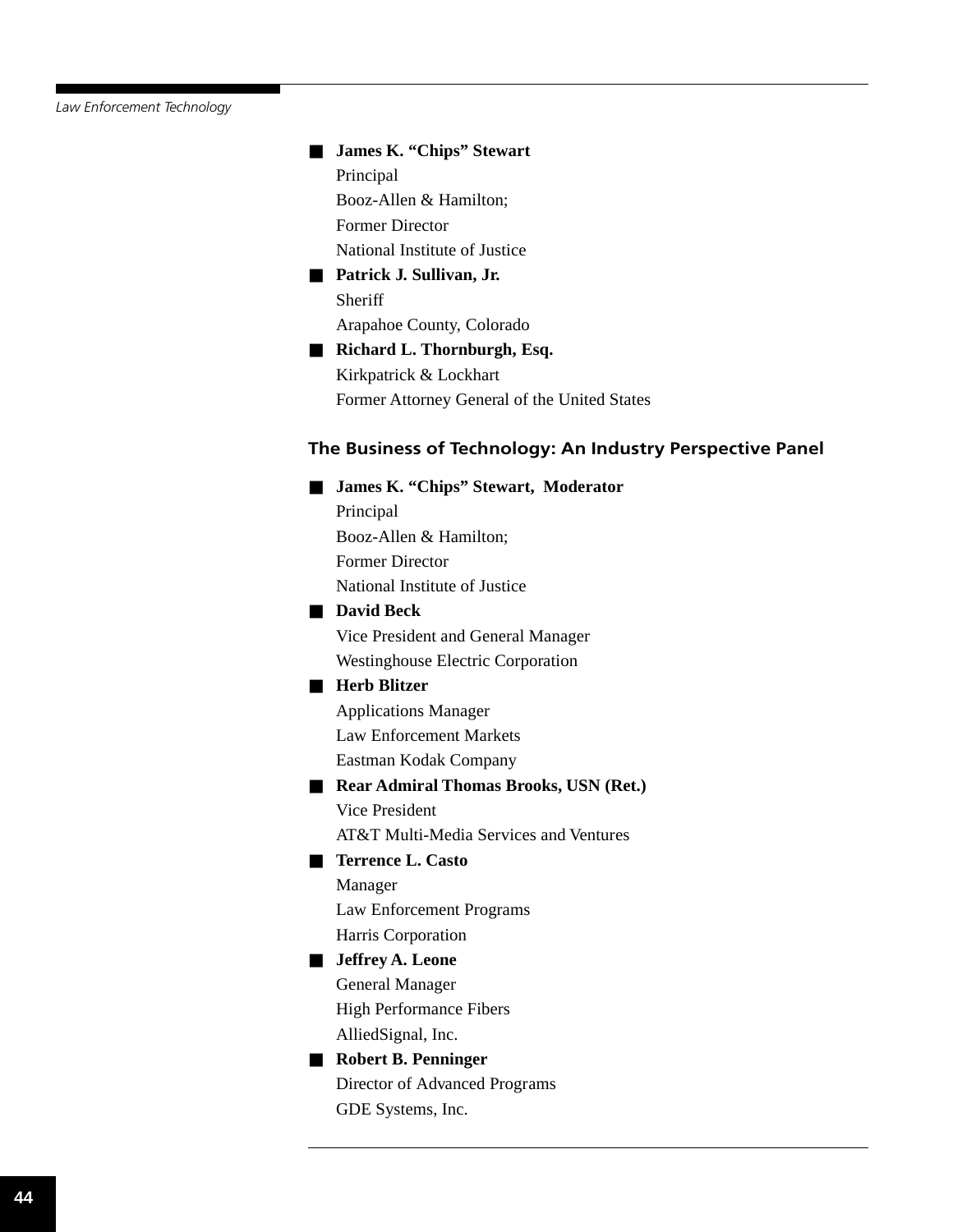■ **Elaine Tuttle** Vice President ITT Night Vision ITT Electro Optics Product Division ■ **Dr. Eric P. Wenaas** 

President and Chief Executive Officer **JAYCOR** 

# **Creative Funding for Law Enforcement Technology and Equipment Panel**

#### ■ **Dr. Jim Gelatt, Moderator**

President Prentice Associates

# ■ **Colonel Carl Baker**

Deputy Secretary of Public Safety Office of the Governor Commonwealth of Virginia

#### ■ **James F. Barnes**

Legislative Information Officer Office of Legislative Information Commonwealth of Pennsylvania

# ■ **Steven C. Bishop** Chief of Police Kansas City, Missouri

# ■ **Michael McColly**

Lieutenant Crown Point Police Department Crown Point, Indiana

# ■ **Harlin R. McEwen** Chief of Police

Ithaca, New York

# ■ **Lee Rivers** Executive Director

National Technology Transfer Center

■ **Patrick J. Sullivan, Jr. Sheriff** Arapahoe County, Colorado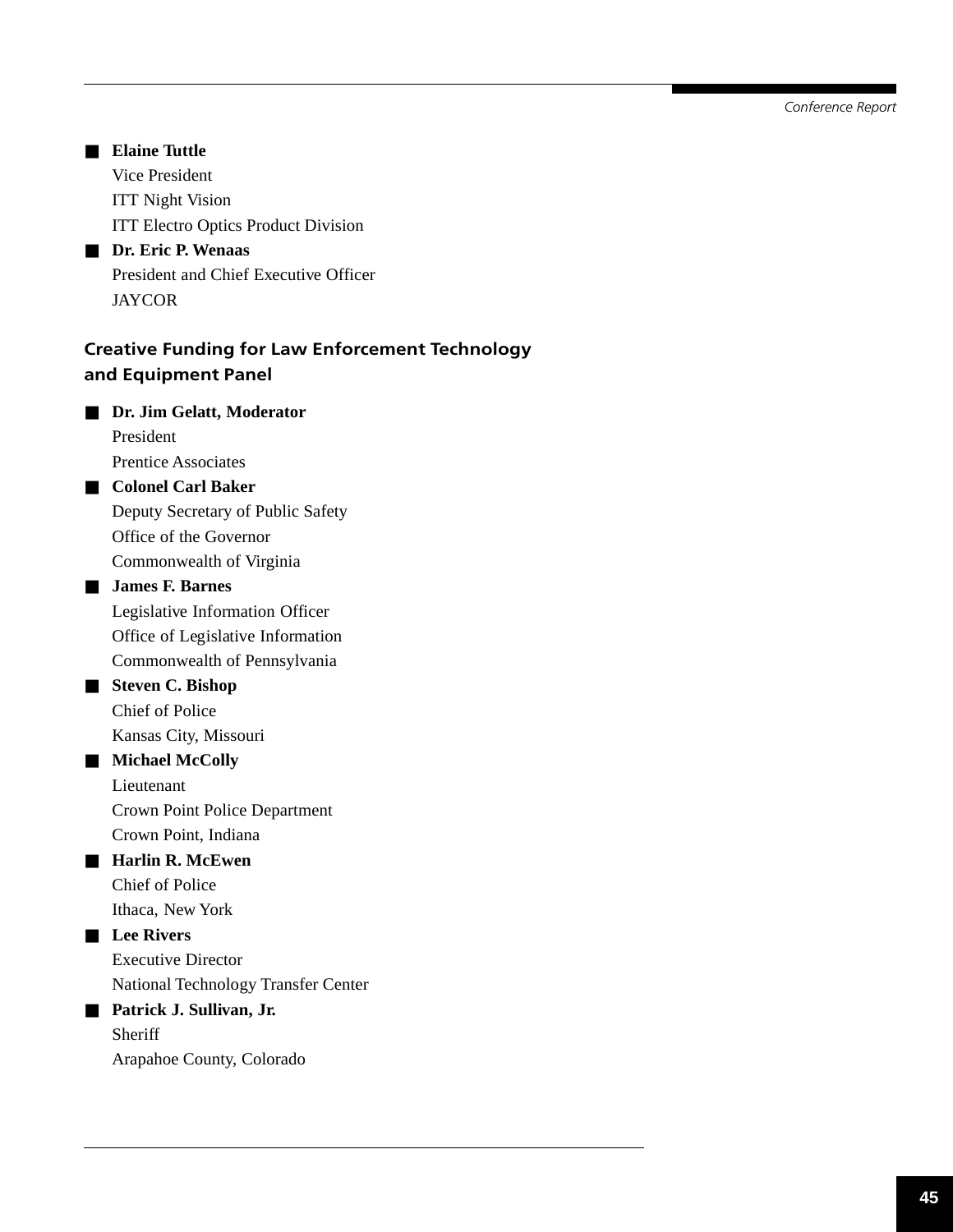| <b>House Judiciary Subcommittee on Crime Panel</b> |                                        |
|----------------------------------------------------|----------------------------------------|
|                                                    | <b>Colonel Carl Baker</b>              |
|                                                    | Deputy Secretary of Public Safety      |
|                                                    | Office of the Governor                 |
|                                                    | Commonwealth of Virginia               |
|                                                    | David G. Boyd                          |
|                                                    | Director                               |
|                                                    | NIJ Office of Science and Technology   |
|                                                    | <b>Robert E. Cansler</b>               |
|                                                    | <b>Chief of Police</b>                 |
|                                                    | Concord, North Carolina                |
|                                                    | <b>Harlin R. McEwen</b>                |
|                                                    | <b>Chief of Police</b>                 |
|                                                    | Ithaca, New York                       |
|                                                    | Dennis Miyoshi                         |
|                                                    | Director                               |
|                                                    | <b>Nuclear Security Systems Center</b> |
|                                                    | Sandia National Laboratories           |
|                                                    | Dr. Eric P. Wenaas                     |
|                                                    | President and CEO                      |
|                                                    | <b>JAYCOR</b>                          |
|                                                    | <b>Grady C. Wright</b>                 |
|                                                    | Vice President and General Manager     |
|                                                    | <b>Integrated Engineering Division</b> |

TRW Systems Integration Group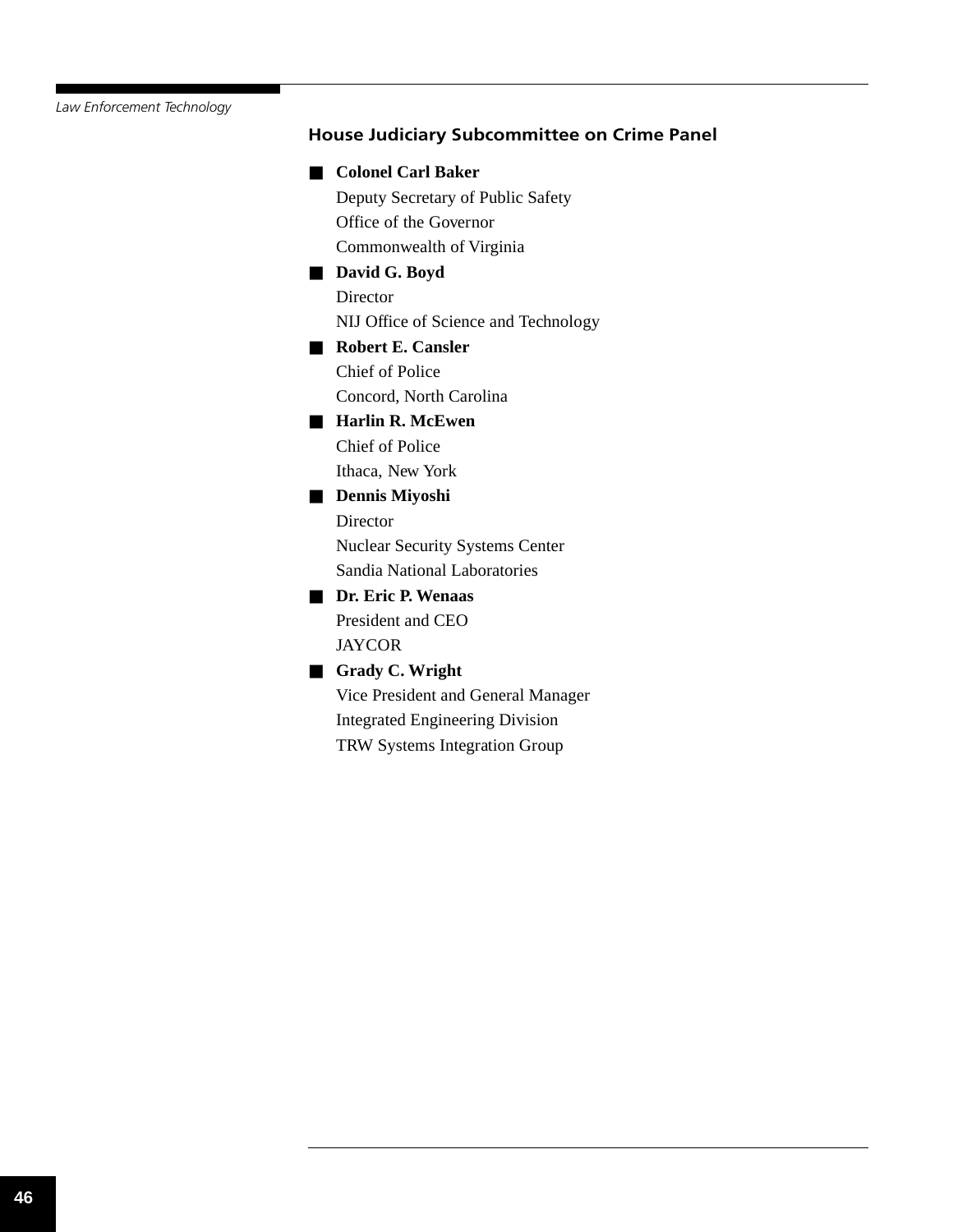*Aberdeen Test Center.* The Aberdeen Test Center (ATC) is a diverse Federal testing facility within the U.S. Department of Defense that works with material developers to test weapons and equipment for the U.S. armed forces. As a Federal laboratory, ATC can form technology transfer and dual-use partnerships with industry and participate in regional, State, and local economic development organizations. Contact: Aberdeen Test Center, Public Affairs Office, Aberdeen Proving Ground, MD 21005–5059; 410–278–2350.

*AlliedSignal Fibers.* AlliedSignal manufactures Spectra fiber, which is used in a variety of military and law enforcement body armor and other protective materials. Contact: AlliedSignal, Inc., P.O. Box 31, Petersburg, VA 23804; 800–695–5969.

*AT&T Secure Communications Systems.* AT&T has developed a series of secure communications systems designed to protect highly sensitive information transmitted via voice or facsimile. The systems, designed for telephones, cellular phones, and facsimile machines, feature state-of-the-art digital encryption. Contact: AT&T Secure Communications Systems, P.O. Box 20046, Greensboro, NC 27420; 800–243–7883.

*BAI Aerosystems, Inc.* BAI Aerosystems was founded in 1985 in response to the growing commercial, law enforcement, and military need for Unmanned Aerial Vehicles (UAVs). It is a full-service company that offers clients services in manufacturing, design and development, electronic engineering and integration, and training and field support. Contact: BAI Aerosystems, Inc., 9040 Glebe Park Drive, Easton, MD 21601; 410–820–7500.

*B Tech, Inc.* B Tech's Bogus Bullets is a technology for disabling illicit firearms. This technology converts ammunition so that it irreparably jams the weapon when fired. Unlike dummy ammunition, these bullets fire but weld themselves to the walls of the firing chamber, jamming the weapon's firing mechanism without explosion or risk to the shooter or bystanders. Contact: B Tech, Inc., 3212 Old Dominion Boulevard, Alexandria, VA 22305; 703–751–3422.

*Colt's Manufacturing Company, Inc.* Colt's Manufacturing Company, Inc., designs and manufacturers an M16 "family of weapons" and accessory items for use in combat and paramilitary operations. Contact: Colt's Manufacturing Company, Inc., P.O. Box 1868, Hartford, CT 06144–1868; 203–236–6311.

*Firearms Training Systems, Inc.* Firearms Training Systems (FATS) develops training tools for law enforcement and military instruction, including the FATS Classroom Trainer and Law Enforcement Simulators. The technologies allow instructors to simultaneously train and interact with students at all skill levels.

# **Conference Exhibitors**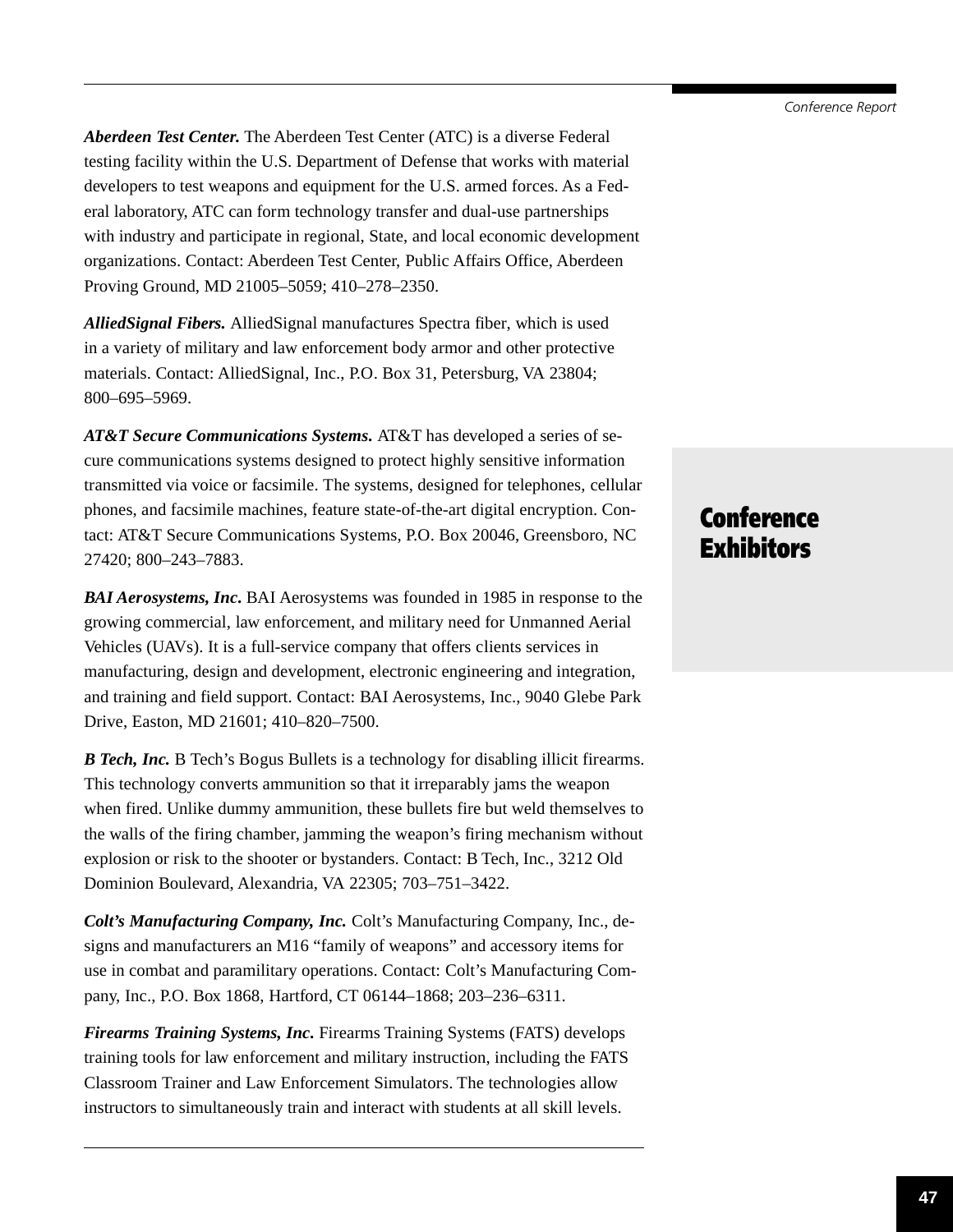Both systems employ video or computer images and instructions projected onto a large screen, and give immediate evaluation and feedback on performance. Contact: Firearms Training Systems, Inc., 7340 McGinnis Ferry Road, Suwanee, GA 30174; 404–813–0180.

*GDE Systems, Inc.* GDE Systems provides military decision support and information processing systems. For potential law enforcement applications, GDE offers automated mission planning systems for both manned and unmanned platforms that provide interactive survivable routing, accurate performance analysis, rehearsal, and quick response to changing threats. The company's real-time imagery processing and exploitation products support applications with navigation aids, reference scene preparation, targeting materials, and perspective scene generation. Contact: GDE Systems, Inc., Business Development and Planning, P.O. Box 85310, San Diego, CA 92186–5310; 619–573–5157.

*ITT Night Vision.* ITT's Night Enforcer viewers are high-quality night-vision equipment that will make night-vision technology accessible to individual law enforcement personnel. The viewers are rugged, compact, water resistant, and simple to use. They were manufactured using the same technology employed by the military in Operation Desert Storm. Contact: ITT Night Vision, 7635 Plantation Road, Roanoke, VA 24019; 800–448–8678.

*LaserMax, Inc.* LaserMax has developed a completely internal laser gun sight that will enable urban police departments, and particularly transit police patrolling subways at night, to more accurately fire their semi-automatic weapons. LaserMax technicians worked closely with transit police firearms experts to stand up to the rigors of daily patrol. The sights are particularly effective in situations where an officer is unable to raise both hands to eye level to sight a target. They are installed as a drop-in unit with no permanent modification to the weapon. Contact: LaserMax, Inc., 3495 Winton Place, Building B, Rochester, NY 14623; 716–272–5427.

*Mathews Associates, Inc.* Mathews Associates manufactures military battery assemblies and is the prime supplier for the Navy, Marines, and U.S. Air Force for several battery technologies. Mathews also supplies several Government agencies with the SABER Battery, which is a sealed lead acid unit that has a built-in charger and is capable of being recharged through vehicular channels. The company supports these assemblies with a full array of power systems. Contact: Mathews Associates, Inc., 645 Hickman Circle, Sanford, FL 32771; 407–323–3390.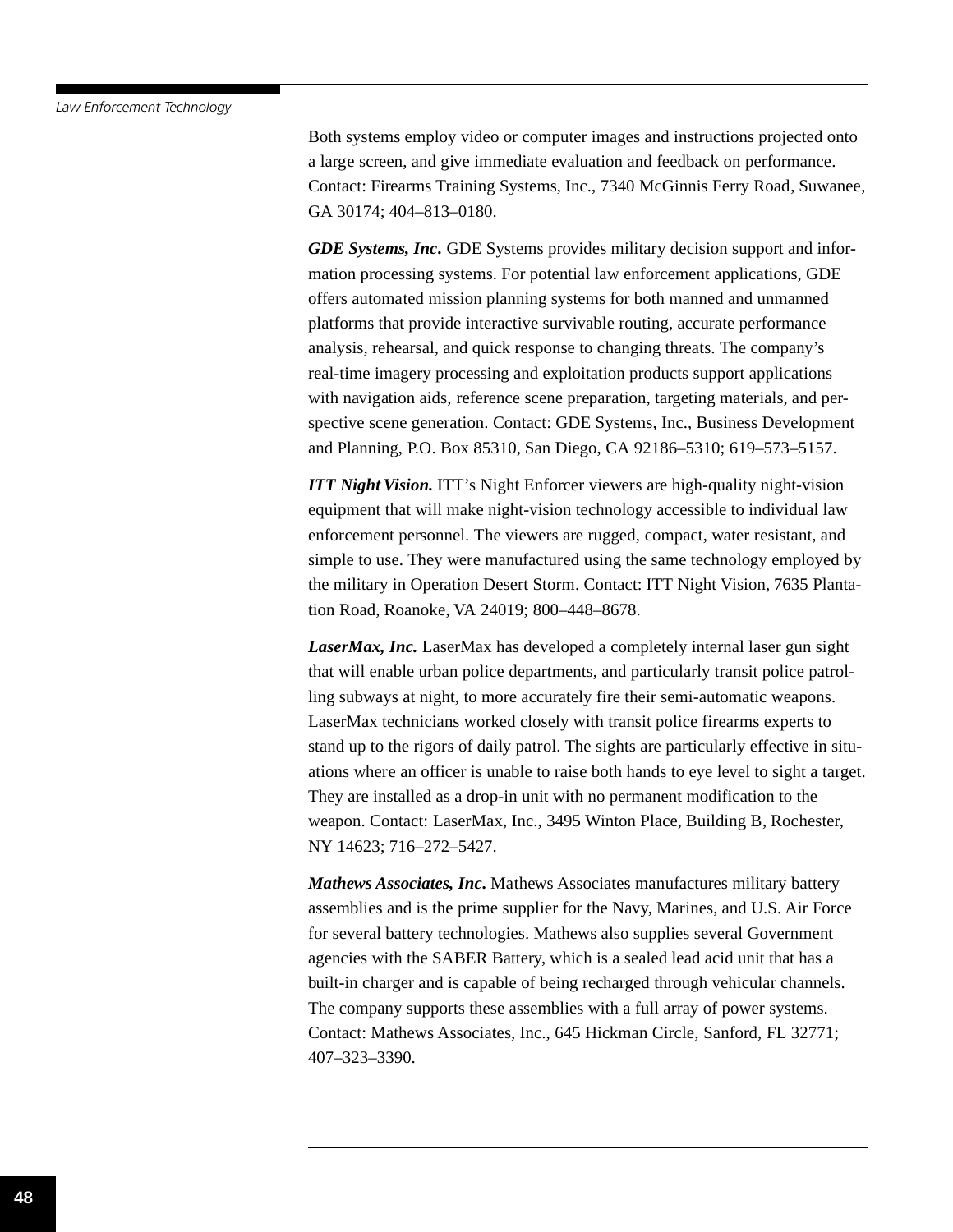*National Law Enforcement and Corrections Technology Center (NLECTC)/ National Institute of Justice.* NIJ's National Law Enforcement and Corrections Technology Center was established in October 1994 to assume the functions of the Technology Assessment Program Information Center (TAPIC) and to additionally become the virtual hub of a national organization of regional centers dedicated to supporting Federal, State, and local law enforcement, corrections, and criminal justice system science and technology requirements. Contact: NLECTC, Box 1160, Rockville, MD 20849; 800–248–2742.

*Naval Air Warfare Center.* Reconnaissance and surveillance imagery systems developed by the Naval Air Warfare Center Aircraft Division in Warminster (NAWCADWAR), Pennsylvania, for military requirements are now capable of being applied to law enforcement settings such as drug interdiction, remote surveillance, security, and safety. The most promising applications include a covert surveillance camera and transmitter made of silicone and hidden in objects (i.e., rocks); a miniature camera and transmitter, called a "badge-cam" mounted behind law enforcement badges; a digital camera through which images can be retrieved immediately and enhanced as needed; and a fiber optic recording system that permits a diver to view and record imagery in real-time while operating from a submerged position. Contact: Naval Air Warfare Center Aircraft Division, Technology Transfer Program Manager, Code 4.0 CR, MS 70, Warminster, PA 18974–5091; 215–441–1143.

*Non-Lethal Technologies, Inc.* Non-Lethal Technologies has recently developed two related technologies for use by law enforcement: the Road Patriot<sup>TM</sup> and the Road Sentry<sup>™</sup>. The Road Patriot is a rocket-powered device mounted underneath the bumper of a pursuit vehicle that disables a vehicle's critical electrical engine controls, sensors, computers, and related circuits during high-speed pursuits. The Road Sentry, which disables vehicles in a similar manner, is an oval disk resembling a road bump that can be activated by remote control or automatic (unmanned) control in high-risk security areas. Contact: Non-Lethal Technologies, Inc., 1815 Higgins Road, Sleepy Hollow, IL 60118; 708–428–5676.

*Office of Law Enforcement Technology Commercialization (OLETC).* The Office of Law Enforcement Technology Commercialization was established through a National Institute of Justice-funded partnership with the National Technology Transfer Center and NASA to provide technology commercialization, support, and technology transfer information to law enforcement and criminal justice organizations and the manufacturing and technology communities. Contact: Office of Law Enforcement Technology Commercialization/National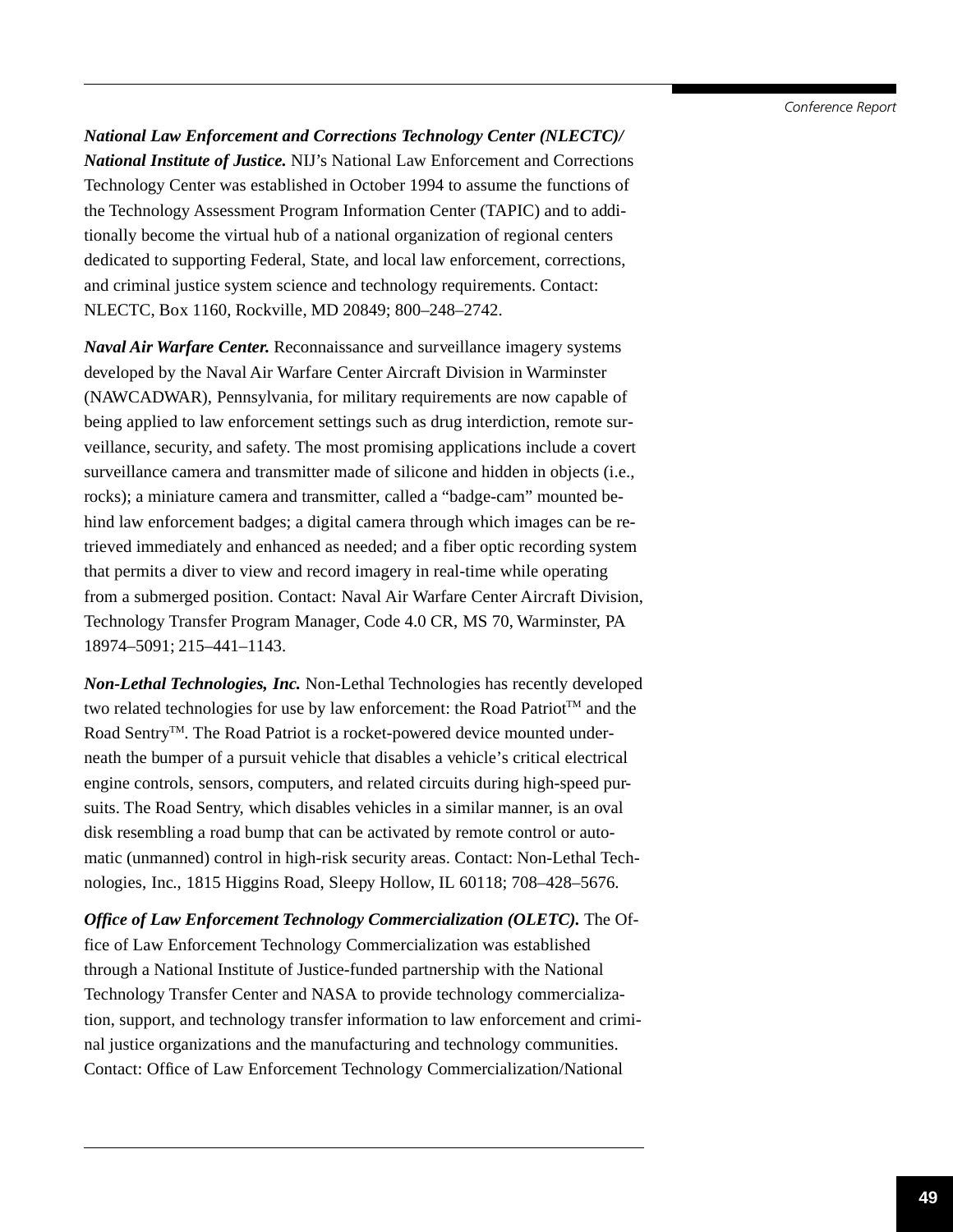Technology Transfer Center, Wheeling Jesuit College, 316 Washington Avenue, Wheeling, WV 26003; 800–678–6882.

*Protech Armored Products.* Protech is a provider of ballistic and break resistant vehicle protection, including vests, body suits, and ballistic shields. Protech specializes in customized protective systems for law enforcement, military, security and executive applications. Contact: Protech Armored Products, 158 Hubbard Avenue, Pittsfield, MA 01201; 800–234–3104.

*Rome Laboratories.* Rome Laboratories conducts research in surveillance systems; command, control, and communications systems; intelligence and reconnaissance systems; reliability sciences; photonics; solid-state sciences; electromagnetics; signal and speech processing; computational sciences; and artificial intelligence. The laboratory is interested in cooperative research and development agreements and patent licensing opportunities in these technology areas. Contact: Rome Laboratory Public Affairs Office, 26 Electronic Parkway, Griffiss AFB, NY 13441–4514; 315–330–3053.

*Safariland Ltd., Inc.* Safariland manufactures soft body armor vests. Safariland employs a team of weapons and ballistics experts who design and test the company's products using state-of-the-art equipment, modern manufacturing facilities, and real world, field use data collected over Safariland's 20 years in the police armor business. Contact: Safariland Ltd., Inc., 3120 East Mission Boulevard, Ontario, CA 91761; 800–347–1200.

*Thermedics Detection.* Thermedics develops, manufactures, and markets explosives- and drug-detection devices, product quality assurance systems, electronic test and other instruments, implantable heart-assist devices, and other biomedical products. The company is developing a portable drug detector, called the SENTOR system, for use by Federal law enforcement agencies to enhance their drug interdiction efforts. Contact: Thermedics Detection, 81 Wyman Street, P.O. Box 9046, Waltham, MA 02254–9046; 617–622–1111.

*Westinghouse Security Systems.* Westinghouse AID (Audio Intelligence Devices, Inc.) is a supplier of covert surveillance and intelligence-gathering equipment. Their products, which include audio and video surveillance equipment, third generation night-vision devices, surveillance vehicles, vehicular tracking equipment, and drug detection systems, are used by law enforcement organizations all over the world. Westinghouse has also been a provider of mobile robot systems (Westinghouse REMOTEC) for hazardous law enforcement operations; image processing, pattern recognition, and optical storage (Westinghouse Perceptics); and public safety systems (Westinghouse StreetLINK) that improve